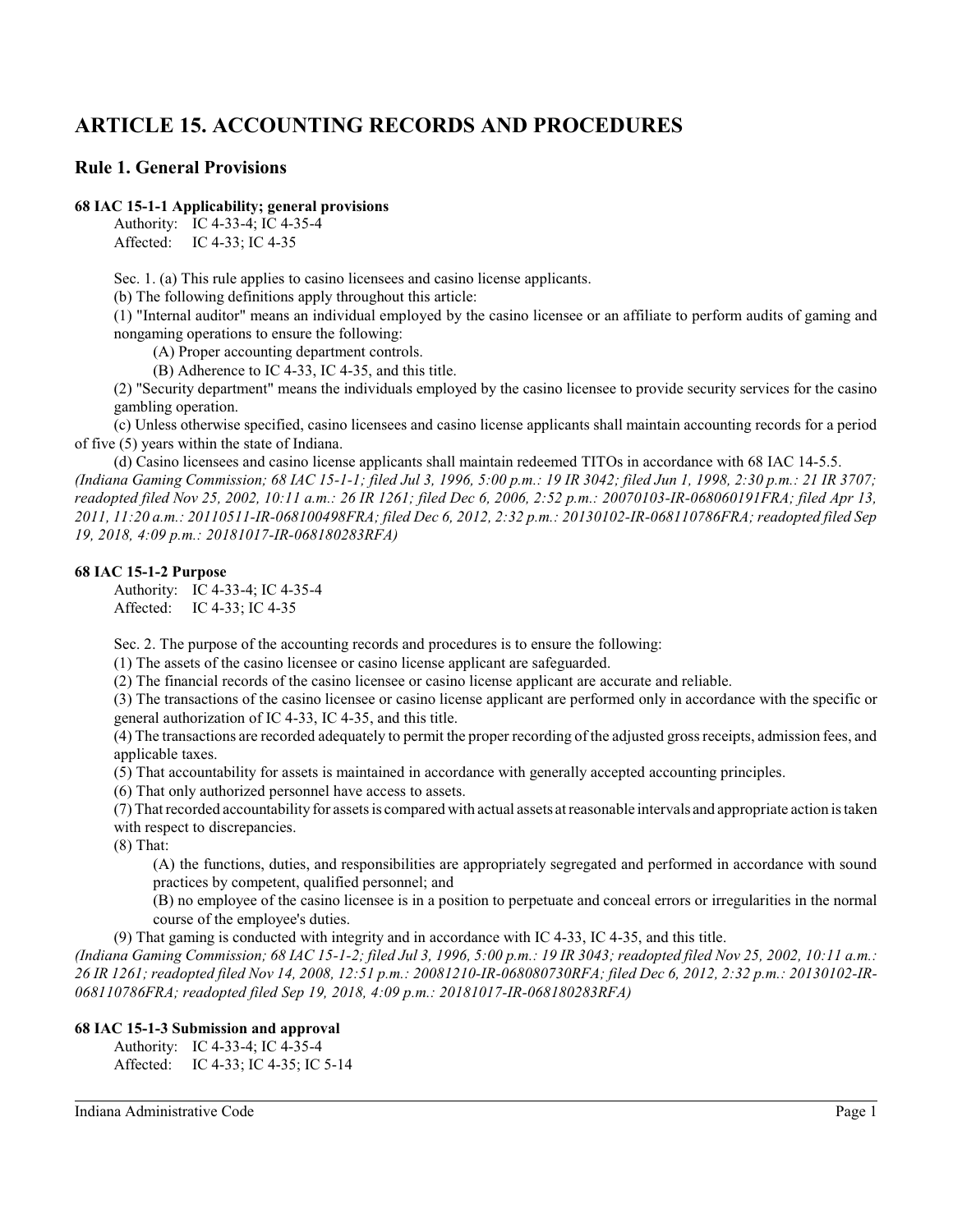Sec. 3. (a) At various times throughout this article, the casino licensee or casino license applicant will be required to submit policies and procedures for accounting records to the commission. The accounting records must be submitted in accordance with this rule.

(b) Accounting records must comply with the provisions of IC 4-33, IC 4-35, and this title.

(c) Submissions of policies and procedures for accounting records shall be handled in the following manner:

(1) When called for in this article, the casino license applicant shall submit the policies and procedures for accounting records to the executive director at least sixty (60) days prior to the commencement of gaming operations.

(2) The executive director shall, in writing, approve the policies and procedures for accounting records, in total or in part.

(3) Any portion of the policies and procedures for accounting records not approved by the executive director shall be revised and resubmitted by the casino license applicant within the time period established by the executive director. This method shall be followed until all portions of the policies and procedures for accounting records have been approved, or approval cannot be obtained.

(4) None of the policies and procedures for accounting records may be used by a casino license applicant or a casino licensee unless the policies and procedures for accounting records have been approved, in writing, by the executive director.

(d) The casino license applicant or casino licensee shall stamp or otherwise mark each page of its policies and procedures for accounting records submitted to the commission with the word "CONFIDENTIAL" if the material submitted is not subject to disclosure under IC 4-33, IC 4-35, or IC 5-14, or a combination of the three. The casino license applicant or casino licensee shall, at the request of the executive director or the commission, provide a justification explaining the confidential nature of the policies and procedures. *(Indiana Gaming Commission; 68 IAC 15-1-3; filed Jul 3, 1996, 5:00 p.m.: 19 IR 3043; readopted filed Nov 25, 2002, 10:11 a.m.: 26 IR 1261; readopted filed Nov 14, 2008, 12:51 p.m.: 20081210-IR-068080730RFA; filed Dec 6, 2012, 2:32 p.m.: 20130102-IR-068110786FRA; readopted filed Sep 19, 2018, 4:09 p.m.: 20181017-IR-068180283RFA)*

# **68 IAC 15-1-4 Amendments**

Authority: IC 4-33-4; IC 4-35-4 Affected: IC 4-33; IC 4-35

Sec. 4. Amendments to the policies and procedures for accounting records shall be handled in the following manner:

(1) Amendments to a portion of the policies and procedures for accounting records must be submitted to the executive director at least forty-five (45) days before the utilization of the policies and procedures for accounting records.

(2) The executive director shall, in writing, approve the amendment to the accounting records.

(3) No amendment to policies and procedures for accounting records may be used by a casino license applicant or casino licensee unless the amendment to the policies and procedures for accounting records has been approved, in writing, by the executive director.

(4) The casino licensee shall advise the executive director of a change in an event scheduled to occur in conjunction with this article at least twenty-four (24) hours before the change is instituted. If the time of the scheduled event has to be altered due to an emergency, the casino licensee shall notify the enforcement agent, in writing, immediately, and provide a written explanation for the change to the executive director within twenty-four (24) hours.

*(Indiana Gaming Commission; 68 IAC 15-1-4; filed Jul 3, 1996, 5:00 p.m.: 19 IR 3043; readopted filed Nov 25, 2002, 10:11 a.m.: 26 IR 1261; filed Dec 6, 2006, 2:52 p.m.: 20070103-IR-068060191FRA; filed Dec 6, 2012, 2:32 p.m.: 20130102-IR-068110786FRA; readopted filed Sep 19, 2018, 4:09 p.m.: 20181017-IR-068180283RFA)*

# **68 IAC 15-1-4.1 Found cash equivalents**

Authority: IC 4-33-4; IC 4-35-4 Affected: IC 4-33; IC 4-35

Sec. 4.1. Unless otherwise provided in this title, if an occupational licensee finds chips, TITOs, cash, or cash equivalents in the casino, the occupational licensee must turn the chips, TITOs, cash, or cash equivalentsin to the appropriate area of the main bank of the casino licensee. The casino licensee shall maintain the chips, TITOs, cash, or cash equivalents for a period of at least twenty (20) days to determine if a patron will claimthe chips, TITOs, cash, or cash equivalents. If the chips, TITOs, cash, or cash equivalents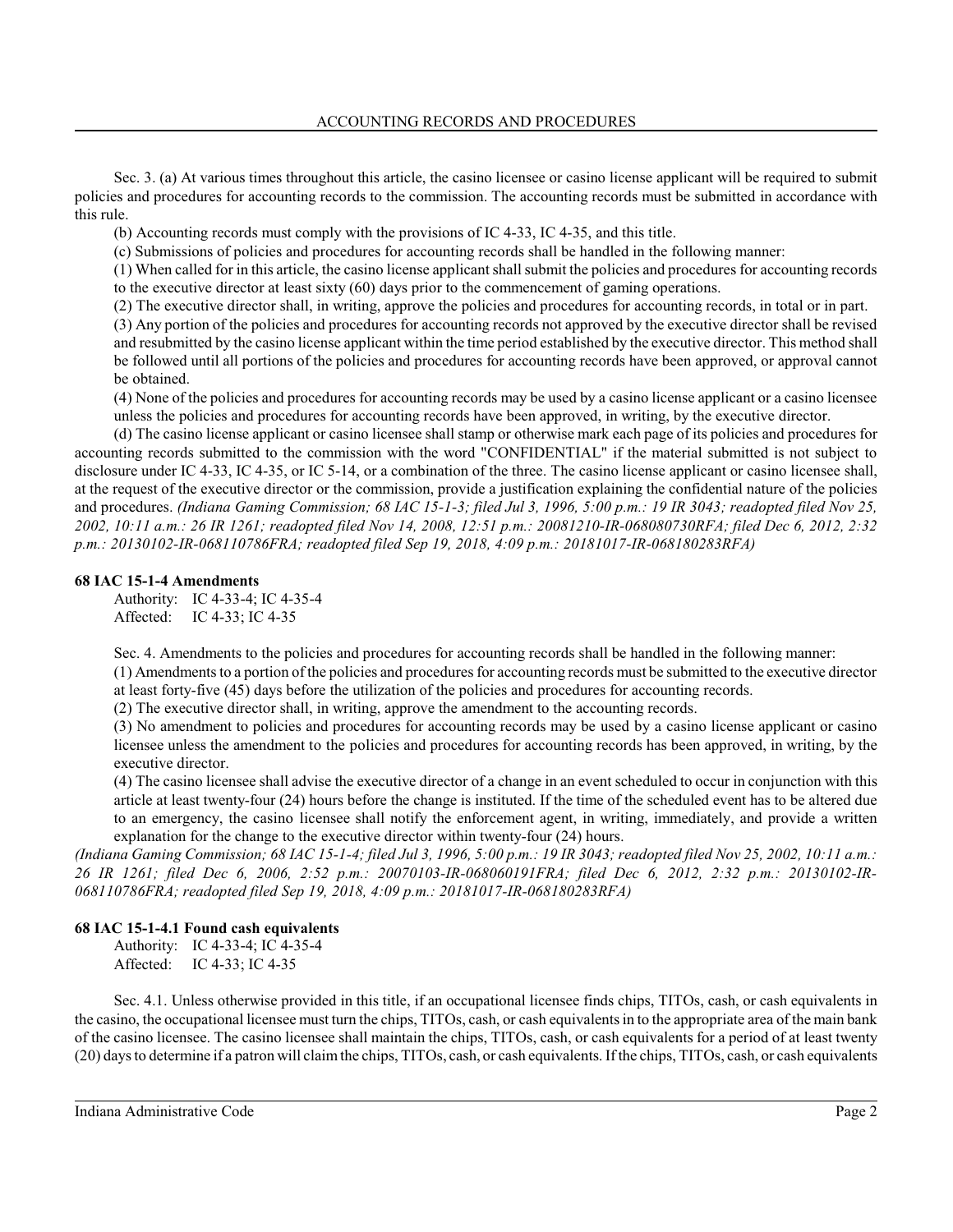are not claimed by a patron, the casino licensee shall institute one (1) of the following policies with respect to unclaimed chips, TITOs, cash, or cash equivalents turned in by occupational licensees:

(1) If the chips, TITOs, cash, or cash equivalents are not claimed by a patron, the chips, TITOs, cash, or cash equivalents must be included in the drop on the gaming day the waiting period expires.

(2) The casino licensee shall handle the chips, TITOs, cash, or cash equivalents not claimed by a patron in accordance with a policy submitted by the casino licensee to the commission audit director and that has been approved by the executive director. The casino licensee must disseminate thisrule to all occupational licensees employed by the casino licensee or occupational licensees employed by another company but assigned to perform their duties at the casino licensee's casino gambling operation. *(Indiana Gaming Commission; 68 IAC 15-1-4.1; filed Jan 6, 1999, 4:25 p.m.: 22 IR 1423; readopted filed Nov 25, 2002, 10:11 a.m.: 26 IR 1261; readopted filed Nov 14, 2008, 12:51 p.m.: 20081210-IR-068080730RFA; filed Apr 13, 2011, 11:20 a.m.: 20110511-IR-068100498FRA; filed Nov 13, 2015, 2:37 p.m.: 20151209-IR-068150113FRA; readopted filed Sep 30, 2021, 2:07 p.m.: 20211027- IR-068210351RFA)*

# **68 IAC 15-1-5 Emergency procedures**

Authority: IC 4-33-4; IC 4-35-4 Affected: IC 4-33; IC 4-35

Sec. 5. (a) In the event of an emergency, the casino licensee may amend the policies and procedures for accounting records. The enforcement agent must concur that an emergency exists before the amendment of the policies and procedures for accounting records.

(b) The casino licensee shall do the following:

(1) Report an emergency amendment to the policies and procedures for accounting records to the enforcement agent immediately.

(2) Submit to the executive director within ten (10) business days of the emergency amendment:

(A) a description of the amendment to the policies and procedures for accounting records; and

(B) the circumstances necessitating the amendment.

(c) As soon as the circumstances necessitating the emergency amendment to the policies and procedures for accounting records abate, the casino licensee shall resume compliance with the approved policies and procedures for accounting records. *(Indiana Gaming Commission; 68 IAC 15-1-5; filed Jul 3, 1996, 5:00 p.m.: 19 IR 3044; errata filed Oct 23, 1996, 12:00 p.m.: 20 IR 760; readopted filed Nov 25, 2002, 10:11 a.m.: 26 IR 1261; filed Dec 6, 2006, 2:52 p.m.: 20070103-IR-068060191FRA; filed Dec 6, 2012, 2:32 p.m.: 20130102-IR-068110786FRA; readopted filed Sep 19, 2018, 4:09 p.m.: 20181017-IR-068180283RFA)*

# **68 IAC 15-1-6 Compliance** *(Repealed)*

Sec. 6. *(Repealed by Indiana Gaming Commission; filed Oct 21, 2016, 10:19 a.m.: 20161116-IR-068160052FRA)*

# **68 IAC 15-1-7 Deviation from provisions** *(Repealed)*

Sec. 7. *(Repealed by Indiana Gaming Commission; filed Oct 21, 2016, 10:19 a.m.: 20161116-IR-068160052FRA)*

# **68 IAC 15-1-8 Reports by the executive director**

Authority: IC 4-33-4-1; IC 4-33-4-2; IC 4-33-4-3 Affected: IC 4-33; IC 5-14-1.5-6.1

Sec. 8. The executive director shall report any action he or she has taken or contemplates taking under this article to the commission at the next meeting held under 68 IAC 1-2-5 or an executive session held under IC 5-14-1.5-6.1. The commission may direct the executive director to take additional or different action. *(Indiana Gaming Commission; 68 IAC 15-1-8; filed Jul 3, 1996, 5:00 p.m.: 19 IR 3044; readopted filed Nov 25, 2002, 10:11 a.m.: 26 IR 1261; filed Sep 30, 2004, 11:05 a.m.: 28 IR 530; readopted filed Sep 21, 2010, 3:55 p.m.: 20101020-IR-068100360RFA; readopted filed Nov 28, 2016, 4:15 p.m.: 20161228-IR-068160383RFA)*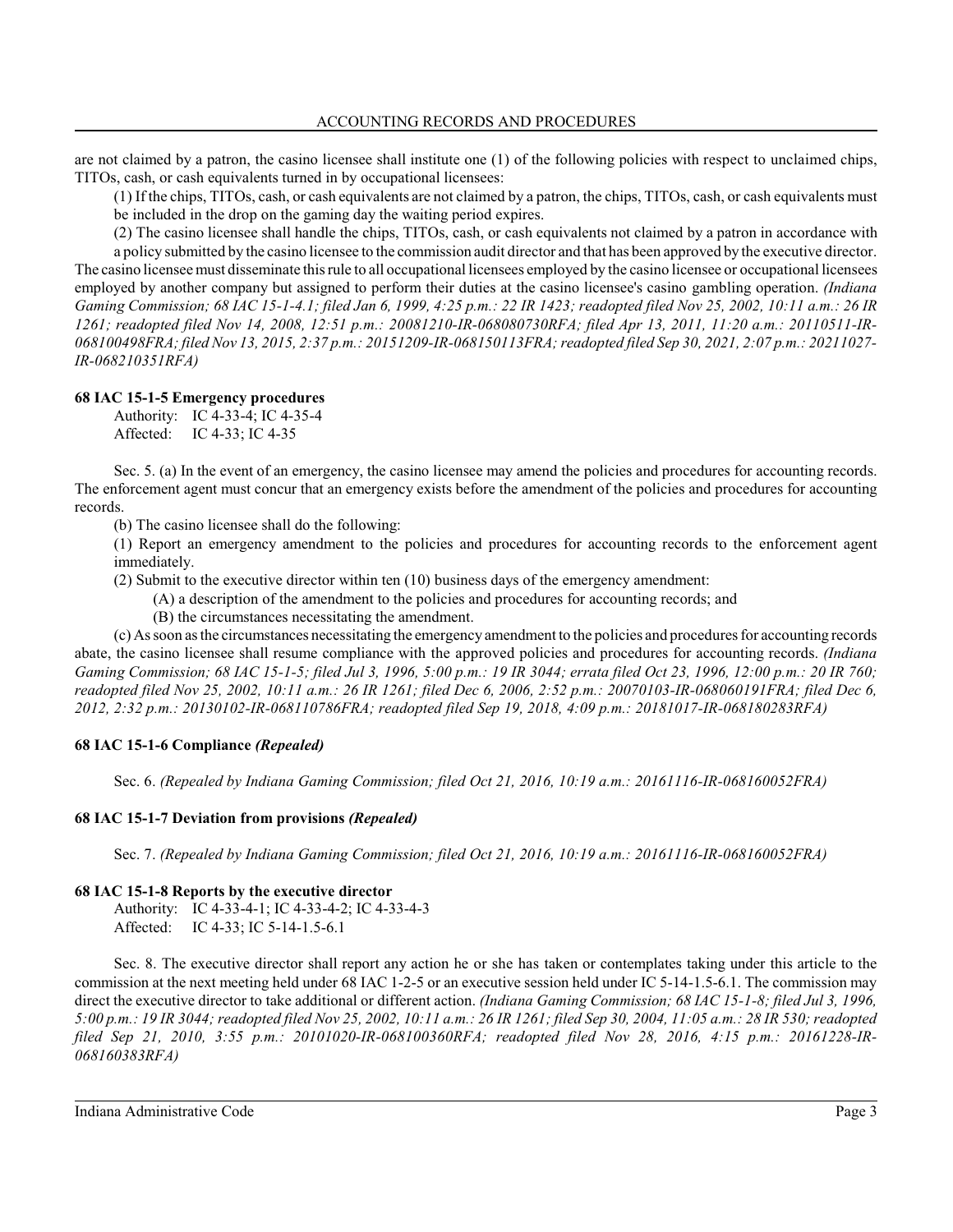# **Rule 2. Currency Transaction Reports and Multiple Transaction Logs**

### **68 IAC 15-2-1 General provisions**

Authority: IC 4-33-4; IC 4-35-4 Affected: IC 4-33; IC 4-35

Sec. 1. (a) This rule applies to casino licensees and occupational licensees.

(b) As used in this rule, "security department" means the individuals employed by the casino licensee to provide security services for the casino gambling operation.

(c) The casino licensee shall establish procedures for the following:

(1) Tracking and reporting cash transactions or a series of cash transactions that occur in the same gaming day, in excess of three thousand dollars (\$3,000).

(2) Reporting on a currency transaction report the cash transactions made by a gaming patron during a twenty-four (24) hour period that exceed ten thousand dollars (\$10,000). The currency transaction report shall be filed with the Internal Revenue Service within fifteen (15) days of the transaction occurring and a copy shall be filed as directed by the enforcement agent. Currency transaction reports shall be filed for a single transaction or a series of related multiple transactions with the same directional flow.

(d) Compliance with this rule does not release the casino licensee from its obligation to comply with applicable state and federal regulations. *(Indiana Gaming Commission; 68 IAC 15-2-1; filed Jul 18, 1996, 8:45 a.m.: 19 IR 3327; readopted filed Nov 25, 2002, 10:11 a.m.: 26 IR 1261; filed Dec 6, 2006, 2:52 p.m.: 20070103-IR-068060191FRA; filed Dec 6, 2012, 2:32 p.m.: 20130102-IR-068110786FRA; readopted filed Sep 19, 2018, 4:09 p.m.: 20181017-IR-068180283RFA)*

#### **68 IAC 15-2-2 Cash transactions**

Authority: IC 4-33-4; IC 4-35-4 Affected: IC 4-33; IC 4-35

Sec. 2. (a) Cash transactions involving cash in or cash out in excess of ten thousand dollars (\$10,000) must be reported by occupational licensees. The information to be reported shall include, but is not limited to, the information that is required by 31 U.S.C. 5313 and 31 CFR 103.

(b) In addition to filing copies of the cash transactions with the Internal Revenue Service and the enforcement agent in accordance with section 1(c)(2) of thisrule, the casino licensee shall also prepare and submit to the commission and the enforcement agent a summary of the cash transaction reports that are being submitted that includes the following information:

- (1) The date on which the cash transaction report was completed by the casino licensee.
- (2) The name of the patron for whom the cash transaction report was completed.
- (3) The amount of cash involved in the transaction that prompted the completion of the cash transaction report.
- (4) An indication of whether the cash was:
	- (A) received; or
	- (B) paid out;

by the casino licensee.

*(Indiana Gaming Commission; 68 IAC 15-2-2; filed Jul 18, 1996, 8:45 a.m.: 19 IR 3327; filed Aug 20, 1997, 7:11 a.m.: 21 IR 18; errata filed Nov 17, 1997, 3:45 p.m.: 21 IR 1347; filed Feb 18, 1998, 9:45 a.m.: 21 IR 2315; readopted filed Nov 25, 2002, 10:11 a.m.: 26 IR 1261; filed Dec 6, 2006, 2:52 p.m.: 20070103-IR-068060191FRA; filed Dec 6, 2012, 2:32 p.m.: 20130102-IR-068110786FRA; readopted filed Sep 19, 2018, 4:09 p.m.: 20181017-IR-068180283RFA)*

### **68 IAC 15-2-3 Multiple transaction control log**

Authority: IC 4-33-4; IC 4-35-4 Affected: IC 4-33; IC 4-35

Sec. 3. (a) The casino licensee shall be required to maintain a log for the purpose of recording aggregated cash transactions in excess of three thousand dollars (\$3,000). The casino licensee shall require coordination between the pits, slots, cashiers, cages,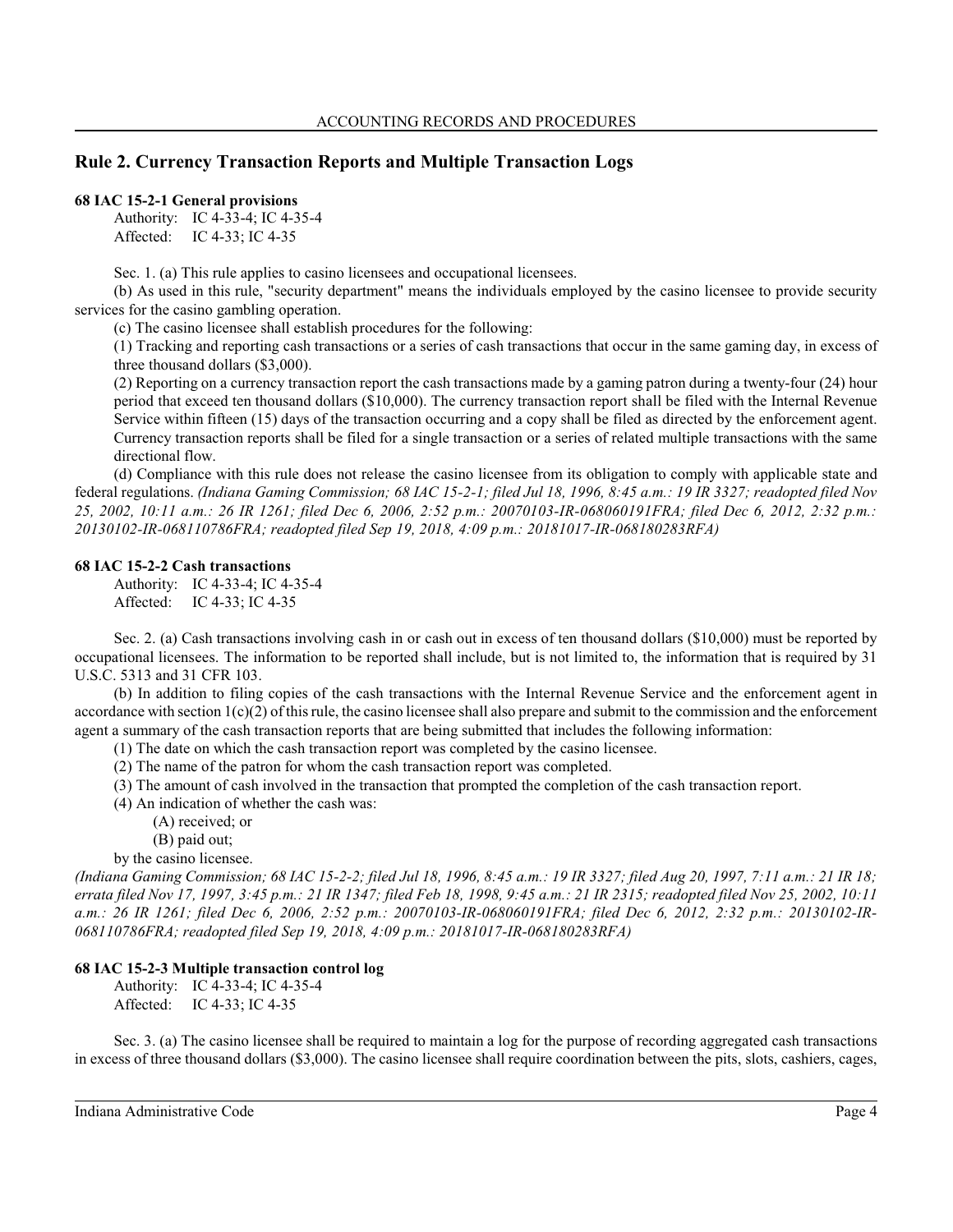# ACCOUNTING RECORDS AND PROCEDURES

redemption centers, and other appropriate areas to ensure all transactions in excess of three thousand dollars (\$3,000) are recorded.

- (b) The employee witnessing the transaction is responsible for completing the log.
- (c) The log shall include, but is not limited to, the following information:
- (1) Date of the transaction.
- (2) Time of the transaction.

(3) Description of the patron and name of the patron, if known.

- (4) Type of transaction and related information, including, but not limited to, the following types of transaction:
	- (A) Marker payment.
	- (B) Deposit.
	- (C) Check.
	- (D) Chip redemption.
- (5) Amount of the transaction.
- (6) Signature and occupational licensee number of the individual recording the transaction.
- (7) Location of transaction.
- (8) Photograph of the patron to be taken during the first transaction of the day involving that patron.

(9) Any other information deemed necessary by the executive director or the commission to ensure compliance with IC 4-33, IC 4-35, and this title.

(d) The reports shall be submitted to the accounting department on a daily basis and maintained by the casino licensee for five (5) years.

(e) Cage and pit personnel are responsible for communicating with other personnel to ensure the transactions are properly logged and any necessary currency transaction reports are completed. *(Indiana Gaming Commission; 68 IAC 15-2-3; filed Jul 18, 1996, 8:45 a.m.: 19 IR 3327; filed Dec 2, 2001, 12:35 p.m.: 25 IR 1069; readopted filed Nov 25, 2002, 10:11 a.m.: 26 IR 1261; readopted filed Nov 14, 2008, 12:51 p.m.: 20081210-IR-068080730RFA; filed Dec 6, 2012, 2:32 p.m.: 20130102-IR-068110786FRA; readopted filed Sep 19, 2018, 4:09 p.m.: 20181017-IR-068180283RFA)*

# **68 IAC 15-2-4 Reportable transactions**

Authority: IC 4-33-4; IC 4-35-4 Affected: IC 4-33; IC 4-35

Sec. 4. (a) The casino licensee shall establish policies and procedures for the processing of cash transactions in excess of ten thousand dollars (\$10,000). Prior to the processing of a cash transaction in excess of ten thousand dollars (\$10,000), the casino licensee shall obtain, at a minimum, the information that is required by 31 U.S.C. 5313 and 31 CFR 103.

(b) If an individual or agent is conducting a transaction on behalf of another individual, the same information as described in subsection (a) must be obtained for the individual serving as the agent. This is in addition to the information required for the individual for whom the transaction is being conducted.

(c) Identification information must be verified by examining the identification presented by the patron. Acceptable identification for a United States resident includes the following:

(1) Driver's license.

(2) United States passport.

(3) Other government issued photo identification cards.

(d) For aliens or nonresidents of the United States, acceptable identification includes the following:

(1) Passport.

(2) Alien identification card.

(3) Other official documents evidencing nationality or residence.

(e) If the patron is unable to provide any of the above information or the identification provided is not acceptable, the casino licensee shall refuse the transaction until the casino licensee has obtained the necessary information.

(f) If the denied transaction involves chip redemptions or payment of winnings, and the patron is unable to provide adequate identification in order to verify the patron's identity and address, the patron has the option of placing the winnings on deposit or converting the winnings to chips and retaining possession of the chips. The casino licensee does, however, have the right to demand redemption of the chips. If the casino licensee chooses to exercise this right, the customer's winnings will be placed on deposit. If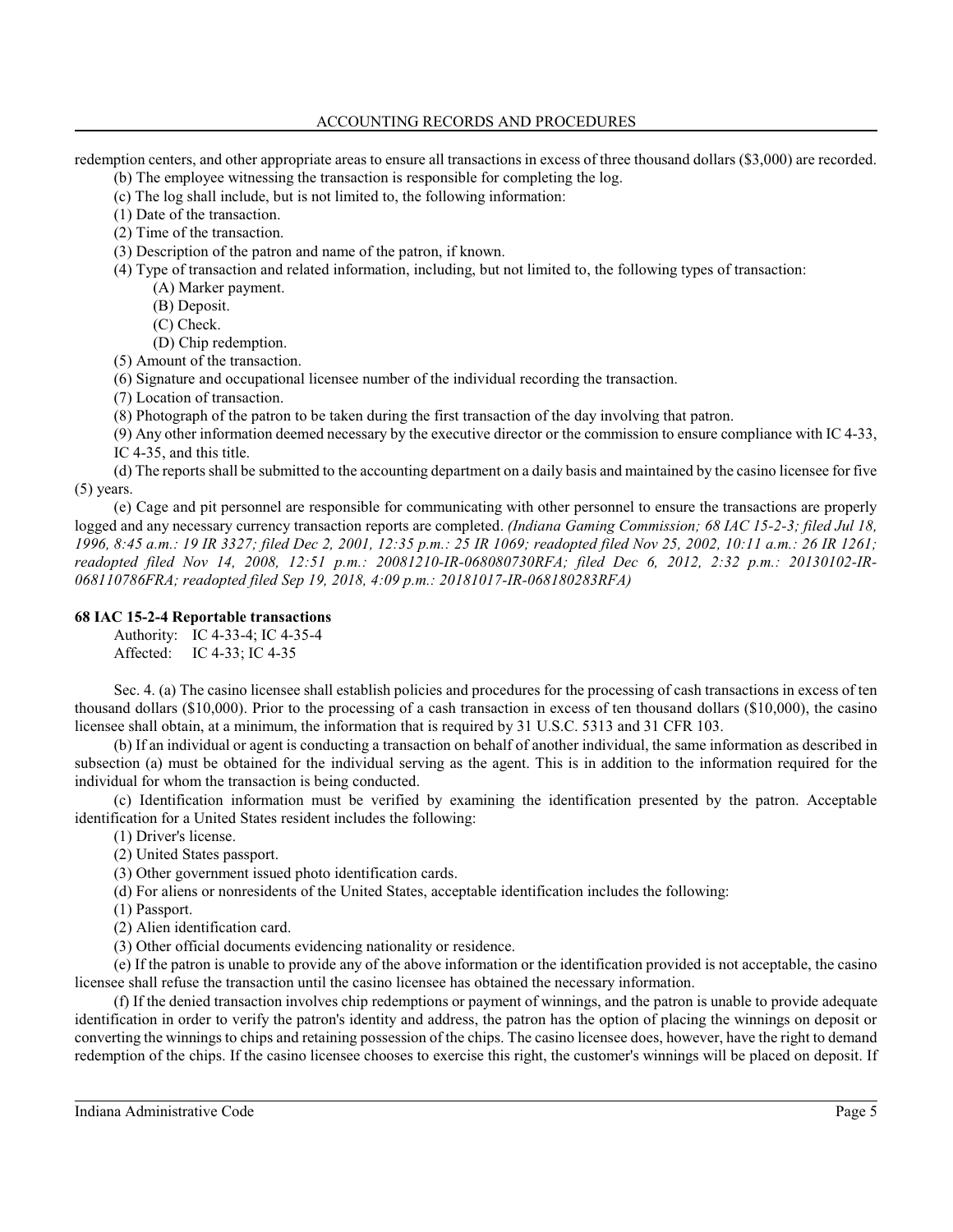the customer chooses to place the winnings on deposit, this is the only instance in which a cashier will be allowed to accept a customer deposit without verifying the patron's identification. Identification information shall still be obtained verbally from the patron. A surveillance photograph must be obtained and attached to the casino's copy of the customer deposit voucher. Deposits held under thissubsection will not be refunded until the patron provides proper identification and will only be refunded to the individual identified by the surveillance photograph. The table games manager or the equivalent must approve both the deposit and refund by initialing the customer deposit voucher before the transaction is complete. Identification provided for verification shall be recorded on the customer deposit withdrawal voucher and the currency transaction report.

(g) If a patron refuses to provide proper identification, the casino licensee shall stop the patron from making further cash transactions and prevent the patron from further gaming activity until the patron has provided the casino licensee with satisfactory identification. *(Indiana Gaming Commission; 68 IAC 15-2-4; filed Jul 18, 1996, 8:45 a.m.: 19 IR 3328; filed Feb 18, 1998, 9:45 a.m.: 21 IR 2315; readopted filed Nov 25, 2002, 10:11 a.m.: 26 IR 1261; readopted filed Nov 14, 2008, 12:51 p.m.: 20081210-IR-068080730RFA; filed Dec 6, 2012, 2:32 p.m.: 20130102-IR-068110786FRA; filed Nov 13, 2015, 2:37 p.m.: 20151209-IR-068150113FRA; readopted filed Sep 30, 2021, 2:07 p.m.: 20211027-IR-068210351RFA)*

# **68 IAC 15-2-5 Surveillance**

Authority: IC 4-33-4; IC 4-35-4 Affected: IC 4-33; IC 4-35

Sec. 5. The casino licensee shall establish policies and procedures for the notification of surveillance prior to completing a currency transaction report. The procedures shall include, at a minimum, the following:

(1) The window cashier, pit boss, table games shift manager, or table games manager must notify surveillance.

(2) Surveillance shall take a photograph of the patron from the surveillance camera.

(3) Prior to the completion of the transaction, surveillance shall notify the window cashier, pit boss, table games shift manager, or table games manager that it has an acceptable photograph.

(4) The casino licensee may print the photograph in the surveillance room or on the casino floor, subject to the following requirements:

(A) If the photograph is printed in the surveillance room, surveillance shall note the date and time on the photograph, sign the photograph, and forward it to the window cashier, pit boss, table games shift manager, or table games manager.

(B) Before a casino licensee may print surveillance photographs from a printer located on the casino floor, the commission must approve internal control procedures regarding the use of a printer on the casino floor to print surveillance photographs.

(5) The window cashier, pit boss, table games shift manager, or table games manager shall:

- (A) sign the photograph;
- (B) write the patron's name on the back of the photograph; and
- (C) attach the photograph to the casino's copy of the currency transaction report.

(6) The window cashier, pit boss, table games shift manager, or table games manager shall document the type of reportable transaction on the currency transaction report form.

(7) The window cashier, pit boss, table games shift manager, or table games manager shall sign the currency transaction report form and document his or her occupational licensee number on the form.

(8) The occupational licensee reviewing the form shall also sign and document his or her occupational licensee number on the form.

*(Indiana Gaming Commission; 68 IAC 15-2-5; filed Jul 18, 1996, 8:45 a.m.: 19 IR 3328; readopted filed Nov 25, 2002, 10:11 a.m.: 26 IR 1261; readopted filed Nov 14, 2008, 12:51 p.m.: 20081210-IR-068080730RFA; filed Dec 6, 2012, 2:32 p.m.: 20130102-IR-068110786FRA; readopted filed Sep 19, 2018, 4:09 p.m.: 20181017-IR-068180283RFA)*

# **68 IAC 15-2-6 Currency transaction report**

Authority: IC 4-33-4; IC 4-35-4 Affected: IC 4-33; IC 4-35

Sec. 6. The following information shall, at a minimum, be included on the currency transaction report: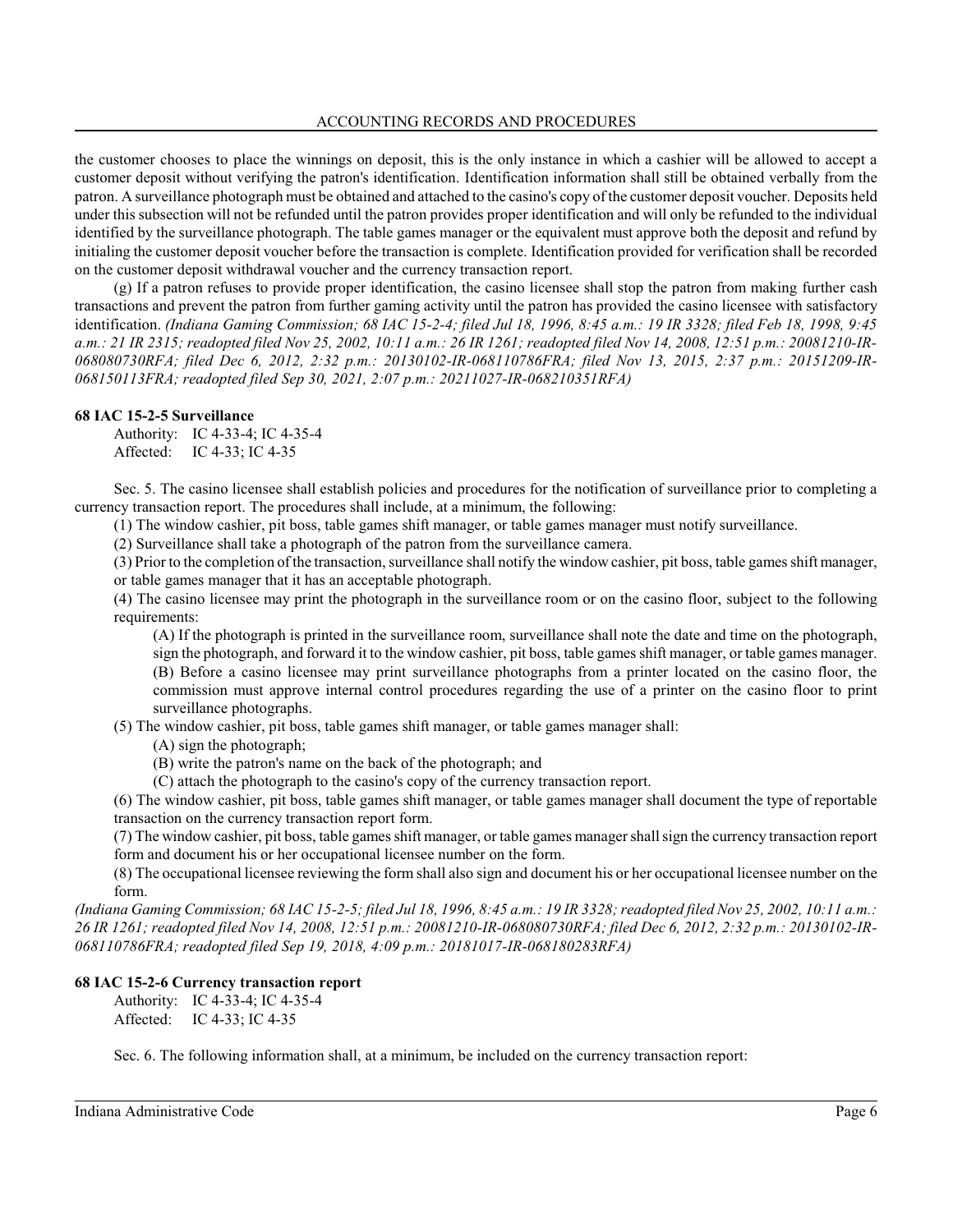(1) Part I. Section A. The patron or organization for whomthe transaction was completed, including the following information: (A) Patron's last name, first name, and, if provided, middle initial.

(B) The last four (4) digits of the patron's Social Security number.

(C) Name of organization and employer identification number if the transaction is being conducted on behalf of a business or organization.

(D) If the patron is an alien or nonresident of the United States, the passport number or alien registration number, or both, and issuing country for both.

(E) Complete address of the patron, including the number and street, city, state, zip code and country if not in the United States.

(F) Patron's date of birth.

(G) Type and number of identification used to verify patron's identity.

(H) Patron's account number. Include the patron's account number if an account relationship has been established between the patron and the casino or the deposit receipt number.

(2) Part I. Section B. Identity of agent conducting the transaction (complete only if an agent conducts a transaction for the person), including the following information:

(A) Agent's last name, first name, and, if provided, middle initial.

(B) The last four (4) digits of the agent's Social Security number.

(C) Complete address of the agent, including the number and street, city, state, zip code, and country, if not in the United States.

(D) If the individual is an alien or nonresident of the United States, the passport number, alien registration number, or both, and the issuing country for both.

(E) Agent's date of birth.

(F) Type and number of identification used to verify patron's identity.

(3) Part II. Description of transaction, including the following:

(A) Whether multiple currency transactions, none of which individually exceeds ten thousand dollars (\$10,000), comprise this report.

(B) The nature of the transaction. Indicate if more than one (1) type of transaction is involved, and indicate the amount for each:

(i) currency exchange;

(ii) cash in; or

(iii) cash out.

(C) The total amount of the cash transaction, in United States dollars, being reported. This must be completed for reports even if a check is being cashed.

(D) The date of the transaction.

(E) If the transaction involves currency other than United States currency, the name of the country that issued the currency.

(4) Part III. The casino reporting the financial transaction shall include the following information:

(A) Name of the casino cage employee or other occupational licensee who handled the transaction or prepared the form.

(B) Name and signature of the occupational licensee who reviewed and approved the currency transaction report. The

occupational licensee responsible for reviewing, approving, and submitting the report shall sign the report.

(C) Name and commercial telephone number of a responsible individual to contact concerning questions about thisform.

(D) Date on which the occupational licensee reviewed and approved the report.

(E) Currency transaction reports must be properly filed with the Internal Revenue Service by the fifteenth day after the date the transaction was completed with a copy simultaneously provided to an enforcement agent.

*(Indiana Gaming Commission; 68 IAC 15-2-6; filed Jul 18, 1996, 8:45 a.m.: 19 IR 3329; filed Dec 2, 2001, 12:35 p.m.: 25 IR 1069; readopted filed Nov 25, 2002, 10:11 a.m.: 26 IR 1261; readopted filed Nov 14, 2008, 12:51 p.m.: 20081210-IR-068080730RFA; filed Dec 6, 2012, 2:32 p.m.: 20130102-IR-068110786FRA; readopted filed Sep 19, 2018, 4:09 p.m.: 20181017-IR-068180283RFA)*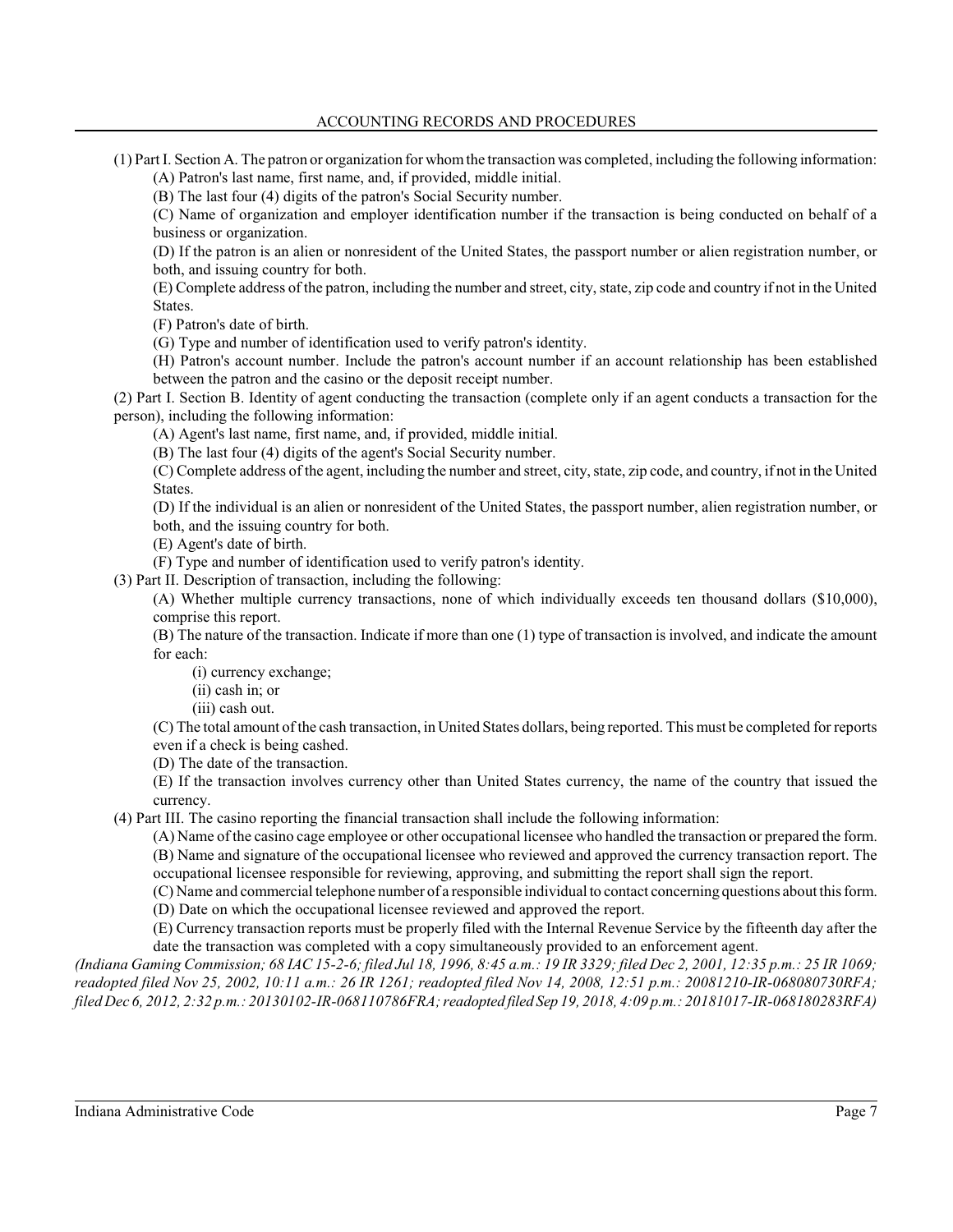### **68 IAC 15-2-7 Occupational licensee's responsibility**

Authority: IC 4-33-4; IC 4-35-4 Affected: IC 4-33; IC 4-35

Sec. 7. Occupational licensees are prohibited from providing information to casino patrons in an effort to assist the patron in circumventing the reporting requirements. Occupational licensees are responsible for preventing a patron from circumventing the reporting requirements if the occupational licensee has knowledge, or through reasonable diligence in performing his or her duties, should have knowledge of the patron's attempt to circumventthe reportingrequirements. *(Indiana Gaming Commission; 68 IAC 15-2- 7; filed Jul 18, 1996, 8:45 a.m.: 19 IR 3330; readopted filed Nov 25, 2002, 10:11 a.m.: 26 IR 1261; readopted filed Nov 14, 2008, 12:51 p.m.: 20081210-IR-068080730RFA; filed Dec 6, 2012, 2:32 p.m.: 20130102-IR-068110786FRA; readopted filed Sep 19, 2018, 4:09 p.m.: 20181017-IR-068180283RFA)*

# **Rule 3. Cash Reserve Requirements and Distributions**

# **68 IAC 15-3-1 General provisions**

Authority: IC 4-33-4; IC 4-35-4 Affected: IC 4-33; IC 4-35; IC 5-13-10.5

Sec. 1. (a) This rule applies to casino licensees and casino license applicants.

(b) The following definitions apply throughout this rule:

(1) "Cash equivalents" means investments with an original maturity of three (3) months or less that would be permissible investments under Indiana law for state monies held by the state treasurer under IC 5-13-10.5.

(2) "Payout" means the drop less the amount of the casino licensee win.

*(Indiana Gaming Commission; 68 IAC 15-3-1; filed Mar 9, 1998, 9:30 a.m.: 21 IR 2312; errata filed Apr 29, 1998, 10:00 a.m.: 21 IR 3366; readopted filed Nov 25, 2002, 10:11 a.m.: 26 IR 1261; readopted filed Nov 14, 2008, 12:51 p.m.: 20081210-IR-068080730RFA; filed Dec 6, 2012, 2:32 p.m.: 20130102-IR-068110786FRA; filed Oct 21, 2016, 10:19 a.m.: 20161116-IR-068160052FRA)*

### **68 IAC 15-3-2 Distributions**

Authority: IC 4-33-4; IC 4-35-4 Affected: IC 4-33; IC 4-35

Sec. 2. (a) A casino licensee or casino license applicant shall not make distributions to its partners, shareholders, itself, or an affiliated entity if the distribution will impair the financial viability of the casino gambling operation. Factors to be considered when determining impairment include, but are not limited to, the following:

(1) Cash flow, casino cash, and working capital requirements.

(2) Debt service obligations and covenants associated with financial instruments.

(3) Requirements for repairs and maintenance.

(4) Requirements for capital improvements.

(5) Requirements of the casino licensee's or casino license applicant's financial projections.

(6) Requirements to meet the obligations of the casino licensee or casino license applicant pursuant to a development agreement or the equivalent between the local community and the casino licensee or the casino license applicant or the conditions that were made a part of the certificate of suitability or the casino owner's license, or both.

(b) Notwithstanding subsection (a), distributions to partners or shareholders that are used for the payment of federal or state taxes, or both, shall not violate this rule. *(Indiana Gaming Commission; 68 IAC 15-3-2; filed Mar 9, 1998, 9:30 a.m.: 21 IR 2312; errata filed Apr 29, 1998, 10:00 a.m.: 21 IR 3366; readopted filed Nov 25, 2002, 10:11 a.m.: 26 IR 1261; readopted filed Nov 14, 2008, 12:51 p.m.: 20081210-IR-068080730RFA; filed Dec 6, 2012, 2:32 p.m.: 20130102-IR-068110786FRA; readopted filed Sep 19, 2018, 4:09 p.m.: 20181017-IR-068180283RFA)*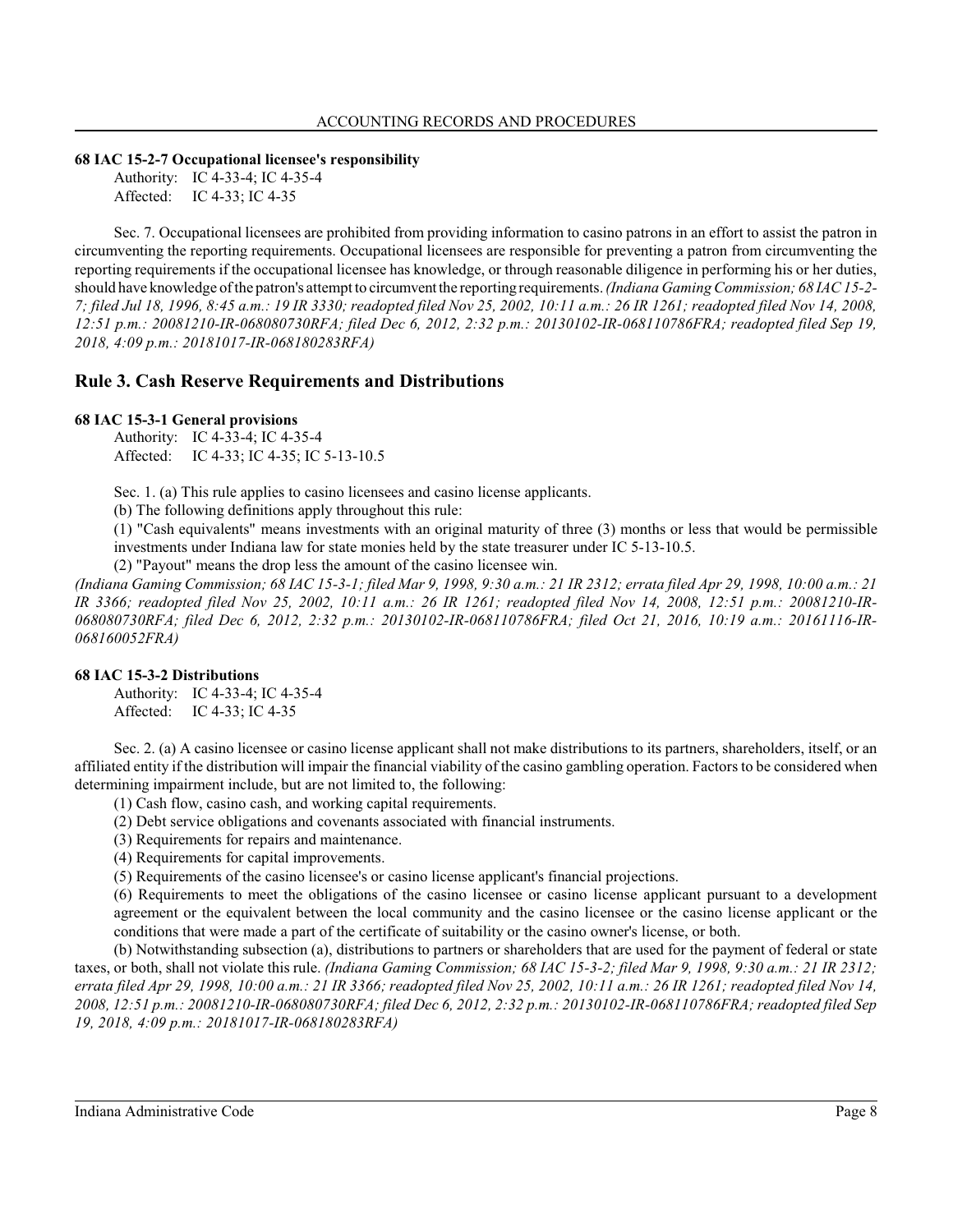#### **68 IAC 15-3-3 Cash reserve requirements**

Authority: IC 4-33-4; IC 4-35-4 Affected: IC 4-33; IC 4-35

Sec. 3. (a) Casino licensees shall maintain, in cash or cash equivalents, an amount sufficient to protect patrons against defaults in gaming debts owed by the casino licensee. The cash reserve requirement may be maintained in any combination of the following: (1) Cash on hand in the casino licensee's cage that comprises the cage accountability.

(2) Cash in a bank account maintained in the state of Indiana.

(3) Cash equivalents that are not otherwise committed or obligated.

(b) Casino licensees shall maintain cash or cash equivalentsin one (1) of the following amountsto ensure payment of a winning patron wager:

(1) For the first full or partial quarter of operation, based on a calendar year, one hundred percent (100%) of the casino licensee's or casino license applicant's projected payout for a three (3) day period.

(2) For the next quarter, based on a calendar year, one hundred percent (100%) of the casino licensee's actual payout for a three (3) day period. The actual payout shall be computed by calculating the daily average payout for the previous quarter of operation and multiplying the daily average payout by three (3).

(c) The cash reserve requirement that a casino licensee must maintain shall be rounded off to the nearest one thousand dollars (\$1,000). The casino licensee shall not increase or decrease the cash reserve requirement each quarter unless the adjustment would increase or decrease the cash reserve requirement by at least fifty thousand dollars (\$50,000). The casino licensee shall increase or decrease the cash reserve requirement by the twentieth day of the month following the end of the quarter.

(d) The cash or cash equivalents must be held in the name of the casino licensee.

(e) If the casino licensee's cash and cash equivalentsfall below the amount outlined in subsection (b), the casino licensee shall immediately notify the executive director. If the cash reserve requirement does not comply with thisrule, the executive directorshall order the casino licensee to establish a cash reserve requirement that is in compliance within a period not to exceed twenty (20) days.

(f) The casino licensee shall provide the executive director with a statement of the cash reserve account by the twentieth day of a month or within ten (10) days of the receipt of the statement by the casino licensee. *(Indiana Gaming Commission; 68 IAC 15-3- 3; filed Mar 9, 1998, 9:30 a.m.: 21 IR 2312; readopted filed Nov 25, 2002, 10:11 a.m.: 26 IR 1261; filed Feb 14, 2005, 10:10 a.m.: 28 IR 2014; readopted filed Nov 14, 2011, 12:10 p.m.: 20111214-IR-068110462RFA; filed Dec 6, 2012, 2:32 p.m.: 20130102-IR-068110786FRA; readopted filed Sep 19, 2018, 4:09 p.m.: 20181017-IR-068180283RFA)*

# **Rule 4. Chip Inventories**

### **68 IAC 15-4-1 Applicability; general provisions**

Authority: IC 4-33-4-1; IC 4-33-4-2; IC 4-33-4-3 Affected: IC 4-33

Sec. 1. Thisrule applies to riverboat licensees and riverboat license applicants. *(Indiana Gaming Commission; 68 IAC 15-4-1; filed Jul 18, 1996, 8:45 a.m.: 19 IR 3330; readopted filed Nov 25, 2002, 10:11 a.m.: 26 IR 1261; filed Dec 6, 2006, 2:52 p.m.: 20070103-IR-068060191FRA; readopted filed Nov 26, 2013, 3:58 p.m.: 20131225-IR-068130354RFA; readopted filed Sep 4, 2019, 10:57 a.m.: 20191002-IR-068190384RFA)*

### **68 IAC 15-4-2 Purchase and receipt of chips**

Authority: IC 4-33-4 Affected: IC 4-33

Sec. 2. (a) The riverboat licensee or riverboat license applicant shall be responsible for establishing policies and procedures for the:

(1) purchase; (2) receipt; (3) inventory;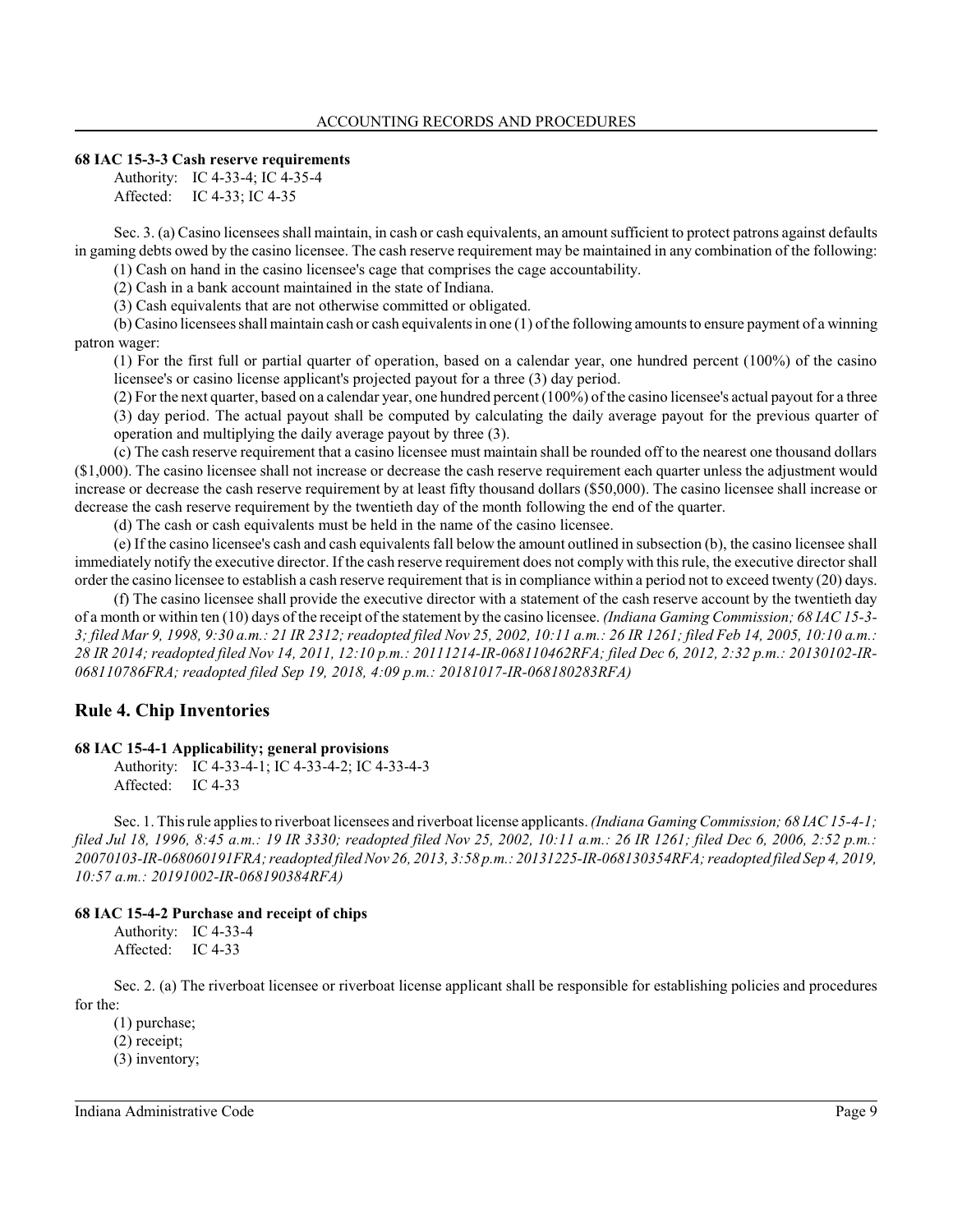(4) storage; and

(5) destruction;

of chips. These policies and procedures must be submitted to and approved by the executive directorin accordance with 68 IAC15-1. (b) Procedures for the purchase and receipt of chips shall include, but are not limited to, the following:

(1) Chips shall only be purchased from a licensed supplier. The riverboat licensee or riverboat license applicant shall be responsible for communicating with licensed suppliers to arrange secured shipment and receipt of chips. Shipment shall be made via an exclusive courier who shall be required to use sealed doors and implement procedures for documenting the stops along the route.

(2) The occupational licensee to whom the riverboat licensee has delegated the responsibility of ordering chips shall be at least the slot manager or cage manager level, or the equivalent.

(3) The commission shall be notified in writing before the delivery of chips. This notification shall include the following information:

(A) The date and time of the delivery.

(B) The location of the delivery.

(C) A detailed description of the method and details of the secured shipment that will be used to transport the chips.

(D) The amount of chips by denomination.

(E) The occupational licensee who authorized the order of the chips.

(F) Any other information deemed necessary by the executive director or commission to ensure compliance with IC 4-33 and this title.

(4) At least two (2) occupational licensees from separate departments shall open and count the chips received. An enforcement agent shall also be present while the chips are being opened and counted.

(5) A:

(A) deviation between the:

(i) actual count of chips received; and

(ii) invoice or packing slip accompanying the chips; or

(B) defect in the chips;

shall be immediately reported to the executive director.

(6) The actual count of chips shall be recorded in a log or ledger. This log or ledger must be in a format approved by the commission. The following information shall, at a minimum, be included in the log or ledger:

- (A) The date of receipt of the chips or tokens.
- (B) The amount of chips by denomination.
- (C) Whether the chips are value chips or nonvalue chips.
- (D) Whether the chips are part of the primary or reserve set of chips.
- (E) The total chip inventory.
- (F) Signatures of the occupational licensees counting the chips received.
- (G) The name of the enforcement agent observing the delivery of the chips.
- (H) The signature of the occupational licensee recording the entry.

(I) Any other information deemed necessary by the executive director or the commission to ensure compliance with IC 4-33 and this title.

(7) If any of the chips are to be held in reserve, then those chips shall be stored in a locked cabinet separate from the other chips.

*(Indiana Gaming Commission; 68 IAC 15-4-2; filed Jul 18, 1996, 8:45 a.m.: 19 IR 3330; filed Dec 2, 2001, 12:35 p.m.: 25 IR 1070; readopted filed Nov 25, 2002, 10:11 a.m.: 26 IR 1261; filed Dec 6, 2006, 2:52 p.m.: 20070103-IR-068060191FRA; filed Dec 6, 2012, 2:32 p.m.: 20130102-IR-068110786FRA; filed Nov 13, 2015, 2:37 p.m.: 20151209-IR-068150113FRA; readopted filed Sep 30, 2021, 2:07 p.m.: 20211027-IR-068210351RFA)*

# **68 IAC 15-4-3 Storage of chips**

Authority: IC 4-33-4; IC 4-35-4 Affected: IC 4-33; IC 4-35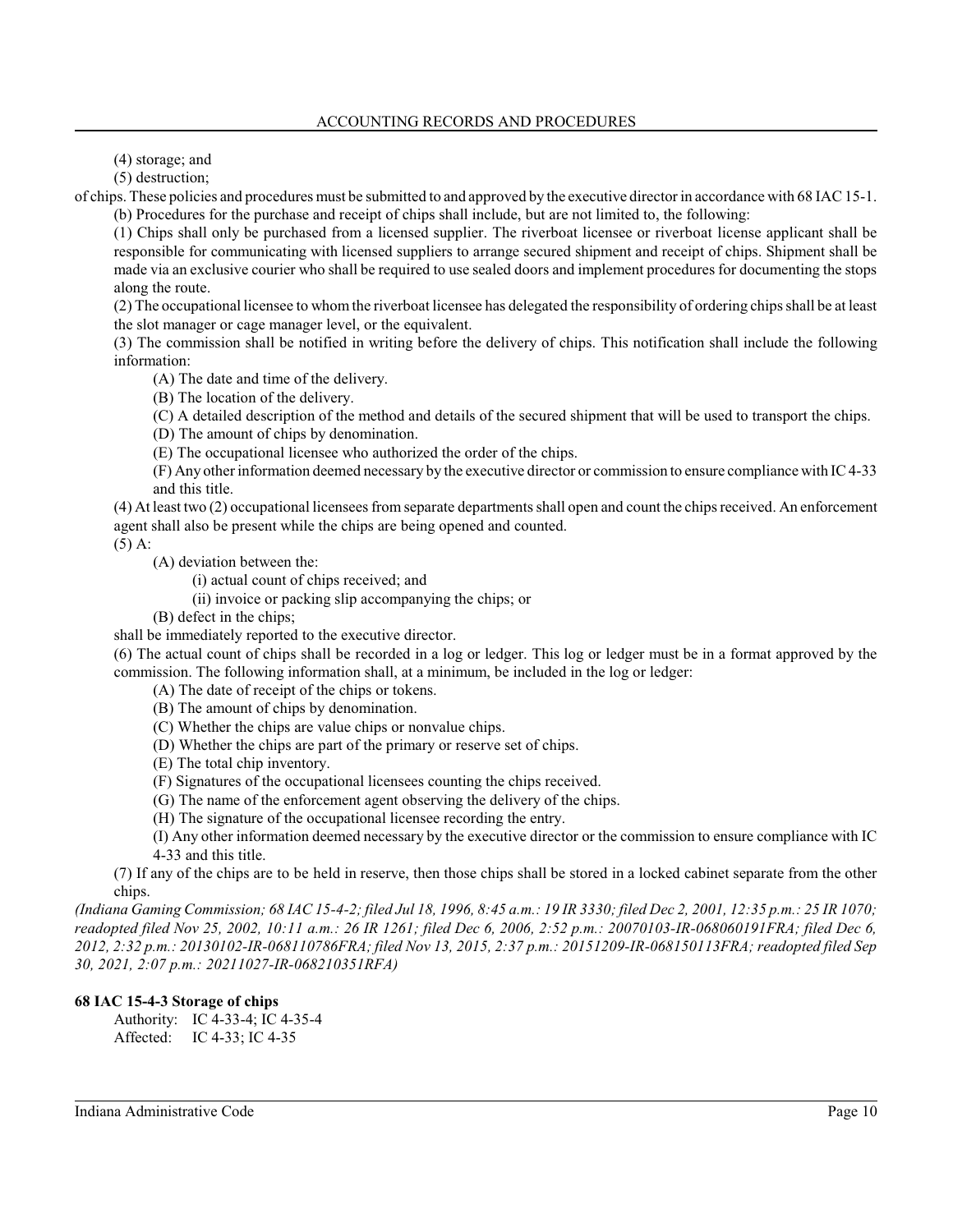Sec. 3. The riverboat licensee or riverboat applicant shall establish procedures for the transfer or storage of chips. The procedures shall include, at a minimum, the following:

(1) Location and access of sensitive keys in accordance with 68 IAC 11-7.

(2) At least two (2) occupational licensees must be present for the transfer of the reserve or secondary chips.

(3) Identification of occupational licensees authorized to transfer reserve and secondary chips.

(4) A process where at least two (2) occupational licensees, Level 2 or higher, from separate departments shall open and check the chips transferred. This entry in the procedures shall include identification of the occupational licensees, by title, involved in this process.

(5) Inventories of chips in reserve and secondary set of chips shall be made on a monthly basis, and the results of the inventories shall be recorded in the chip inventory ledger. Physical inventories may be performed annually if the inventory procedures incorporate the sealing of locked compartments. The procedures for the performance of chip inventories, the procedures for sealing and accessing locked compartments, and the security measures to be taken with respect to these locked compartments shall be submitted to the commission for approval at least sixty (60) days prior to their implementation.

(6) During nongaming hours chips shall be stored and locked in the casino cages, main bank vault, or locked table trays at the live gaming devices.

*(Indiana Gaming Commission; 68 IAC 15-4-3; filed Jul 18, 1996, 8:45 a.m.: 19 IR 3331; filed Dec 2, 2001, 12:35 p.m.: 25 IR 1071; readopted filed Nov 25, 2002, 10:11 a.m.: 26 IR 1261; readopted filed Nov 14, 2008, 12:51 p.m.: 20081210-IR-068080730RFA; filed Dec 6, 2012, 2:32 p.m.: 20130102-IR-068110786FRA;filed Nov 13, 2015, 2:37 p.m.: 20151209-IR-068150113FRA; readopted filed Sep 30, 2021, 2:07 p.m.: 20211027-IR-068210351RFA)*

# **Rule 5. Wagering Tax**

# **68 IAC 15-5-1 General provisions**

Authority: IC 4-33-4; IC 4-35-4 Affected: IC 4-33-2-6; IC 4-35

Sec. 1. (a) This rule applies to casino licensees.

(b) The following definitions apply throughout this rule:

(1) "Department" has the meaning set forth in IC 4-33-2-6.

(2) "Form RG-1" means the Daily Adjusted Gross Receipts and Tax Remittance form.

(3) "Form RG-2" means the Monthly Statistical Information and Monthly Tax form.

(4) "Form RG-3" means the Balance Sheet form.

(5) "Form RG-4" means the Income Statement form.

(6) "Form RG-5" means the Statements of Changes in Stockholders' Equity form.

(7) "Form RG-6" means the Statements of Changes in Partners' or Proprietor's Equity form.

(8) "Form RG-7" means Statements of Cash Flows form.

(9) "Form RG-8" means the Schedule of Receivables and Patrons' Checks form.

(10) "Form RG-9" means the Employment and Payroll Report form.

(11) "Gaming day" means a twenty-four (24) hour period commencing at 6 a.m. one (1) day and concluding at 5:59 a.m. the following day.

*(Indiana Gaming Commission; 68 IAC 15-5-1; filed Jul 18, 1996, 8:55 a.m.: 19 IR 3305; readopted filed Nov 25, 2002, 10:11 a.m.: 26 IR 1261; readopted filed Nov 14, 2008, 12:51 p.m.: 20081210-IR-068080730RFA; filed Dec 6, 2012, 2:32 p.m.: 20130102-IR-068110786FRA; readopted filed Sep 19, 2018, 4:09 p.m.: 20181017-IR-068180283RFA)*

# **68 IAC 15-5-1.5 Transfer of ownership**

Authority: IC 4-33-4-1; IC 4-33-4-2; IC 4-33-4-3; IC 4-33-4-21; IC 4-33-13-1.5 Affected: IC 4-1-1-1; IC 4-33

Sec. 1.5. When a controlling interest, as determined by the commission, in an existing owner's license or operating agent contract is purchased or otherwise acquired from a licensed owner or operating agent, the subsequent licensed owner or operating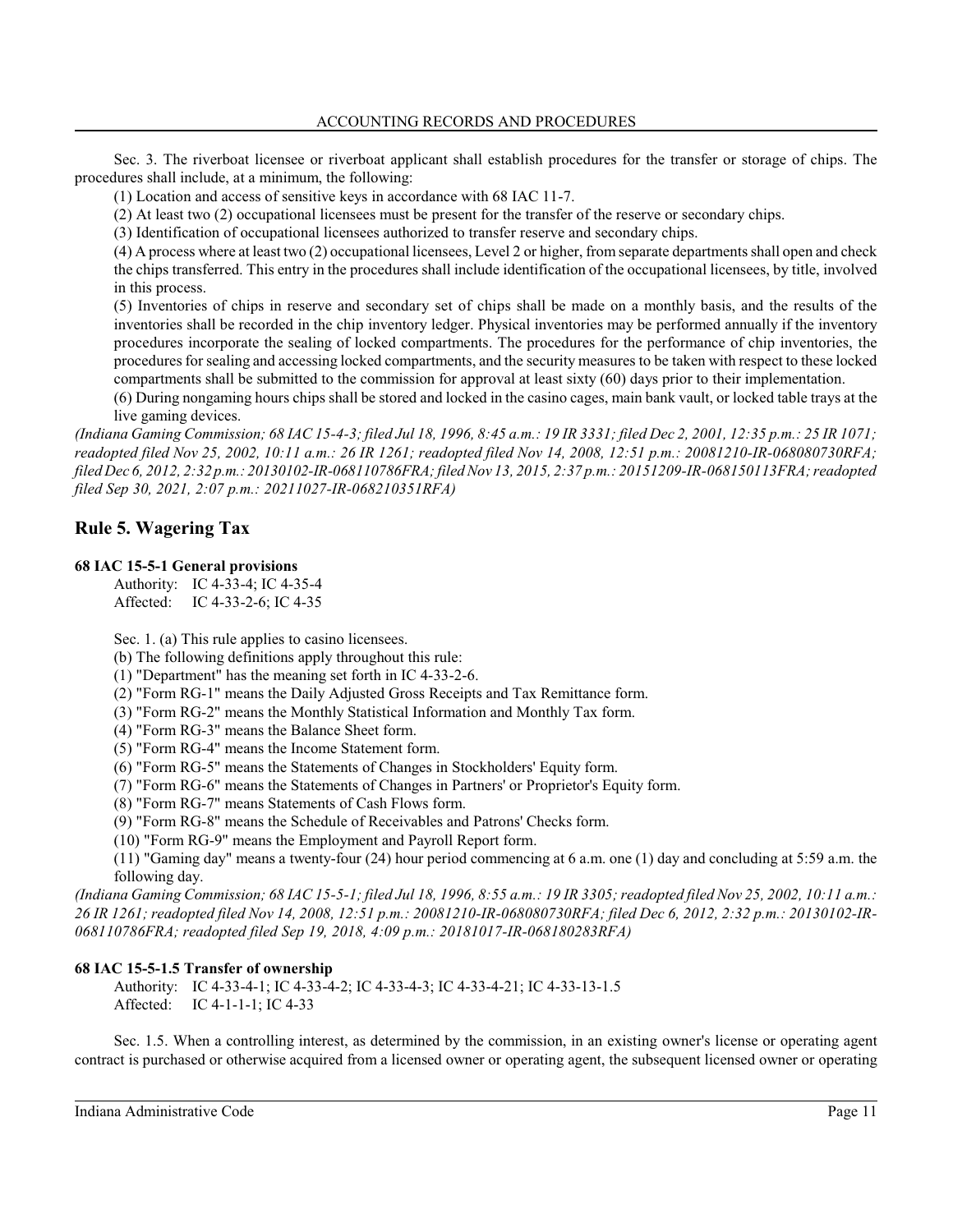agent must pay a wagering tax in accordance with IC 4-33-13-1.5 at a graduated tax rate to be calculated based upon the cumulative adjusted gross receipts received by both the:

(1) previous licensed owner or operating agent; and

(2) subsequent licensed owner or operating agent;

during the entire fiscal year, as defined in IC 4-1-1-1, in which the transaction occurred. *(Indiana Gaming Commission; 68 IAC 15-5- 1.5; filed Jan 27, 2006, 3:05 p.m.: 29 IR 1876; readopted filed Nov 16, 2012, 10:51 a.m.: 20121212-IR-068120413RFA; readopted filed Sep 19, 2018, 4:09 p.m.: 20181017-IR-068180283RFA)*

# **68 IAC 15-5-2 Calculation of taxes**

Authority: IC 4-33-4; IC 4-35-4 Affected: IC 4-33-13-1.5; IC 4-35-8-1

Sec. 2. (a) The casino licensee shall calculate the amount of wagering taxes to be paid by completing FormRG-1 in accordance with the applicable rules of the department, this rule, and the instructions that accompany Form RG-1. Only the:

(1) general manager;

(2) assistant general manager;

(3) finance officer; or

(4) others as approved by the commission;

may sign as an officer on the RG-1.

(b) A casino licensee shall maintain an account at a designated financial institution capable of handling electronic fund transfers.

(c) The casino licensee shall submit the wagering tax liabilities via an Electronic Funds Transfer (EFT) system employing an automated clearinghouse debit method (ACH-debit) or other method approved by the department and the executive director.

(d) The casino licensee shall be required to file a Form RG-1 and remit the tax imposed by IC 4-33-13 to the department before the close of the business day following the day the wagers are made. In addition, a copy of Form RG-1 shall be filed with the commission.

(e) The casino licensee shall be required to maintain funds, at all times, sufficient to cover the tax liabilities due to the department in accordance with IC 4-33-13.

(f) The casino licensee that has not implemented flexible scheduling shall compute the amount of wagering tax due as set forth in IC 4-33-13-1 *[IC 4-33-13-1 was repealed by P.L.268-2017, SECTION 33, effective July 1, 2017.]*. The casino licensee that has implemented flexible scheduling shall compute the amount of wagering tax due as set forth in IC 4-33-13-1.5 or IC 4-35-8-1.

(g) Casino licensees shall compute daily gross receipts in the following manner:

(1) Add the following figures as applicable:

- (A) Total receipts from table games in accordance with section 3 of this rule.
- (B) Total receipts from electronic gaming devices in accordance with section 4 of this rule.
- (C) Net tournament receipts in accordance with section 5 of this rule.
- (D) Net debit card receipts in accordance with section 6 of this rule.
- (E) A tax remittance correction or adjustment, or both, in accordance with section 7 of this rule.

(2) Deduct the following figures:

(A) Allowable uncollectible gaming receivable deduction under 68 IAC 16-1-13 in accordance with section 8 of this rule.

(B) A tax remittance correction or adjustment, or both, in accordance with section 7 of this rule.

(h) If the amount of wagering tax due on a gaming day is a negative figure, the casino licensee shall remit no wagering tax for that gaming day but shall pay the appropriate amount of admission tax calculated under 68 IAC15-6. Any negative wagering tax shall be carried over and calculated as an adjustment on Schedule E of Form RG-1 on the subsequent gaming days until the negative figure has been brought to a zero (0) balance. *(Indiana Gaming Commission; 68 IAC 15-5-2; filed Jul 18, 1996, 8:55 a.m.: 19 IR 3305; readopted filed Nov 25, 2002, 10:11 a.m.: 26 IR 1261; filed Feb 14, 2005, 10:10 a.m.: 28 IR 2014; readopted filed Nov 14, 2011, 12:10 p.m.: 20111214-IR-068110462RFA; filed Dec 6, 2012, 2:32 p.m.: 20130102-IR-068110786FRA; readopted filed Sep 19, 2018, 4:09 p.m.: 20181017-IR-068180283RFA)*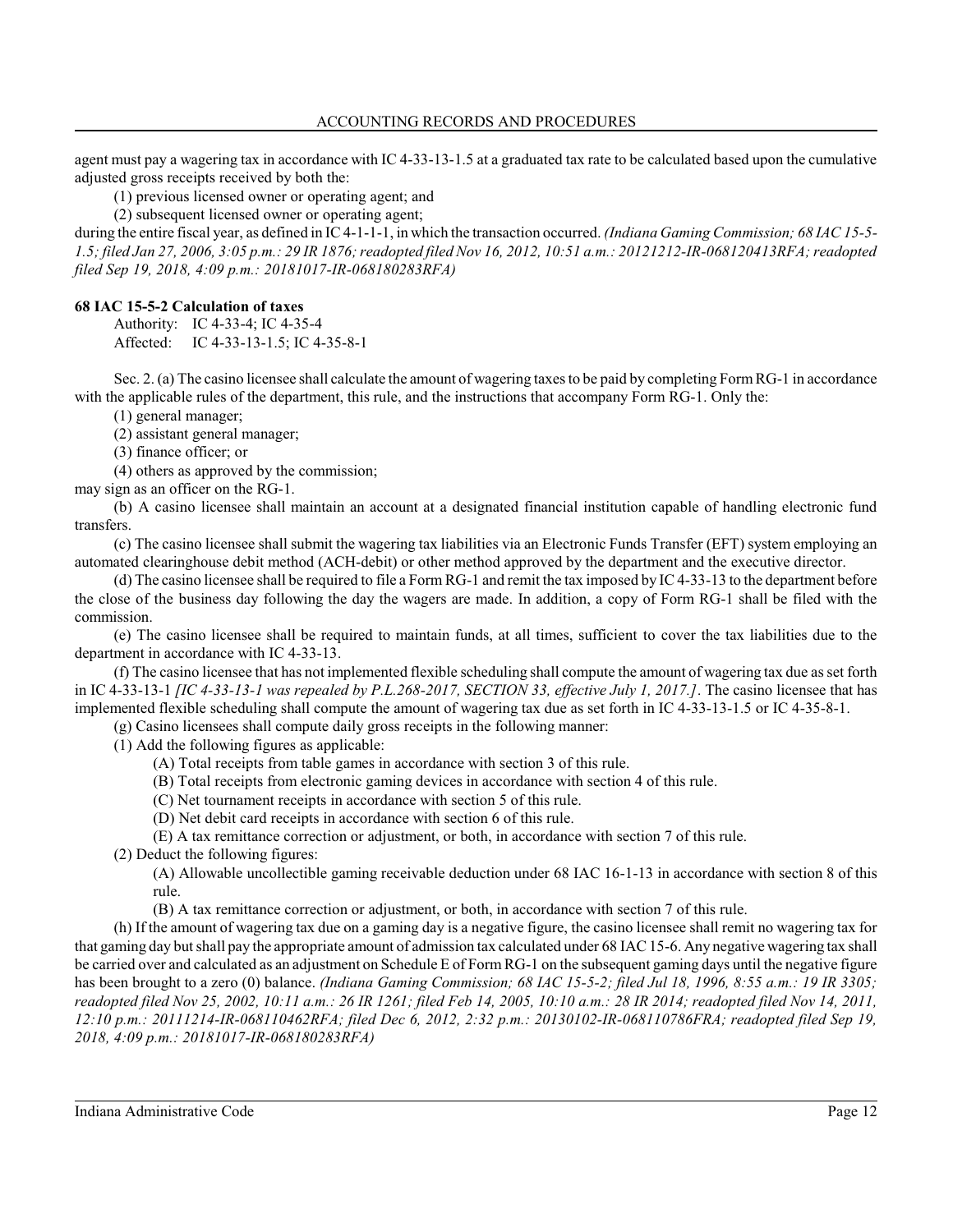### **68 IAC 15-5-3 Receipts from table games**

Authority: IC 4-33-4-1; IC 4-33-4-2; IC 4-33-4-3 Affected: IC 4-33

Sec. 3. (a) The riverboat licensee shall compute the total receipts from table games by adding the table win as defined in 68 IAC 1-1-93 and the daily chip float adjustment.

(b) The daily chip float shall be computed in the following manner:

(1) Begin with the dollar value of chips on hand per the chip inventory ledger.

(2) Subtract the dollar value of the ending inventory of chips held by the riverboat licensee. The ending inventory shall include the dollar values of the following:

(A) Chips in the vault.

- (B) Chips in the cage drawer.
- (C) Chips in the change lockers.

(D) Chips on the live gaming device tables.

(3) The daily chip float must be calculated and recorded separately for each denomination of chips.

(c) The daily chip float adjustment shall be computed by subtracting the previous gaming day's chip float from the current gaming day's chip float.

(d) If any denomination of chip float becomes negative, the riverboat licensee must take the following steps:

(1) Immediately investigate the reason for the negative chip float.

(2) Immediately notify the enforcement agent.

(3) Notify the commission, in writing, on the next business day.

*(Indiana Gaming Commission; 68 IAC 15-5-3; filed Jul 18, 1996, 8:55 a.m.: 19 IR 3306; filed May 29, 1998, 5:15 p.m.: 21 IR 3702; readopted filed Nov 25, 2002, 10:11 a.m.: 26 IR 1261; filed Dec 6, 2006, 2:52 p.m.: 20070103-IR-068060191FRA; readopted filed Nov 26, 2013, 3:58 p.m.: 20131225-IR-068130354RFA; readopted filed Sep 4, 2019, 10:57 a.m.: 20191002-IR-068190384RFA)*

# **68 IAC 15-5-4 Receipts from electronic gaming devices**

Authority: IC 4-33-4; IC 4-35-4 Affected: IC 4-33; IC 4-35

Sec. 4. The casino licensee shall compute the total receipts from electronic gaming devices in the following manner:

(1) Add the following applicable figures for electronic gaming device bill validator drop boxes:

(A) For electronic gaming device bill validator drop boxes that were not part of the currency collection process under 68 IAC 11-3 for that gaming day, add the dollar value of the drop per the central computer system.

(B) For electronic gaming device bill validator drop boxes that were part of the currency collection process under 68

IAC 11-3 for that gaming day, add the dollar value of the contents of the bill validator drop boxes per the soft count. (2) Deduct the dollar values of the following figures:

(A) The amount previously reported per the central computer system on a previous gaming day that is included in the bill validator collection process for the current gaming day.

(B) Manually paid jackpots.

*(Indiana Gaming Commission; 68 IAC 15-5-4; filed Jul 18, 1996, 8:55 a.m.: 19 IR 3306; filed May 29, 1998, 5:15 p.m.: 21 IR 3703; readopted filed Nov 25, 2002, 10:11 a.m.: 26 IR 1261; filed Dec 6, 2006, 2:52 p.m.: 20070103-IR-068060191FRA; filed Apr 13, 2011, 11:20 a.m.: 20110511-IR-068100498FRA; filed Dec 6, 2012, 2:32 p.m.: 20130102-IR-068110786FRA; filed Nov 13, 2015, 2:37 p.m.: 20151209-IR-068150113FRA; readopted filed Sep 19, 2018, 4:09 p.m.: 20181017-IR-068180283RFA)*

# **68 IAC 15-5-5 Tournament receipts**

Authority: IC 4-33-4; IC 4-35-4 Affected: IC 4-33; IC 4-35

Sec. 5. The casino licensee shall compute the net tournament receipts to be used in arriving at the daily adjusted gross receipts in the following manner: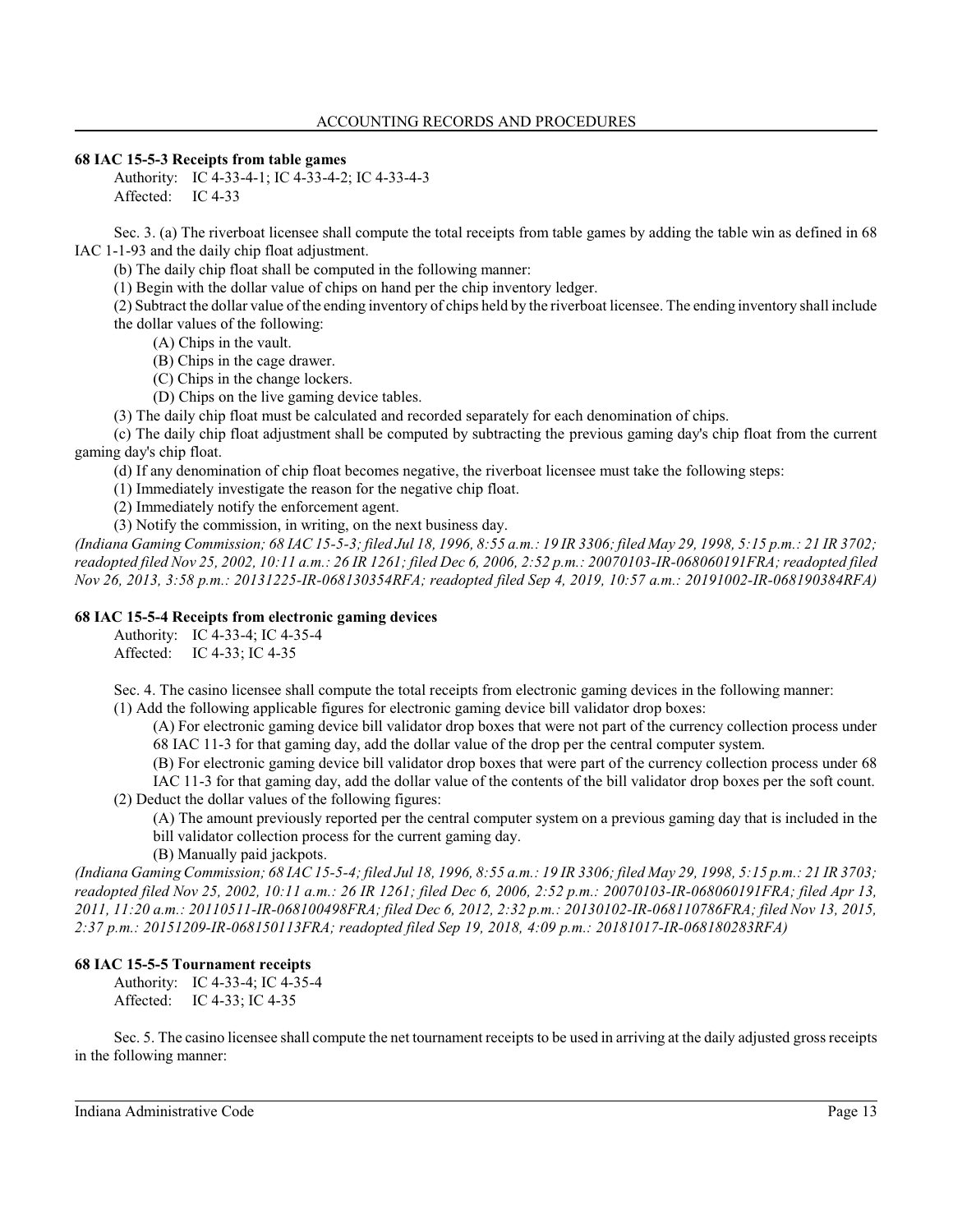(1) Add the total receipts from tournaments.

(2) Deduct tournament payouts, including prizes at their historical cost basis.

The casino licensee may not take a deduction for net tournament receipts if the computation results in a negative number. *(Indiana Gaming Commission; 68 IAC 15-5-5; filed Jul 18, 1996, 8:55 a.m.: 19 IR 3306; readopted filed Nov 25, 2002, 10:11 a.m.: 26 IR 1261; readopted filed Nov 14, 2008, 12:51 p.m.: 20081210-IR-068080730RFA; filed Dec 6, 2012, 2:32 p.m.: 20130102-IR-068110786FRA; readopted filed Sep 19, 2018, 4:09 p.m.: 20181017-IR-068180283RFA)*

### **68 IAC 15-5-6 Debit card receipts**

Authority: IC 4-33-4; IC 4-35-4 Affected: IC 4-33; IC 4-35

Sec. 6. The casino licensee shall compute the net debit card receipts to be used in arriving at the daily adjusted gross receipts by deducting the total of cash returned on debit cards fromtotal receipts from issuance of debit cards. *(Indiana Gaming Commission; 68 IAC 15-5-6; filed Jul 18, 1996, 8:55 a.m.: 19 IR 3306; readopted filed Nov 25, 2002, 10:11 a.m.: 26 IR 1261; readopted filed Nov 14, 2008, 12:51 p.m.: 20081210-IR-068080730RFA; filed Dec 6, 2012, 2:32 p.m.: 20130102-IR-068110786FRA; readopted filed Sep 19, 2018, 4:09 p.m.: 20181017-IR-068180283RFA)*

# **68 IAC 15-5-7 Tax corrections or adjustments**

Authority: IC 4-33-4; IC 4-35-4 Affected: IC 4-33; IC 4-35

Sec. 7. If the casino licensee makes an adjustment or correction in a calculation that it has previously reported on Form RG-1, the casino licensee shall incorporate the adjustment into the next Form RG-1 that it files with the department and the commission. The adjustment shall include any collection of uncollectible gaming receivables that were previously computed as uncollectible gaming receivables in completing a Form RG-1. The casino licensee shall fully and completely explain the reason necessitating an adjustment or correction on Schedule E of Form RG-1. *(Indiana Gaming Commission; 68 IAC 15-5-7; filed Jul 18, 1996, 8:55 a.m.: 19 IR 3307; readopted filed Nov 25, 2002, 10:11 a.m.: 26 IR 1261; readopted filed Nov 14, 2008, 12:51 p.m.: 20081210-IR-068080730RFA; filed Dec 6, 2012, 2:32 p.m.: 20130102-IR-068110786FRA; readopted filed Sep 19, 2018, 4:09 p.m.: 20181017-IR-068180283RFA)*

### **68 IAC 15-5-8 Uncollectible gaming receivables**

Authority: IC 4-33-4; IC 4-35-4 Affected: IC 4-33; IC 4-35

Sec. 8. The casino licensee shall be allowed a deduction against a total win for uncollectible gaming receivables. The deduction shall be the least of the following:

(1) Actual uncollectible gaming receivables.

(2) Two percent (2%) of the receipts from gaming operations for the gaming day, which includes the total of all sums received from patrons, whether collected or not, less the amount paid out by the casino licensee as winnings to patrons.

(3) A reasonable provision for uncollected patron checksreceived fromgaming operations that is based on actual uncollectible gaming receivables for the prior month prorated per day.

*(Indiana Gaming Commission; 68 IAC 15-5-8; filed Jul 18, 1996, 8:55 a.m.: 19 IR 3307; readopted filed Nov 25, 2002, 10:11 a.m.: 26 IR 1261; readopted filed Nov 14, 2008, 12:51 p.m.: 20081210-IR-068080730RFA; filed Dec 6, 2012, 2:32 p.m.: 20130102-IR-068110786FRA; readopted filed Sep 19, 2018, 4:09 p.m.: 20181017-IR-068180283RFA)*

# **68 IAC 15-5-9 Monthly forms**

Authority: IC 4-33-4; IC 4-35-4 Affected: IC 4-33; IC 4-35

Sec. 9. (a) The casino licensee shall prepare and submit the following forms to the commission office in Indianapolis, Indiana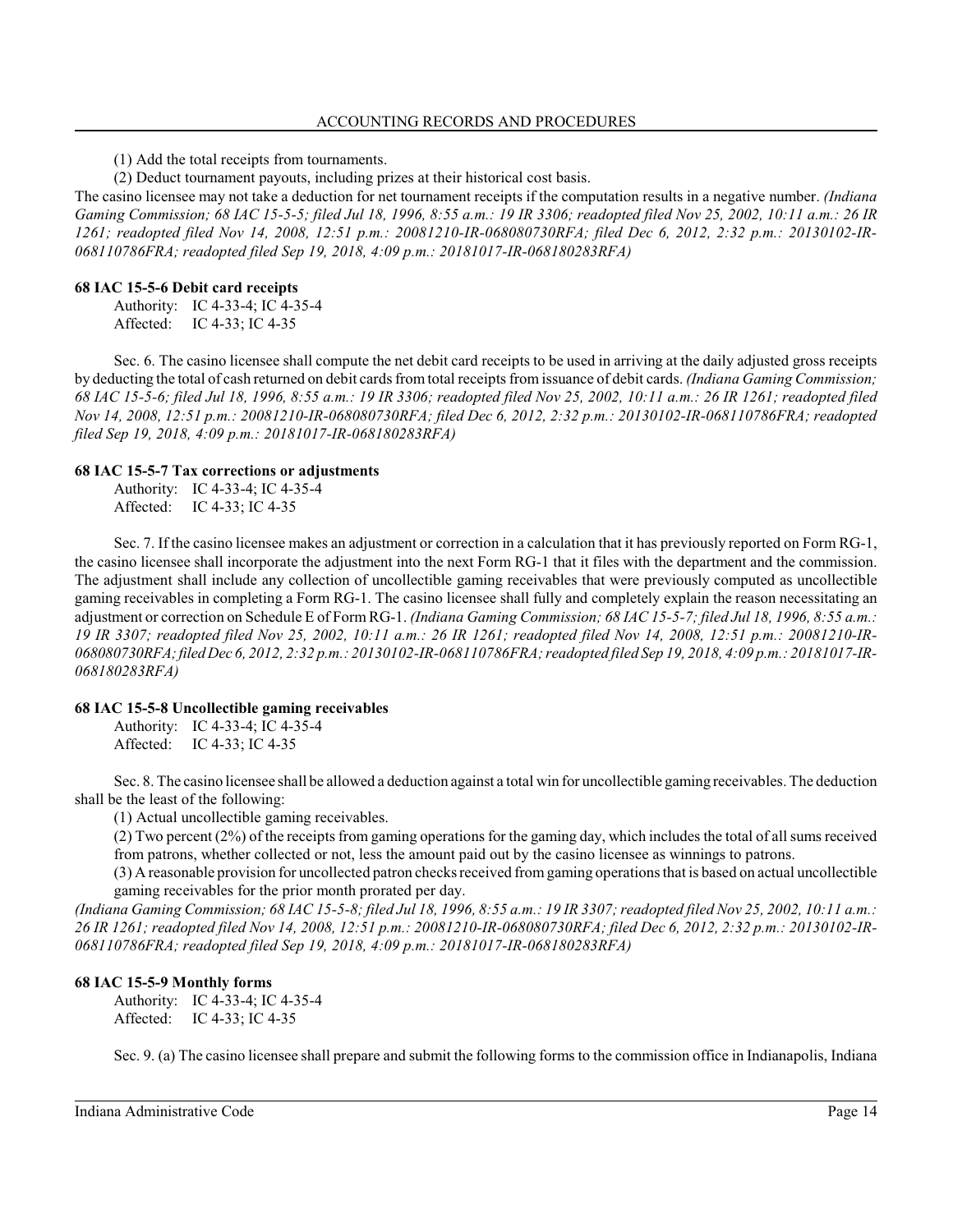not later than fifteen (15) days after the end of a calendar month:

(1) Form RG-3.

(2) Form RG-4.

(3) Form RG-5.

(4) Form RG-6.

(5) Form RG-7.

(6) Form RG-8.

(7) Form RG-9.

(b) The casino licensee shall prepare and submit the Form RG-2 to the commission office in Indianapolis, Indiana not later than five (5) days after the end of a calendar month.

(c) The forms listed in thissection shall be prepared in accordance with thisrule and the instructions that accompany the form. The original forms shall be submitted to the commission office in Indianapolis, Indiana by the prescribed day of a month. Copies of each formshall be submitted to the department in Indianapolis, Indiana. Copies submitted via facsimile are not acceptable as being timely filed. *(Indiana Gaming Commission; 68 IAC 15-5-9; filed Jul 18, 1996, 8:55 a.m.: 19 IR 3307; readopted filed Nov 25, 2002, 10:11 a.m.: 26 IR 1261; readopted filed Nov 14, 2008, 12:51 p.m.: 20081210-IR-068080730RFA; filed Dec 6, 2012, 2:32 p.m.: 20130102-IR-068110786FRA; readopted filed Sep 19, 2018, 4:09 p.m.: 20181017-IR-068180283RFA)*

# **Rule 6. Admission Tax**

### **68 IAC 15-6-1 General provisions**

Authority: IC 4-33-4 Affected: IC 4-33

Sec. 1. (a) This rule applies to riverboat licensees.

(b) The admission procedures used by a riverboat licensee must be in compliance with this rule, and admission taxes must be reported in accordance with this rule.

(c) The following definitions apply throughout this rule:

(1) "Passenger" includes patrons and persons entitled to receive a tax-free pass.

(2) "Patron" means an individual who:

(A) boards the riverboat to participate in a gambling excursion; and

(B) is not entitled to receive a tax-free pass.

(3) "RG-1" means the Daily Adjusted Gross Receipts and Tax Remittance Form.

(4) "Tax-free pass" means a pass that is issued to persons listed in IC 4-33-12-3 *[IC 4-33-12-3 was repealed by P.L.268-2017, SECTION 27, effective July 1, 2017.]* that allows the individual to board the riverboat without paying an admission charge. The riverboat licensee does not have to remit the admission tax for persons who receive a tax-free pass. Persons on board the riverboat with a tax-free pass shall not participate in a gambling game.

(5) "Vendor" means a person who is on the riverboat to supply the riverboat licensee with a good or service necessary for the conduct of the riverboat gambling operation.

*(Indiana Gaming Commission; 68 IAC 15-6-1; filed Jul 3, 1996, 5:00 p.m.: 19 IR 3044; errata filed Oct 23, 1996, 12:00 p.m.: 20 IR 760; readopted filed Nov 25, 2002, 10:11 a.m.: 26 IR 1261; filed Dec 6, 2006, 2:52 p.m.: 20070103-IR-068060191FRA; filed Dec 6, 2012, 2:32 p.m.: 20130102-IR-068110786FRA; readopted filed Sep 19, 2018, 4:09 p.m.: 20181017-IR-068180283RFA)*

# **68 IAC 15-6-2 Admissions**

Authority: IC 4-33-4 Affected: IC 4-33-6-6

Sec. 2. (a) Admissions to the riverboat shall be conducted in the following manner:

- (1) Should a riverboat licensee or operating agent choose not to observe flexible scheduling, the requirements are as follows: (A) The embarkation period for each gaming excursion may not exceed a period of thirty (30) minutes.
	- (B) The disembarkation period for each gaming excursion may not exceed a period of thirty (30) minutes. During the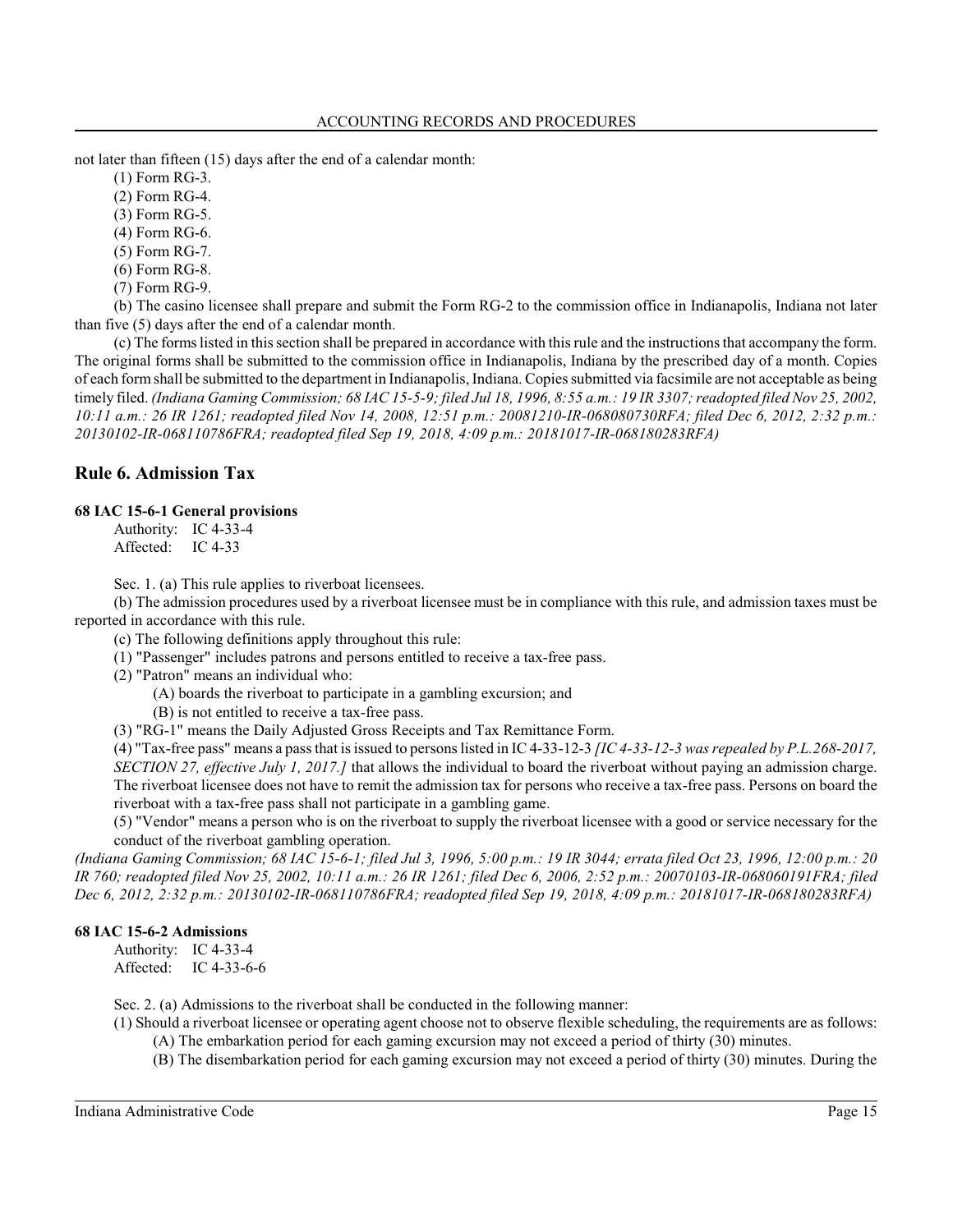disembarkation period, no new patrons shall be allowed to board the riverboat.

(C) The riverboat licensee or operating agent may allow patrons to disembark during the embarkation period for the next gaming excursion or at any time that the riverboat remains at the dock and gambling continues in accordance with IC 4-33-9-2 *[IC 4-33-9-2 was repealed by P.L.268-2017, SECTION 24, effective July 1, 2017.]*. The riverboat licensee or operating agent is responsible for ensuring it is in compliance with subdivision (10) at all times. The admissions tax shall be paid by the patron, the riverboat licensee, or the operating agent for any patron who disembarks:

(i) during the embarkation period for the next gaming excursion; or

(ii) at any time during a gaming excursion after the conclusion of the thirty (30) minute disembarkation period. (D) The admissions tax shall be paid by the carryover patron, the riverboat licensee, or the operating agent for each excursion that a patron remains on board.

(2) Should a riverboat licensee or operating agent choose to observe flexible scheduling, the:

(A) embarkation and disembarkation are not limited to any period; and

(B) patrons shall be allowed to board or exit at will.

(3) Whether or not a riverboat licensee or operating agent chooses to observe flexible scheduling:

(A) all patrons boarding or exiting the riverboat shall pass through an approved patron counting system; and

(B) the riverboat licensee or operating agent is responsible for ensuring that the approved patron counting system keeps an accurate count of the patrons who enter and exit the riverboat.

For purposes of this rule, "accurate count" means not less than an average of ninety-seven percent (97%) accuracy.

(4) Should a riverboat licensee or operating agent choose not to observe flexible scheduling, a patron count shall be completed for each gambling excursion.

(5) Should a riverboat licensee or operating agent choose to observe flexible scheduling, a patron count shall be completed for the gaming day.

(6) Should a riverboat licensee or operating agent choose to observe twenty-four (24) hour gaming, a patron count shall be computed at the end of each gaming day and shall include those patrons remaining on board the riverboat at the time of each new gaming day. The following four (4) counts will be recorded at the close of the gaming day:

- (A) If applicable, the actual admissions ticket count.
- (B) The patron ingress count.
- (C) The patron egress count.
- (D) If applicable, the total onboard count.

At the close of the gaming day, boarding and exiting will be momentarily suspended to allow for taking patron counts. The onboard count shall be added to the new gaming day's ingress patron count. The recording, resetting, and onboard additions to the ingress patron count shall be completed in the presence of and observed by an enforcement agent. For admission tax reporting for twenty-four (24) hour gaming, the count shall be adjusted to account for and include the onboard count.

(7) The riverboat licensee or operating agent shall submit a patron count plan to the executive director at least sixty (60) days before the commencement of gambling operations. The riverboat licensee or operating agent shall submit changes to its patron count plan to the executive director at least thirty (30) days before any change goes into effect. The patron count plan shall include, but not be limited to, the following:

(A) A description of the primary system that will be utilized to complete a patron count.

(B) The form that will be utilized to report the patron count.

(C) The procedure that will be utilized to ensure patron boarding occurs only during the appropriate embarkation period should a riverboat licensee or operating agent choose not to observe flexible scheduling.

(D) A description of the secondary system referenced in subsection (c) that will be utilized to complete a patron count in case the primary patron counting system malfunctions or fails.

(E) The manner in which the riverboat licensee or operating agent will ensure that the total number of patrons does not exceed the capacity of the riverboat as set forth in the:

(i) certificate of inspection issued by the United States Coast Guard; or

(ii) certificate of compliance issued by the commission under IC 4-33-6-6.

(F) Any other information deemed necessary by the executive director or the commission to ensure compliance with the Act and this title.

(8) The riverboat licensee or operating agent shall notify the enforcement agent immediately if the primary patron counting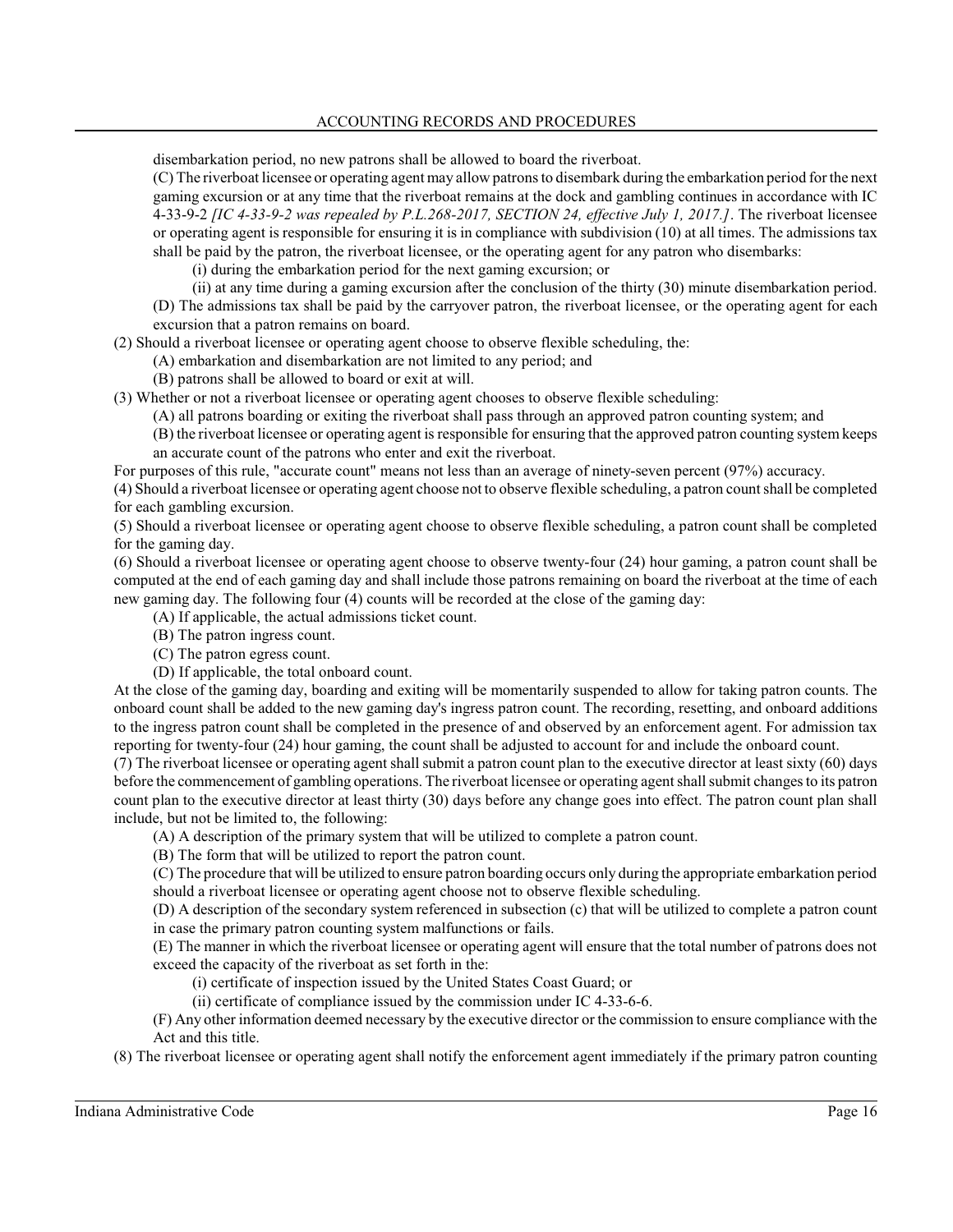system malfunctions or fails.

(9) The following individuals are entitled to a tax-free pass and do not have to pass through the patron counting system when boarding the riverboat:

(A) Occupational licensees.

(B) Other employees of the riverboat licensee or operating agent who are boarding the riverboat in the performance of official duties.

(C) Commission:

- (i) members;
- (ii) staff; and
- (iii) agents.

(D) Official guests approved by commission:

- (i) members;
- (ii) staff; and
- (iii) agents.

(E) Vendors who have completed the appropriate vendor log in accordance with section 4 of this rule.

(F) Any other person authorized by the executive director or the commission to ensure compliance with the Act and this title.

(10) All persons boarding the riverboat on a tax-free pass shall have an appropriate badge.

(11) At no time shall the riverboat licensee or operating agent allow the total number of passengers to exceed the capacity of the riverboat as set forth in the:

(A) certificate of inspection issued by the United States Coast Guard; or

(B) certificate of compliance issued by the commission under IC 4-33-6-6.

(b) Patron counting systems shall tally the number of patrons passing through an identified point of ingress and egress at a rate of not less than an average of ninety-seven percent (97%) accuracy, as measured by standards established by an independent lab designated by the executive director. If a riverboat licensee or operating agent uses a patron counting system other than turnstiles, the riverboat licensee or operating agent shall use its patron counting system at an established clear point of entry beyond which underage patrons shall not pass.

(c) Each riverboat licensee or operating agent shall maintain a secondary system that is:

(1) subject to approval by the executive director; and

(2) in the event of a malfunction or failure of the primary system, promptly deployed to track patron ingress and egress in a manner consistent with the requirements established in IC 4-33.

The secondary system need not be the same system as the primary system and need not be mechanical or electronic.

(d) All mechanical or electronic patron counting systems used by a riverboat licensee or an operating agent shall be approved by the executive director prior to implementation. The riverboat licensee or operating agent shall provide the following information to the executive director for purposes of approval:

(1) Documentation illustrating the riverboat licensee's or operating agent's due diligence in establishing that the patron counting system meets or exceeds a minimum average of ninety-seven percent (97%) accuracy. Thisinformation shall include, but not be limited to, evidence that the patron counting system:

(A) has been subject to a field test, conducted by an independent lab designated by the executive director, at the appropriate riverboat; and

(B) meets minimum accuracy standards during peak and nonpeak hours.

(2) Information regarding the riverboat licensee's or operating agent's patron counting system plan, including the following: (A) Security measures.

(B) Procedures for controlling ingress and egress onto the riverboat property.

(C) Procedures for controlling riverboat capacity.

(D) A description of the secondary system required by subsection (c).

(3) Evidence demonstrating the riverboat licensee's or operating agent's ability to continually verify the accuracy of the patron counting system on an ongoing basis and documentation illustrating the testing methodology is consistent with the standards established by an independent lab as required by subsection (b).

(4) Any other information deemed necessary by the commission to ensure compliance with the Act and this title.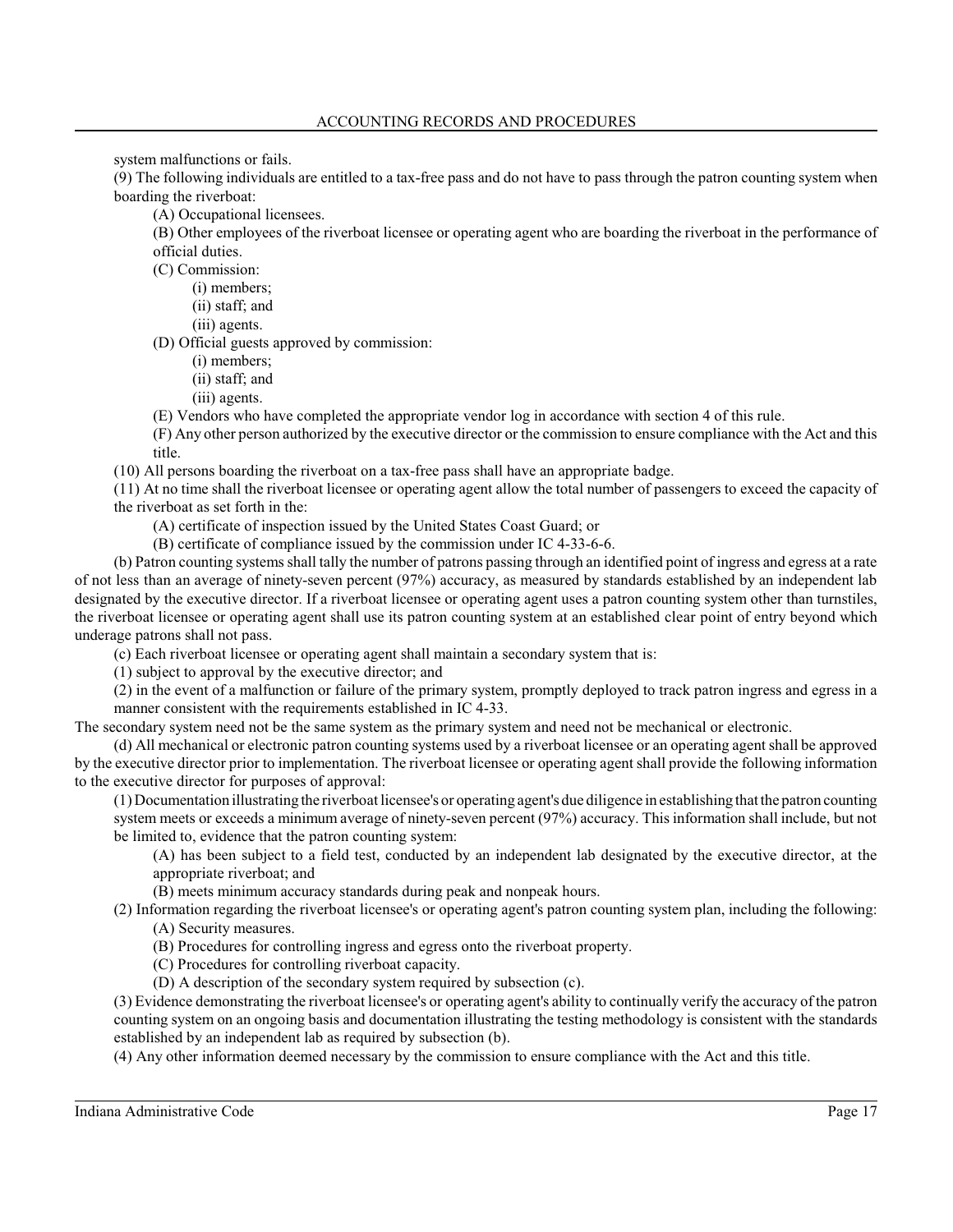### ACCOUNTING RECORDS AND PROCEDURES

(e) A riverboat licensee or operating agent shall test or cause to be tested the patron counting system at any time deemed necessary by the executive director to ensure proper functionality or accuracy, but at least annually. The riverboat's patron counting system testing methodology shall be consistent with standards established by an independent lab as required by subsection (b).

(f) The executive director may require a manufacturer or distributor of patron counting systems to submit the system to an independent lab designated by the executive director, as outlined in 68 IAC 2-7-2. Unless otherwise provided, all patron counting systems shall meet the requirements and provisions outlined in 68 IAC 2-7. *(Indiana Gaming Commission; 68 IAC 15-6-2; filed Jul 3, 1996, 5:00 p.m.: 19 IR 3045; filed Aug 20, 1997, 7:11 a.m.: 21 IR 19; readopted filed Nov 25, 2002, 10:11 a.m.: 26 IR 1261; filed Feb 14, 2005, 10:10 a.m.: 28 IR 2015; filed Dec 6, 2006, 2:52 p.m.: 20070103-IR-068060191FRA; filed Jul 31, 2009, 8:32 a.m.: 20090826-IR-068090005FRA; readopted filed Oct 2, 2015, 3:23 p.m.: 20151028-IR-068150249RFA; readopted filed Sep 30, 2021, 2:07 p.m.: 20211027-IR-068210351RFA)*

# **68 IAC 15-6-3 Ticketing** *(Repealed)*

Sec. 3. *(Repealed by Indiana Gaming Commission; filed Jul 31, 2009, 8:32 a.m.: 20090826-IR-068090005FRA)*

### **68 IAC 15-6-4 Vendor log and visitor log**

Authority: IC 4-33-4; IC 4-35-4 Affected: IC 4-33; IC 4-35

Sec. 4. (a) The casino licensee's security department shall maintain a vendor and visitor log on forms prescribed or approved by the commission.

(b) Vendors and visitors mustreport to security to complete the vendor and visitor log and to obtain a badge. When the vendor or visitor leaves the casino, the vendor or visitor must complete the appropriate portion of the log.

- (c) Vendors and visitors in the casino may not participate in a gambling game.
- (d) Vendors and visitors in the casino must wear, in a conspicuous location, a badge issued by the security department.
- (e) The vendor and visitor log shall contain the following information:
- (1) The name of the vendor or visitor.
- (2) The company or organization the vendor or visitor represents.
- (3) The date and time the vendor or visitor entered the casino.
- (4) The purpose that necessitates the vendor or visitor entering the casino.

(5) The date and time that the vendor or visitor exits the casino. The casino licensee is responsible for instituting a policy that ensures that vendor and visitor badges are returned to the security department and accounted for when the vendor or visitor exits the casino.

(6) If the person is a visitor, the individual who authorized the visitor's presence in the casino.

(7) Any other information deemed necessary by the executive director or the commission to ensure compliance with IC 4-33, IC 4-35, and this title.

(f) Vendors and visitors must be counted in the calculation of the total count to determine that the total occupancy does not exceed the capacity of the casino as set forth in the certificate of inspection issued by the commission or the United States Coast Guard, if applicable. *(Indiana Gaming Commission; 68 IAC 15-6-4; filed Jul 3, 1996, 5:00 p.m.: 19 IR 3046; readopted filed Nov 25, 2002, 10:11 a.m.: 26 IR 1261; readopted filed Nov 14, 2008, 12:51 p.m.: 20081210-IR-068080730RFA; filed Dec 6, 2012, 2:32 p.m.: 20130102-IR-068110786FRA; readopted filed Sep 19, 2018, 4:09 p.m.: 20181017-IR-068180283RFA)*

### **68 IAC 15-6-5 Computation of tax**

Authority: IC 4-33-4 Affected: IC 4-33

Sec. 5. (a) The riverboat licensee or operating agent shall complete an RG-1 for each gaming day and indicate the total number of admissions for each day. Only the:

(1) general manager;

(2) assistant general manager;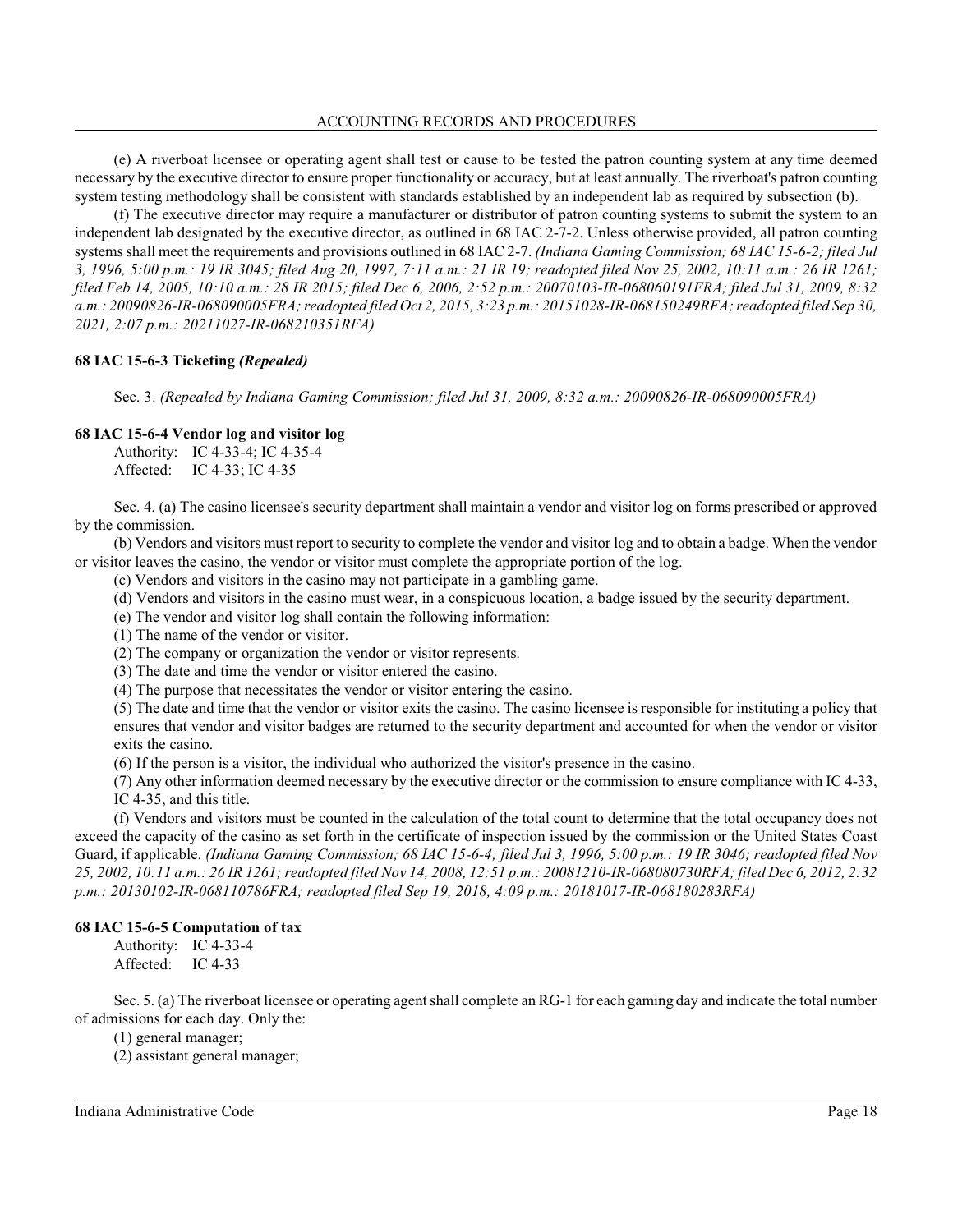(3) finance officer; or

(4) others as approved by the commission;

may sign as an officer on the RG-1.

(b) The admissions tax shall be computed utilizing the patron count that results from the patron counting system approved under section 2 of this rule.

(c) In the event the executive director determines that the primary and secondary systems referenced in section 2 of this rule failed to tabulate an acceptably accurate patron admission count for any gaming day, the executive director may require the admission tax paid for that day be equal to the highest amount paid based for a recent comparable gaming day at the same riverboat. The recent comparable gaming day shall be approved by the executive director prior to being used for purposes of paying admission tax.

(d) If the riverboat licensee or operating agent chooses not to observe flexible scheduling, the tax on carryover patrons shall be computed utilizing Schedule A of the RG-1.

(e) If the riverboat licensee or operating agent chooses to observe flexible scheduling, the tax on the count in subsection (b) shall be computed utilizing Schedule A of the RG-1 with only one (1) figure filed for all admissions during the gaming day. *(Indiana Gaming Commission; 68 IAC 15-6-5; filed Jul 3, 1996, 5:00 p.m.: 19 IR 3046; filed May 29, 1998, 5:05 p.m.: 21 IR 3701; readopted filed Nov 25, 2002, 10:11 a.m.: 26 IR 1261; filed Feb 14, 2005, 10:10 a.m.: 28 IR 2016; filed Jul 31, 2009, 8:32 a.m.: 20090826-IR-068090005FRA; readopted filed Oct 2, 2015, 3:23 p.m.: 20151028-IR-068150249RFA; readopted filed Sep 30, 2021, 2:07 p.m.: 20211027-IR-068210351RFA)*

### **68 IAC 15-6-6 Deviations from provisions** *(Repealed)*

Sec. 6. *(Repealed by Indiana Gaming Commission; filed Oct 21, 2016, 10:19 a.m.: 20161116-IR-068160052FRA)*

# **Rule 7. Audit Procedures**

### **68 IAC 15-7-1 Applicability; general provisions**

Authority: IC 4-33-4; IC 4-35-4 Affected: IC 4-33; IC 4-35

Sec. 1. (a) This rule applies to casino licensees.

(b) The casino licensee must submit policies and procedures in connection with the daily review, reconciliation, and posting of transactions in accordance with 68 IAC 15-1 and this rule.

(c) Occupational licensees who hold revenue audit positions are responsible for the daily review, reconciliation, and posting of transactions for their respective departmental audits.

(d) As used in thisrule, "Form RG-1" means the Daily Adjusted Gross Receipts and Tax Remittance Form. *(Indiana Gaming Commission; 68 IAC 15-7-1; filed Jul 18, 1996, 8:45 a.m.: 19 IR 3331; readopted filed Nov 25, 2002, 10:11 a.m.: 26 IR 1261; readopted filed Nov 14, 2008, 12:51 p.m.: 20081210-IR-068080730RFA; filed Dec 6, 2012, 2:32 p.m.: 20130102-IR-068110786FRA; readopted filed Sep 19, 2018, 4:09 p.m.: 20181017-IR-068180283RFA)*

### **68 IAC 15-7-2 Table games**

Authority: IC 4-33-4-1; IC 4-33-4-2; IC 4-33-4-3 Affected: IC 4-33

Sec. 2. (a) The riverboat licensee shall require the revenue auditor or its equivalent to perform certain procedures on a daily basis. These procedures should be performed on a sample basis for both computerized and manual forms and shall include, at a minimum, the following:

(1) Trace table game fills and credit slips originals to duplicate copies and to orders for fills and credits to verify agreement. (2) Reviewthe table game fills and credits slips for the proper number of authorized signatures, date-time stamps, and accurate arithmetic.

(3) Verify and account for the numerical sequence of the table games fills and credits slips.

(4) Review all voided table game fills and credits for appropriate handling and required number of authorized signatures.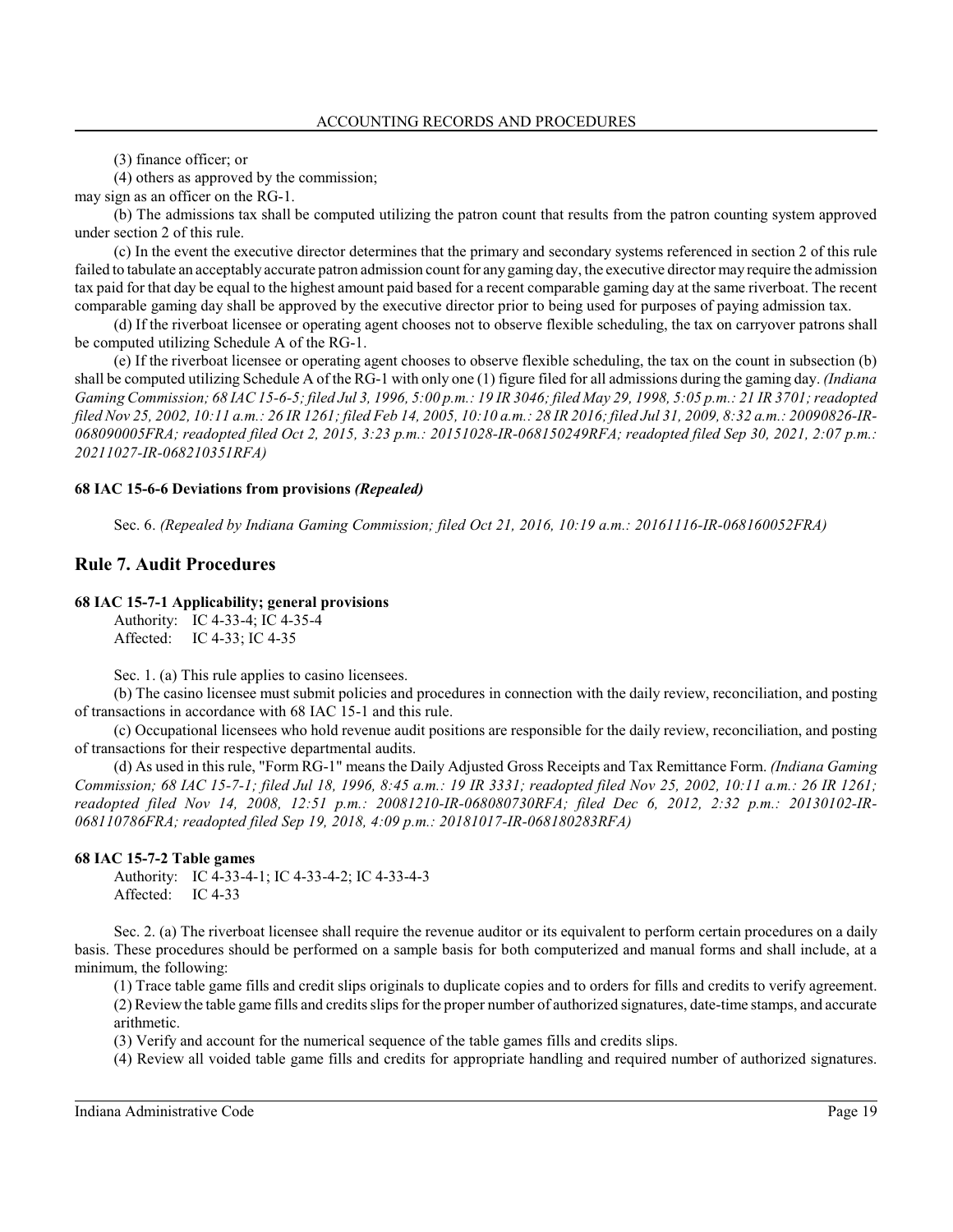Assure that all appropriate forms are attached.

(5) Verify that credits and fills are properly recorded for the computation of win.

(6) Trace opening drop cards to the previous shift's closing inventory slip to verify agreement and test for completeness and propriety.

(7) Trace fills and credits, opening and closing table chip inventories, and marker transactions to the marker gaming reports. (8) Trace the detail from the master gaming report into the accounting entries recording the transactions and to the total cash summary.

(9) Any other procedures deemed necessary by the executive director or the commission to ensure compliance with the Act and this title.

(b) The riverboat licensee shall require that all variances or discrepancies from subsection (a) shall be investigated, recorded, and reported to the head of the accounting department or its equivalent. The information shall be made available upon demand by the commission staff or enforcement agent.

(c) Any variances or discrepancies that affect the calculation of the win shall be adjusted for in the financial statements and reported on FormRG-1 for the appropriate gaming day. *(Indiana Gaming Commission; 68 IAC 15-7-2; filed Jul 18, 1996, 8:45 a.m.: 19 IR 3331; readopted filed Nov 25, 2002, 10:11 a.m.: 26 IR 1261; filed Dec 6, 2006, 2:52 p.m.: 20070103-IR-068060191FRA; readopted filed Nov 26, 2013, 3:58 p.m.: 20131225-IR-068130354RFA; readopted filed Sep 4, 2019, 10:57 a.m.: 20191002-IR-068190384RFA)*

### **68 IAC 15-7-3 Electronic gaming devices**

Authority: IC 4-33-4; IC 4-35-4 Affected: IC 4-33; IC 4-35

Sec. 3. (a) The casino licensee shall require, on a daily basis, the revenue auditor or its equivalent to perform certain procedures on the calculation of the electronic gaming device win. These procedures shall include, at a minimum, the following:

(1) Tracing the total of the "bills-in" meter readings as recorded by the bill acceptor flash report or equivalent to the actual count performed by the soft count team to verify agreement.

(2) Generating the following reports and reconcile them with all validated/redeemed TITOs:

(A) Ticket issuance report.

(B) Ticket redemption report.

(C) Ticket liability report.

- (D) Ticket drop report.
- (E) Transaction detail report.
- (F) Cashier report.

(3) Reviewing all voided electronic gaming device jackpots for accuracy and proper handling. Verify proper number of authorized signatures.

(4) Tracing the electronic gaming device count documentation into the cage checkout sheet and subsequent posting to the general ledger.

(5) Verifying that all manual electronic gaming device jackpots are entered into the central computer system.

(b) The casino licensee shall require that all variances or discrepancies fromsubsection (a)shall be investigated, recorded, and reported to the head of the accounting department or its equivalent and the commission staff.

(c) Any variances or discrepancies that affect the calculation of the electronic gaming device win shall be adjusted for in the financial statements and reported on Form RG-1 for the appropriate gaming day.

(d) The casino licensee shall require the revenue auditor or its equivalent to perform certain procedures, on a sample basis, on the electronic gaming devices on a daily basis. These procedures shall be performed for both computerized and manual forms and shall include, at a minimum, the following:

(1) Comparing the original electronic gaming device jackpot slips to the duplicate jackpot slips to verify accuracy.

- (2) Reviewing the electronic gaming device jackpot slips for the proper number of authorized signatures.
- (3) Verifying and accounting for the numerical sequence of the electronic gaming device jackpot slips.
- (4) Recalculating the electronic gaming device documentation for accuracy and recording.

(5) Randomly selecting certain days to verify the accuracy of the total of jackpots and re-foot and trace to the jackpot report.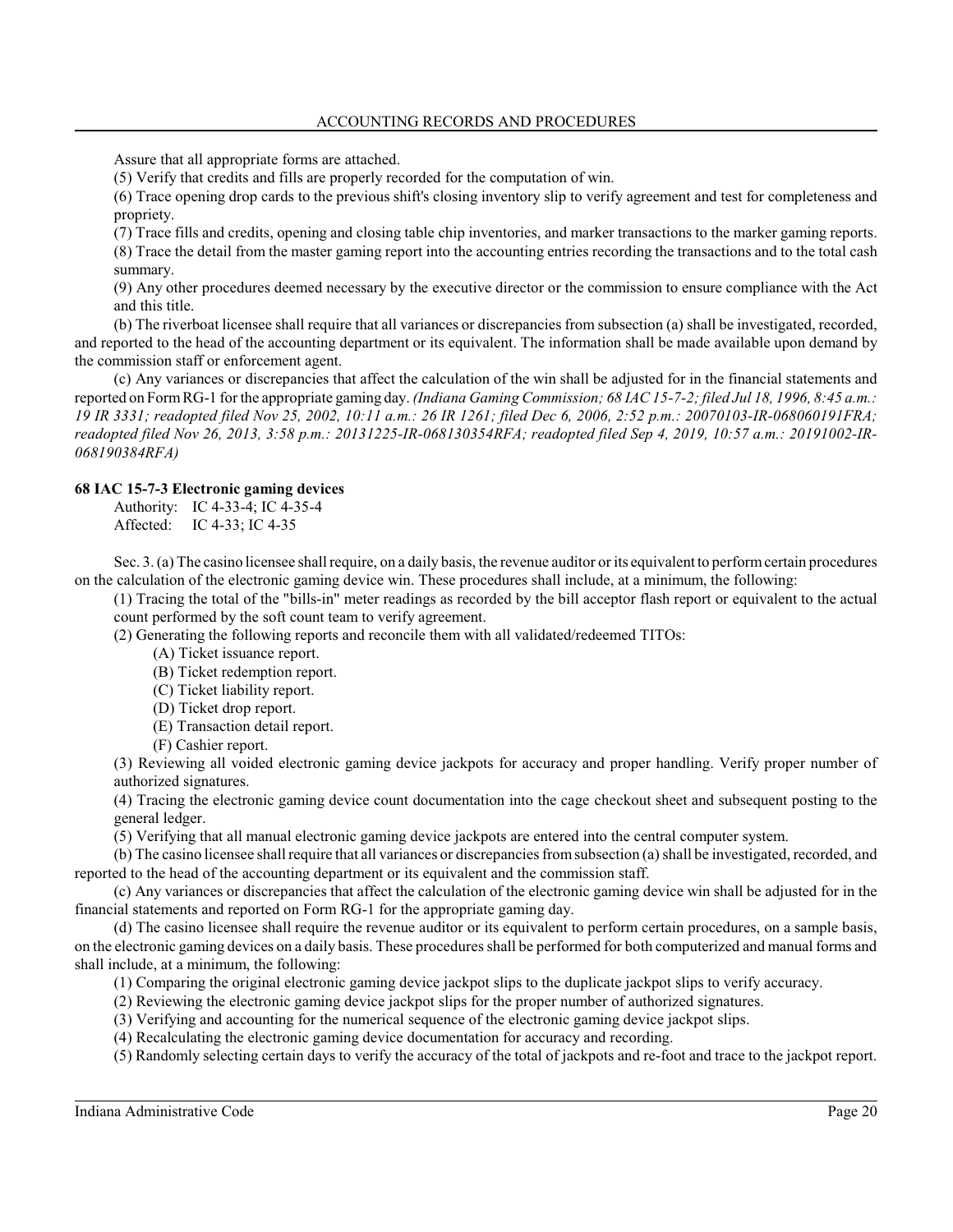(e) The casino licensee shall require that all variances or discrepancies of greater than two percent (2%) from subsection (a) or (d) shall be investigated, recorded, and reported to the head of the accounting department or equivalent.

(f) Any variances or discrepancies that affect the calculation of the electronic gaming device win shall be adjusted for in the financial statements and reported on FormRG-1 for the appropriate gaming day. *(Indiana Gaming Commission; 68 IAC 15-7-3; filed Jul 18, 1996, 8:45 a.m.: 19 IR 3332; filed Dec 2, 2001, 12:35 p.m.: 25 IR 1071; readopted filed Nov 25, 2002, 10:11 a.m.: 26 IR 1261; readopted filed Nov 14, 2008, 12:51 p.m.: 20081210-IR-068080730RFA; filed Apr 13, 2011, 11:20 a.m.: 20110511-IR-068100498FRA; filed Nov 13, 2015, 2:37 p.m.: 20151209-IR-068150113FRA; readopted filed Sep 30, 2021, 2:07 p.m.: 20211027- IR-068210351RFA)*

# **68 IAC 15-7-4 Admission revenue** *(Expired)*

Sec. 4. *(Expired under IC 4-22-2.5, effective January 1, 2020.)*

# **Rule 8. Internal Audit Procedures**

### **68 IAC 15-8-1 Applicability; general provisions**

Authority: IC 4-33-4; IC 4-35-4 Affected: IC 4-33; IC 4-35

Sec. 1. (a) This rule applies to casino licensees.

(b) The casino licensee must establish policies and procedures in connection with the internal audit function of its casino operations, including, but not limited to, the following:

(1) The casino licensee or its parent company must establish an independent audit committee of its board of directors, or equivalent board.

(2) The internal audit department or its equivalent shall report directly to the independent audit committee of the board of directors, or equivalent board. If the parent company of the casino licensee establishes the independent audit committee, the internal audit department or its equivalent may report to the person at the parent company who is responsible for internal audit, who in turn shall report directly to the independent audit committee.

(3) The internal audit department must consist of at least two (2) full-time on-site internal auditors.

(c) A casino licensee or its parent company must establish policies that ensure the independence of the independent audit committee, including, at least, the following:

(1) The chair of the independent audit committee must be an independent director.

(2) The independent director must not, other than in his or her capacity as a member of the independent audit committee, the board of directors, or any other board committee:

(A) accept any consulting, advisory, or other compensatory fee from the casino licensee or any affiliates;

(B) be a present employee or affiliate of the casino licensee or any of its affiliates; or

(C) have a relationship with the casino licensee that would affect his or her exercise of independent judgment.

(3) An independent director must fulfill all of the considerations for a financial expert under 15 U.S.C. 7265(b).

(d) The casino licensee must document all procedures and results of compliance testing performed under thisrule. All material instances of noncompliance with the submitted internal controls must be investigated and reported immediately to the commission staff.

(e) The casino licensee shall submit quarterly reports to the commission staff. The quarterly reports submitted underthissection shall:

(1) document the results of compliance testing under this rule;

(2) be submitted to the audit director at the commission office in Indianapolis, Indiana, within thirty (30) days of the close of the quarter that the report covers; and

(3) identify repeat findings and list all corrective action that was taken or will be taken to avoid similar problems in the future.

(f) At any time errors are uncovered in the computation of win, the errors shall be corrected and reported on Form RG-1 for the appropriate gaming day. *(Indiana Gaming Commission; 68 IAC 15-8-1; filed Jul 18, 1996, 8:45 a.m.: 19 IR 3333; filed Aug 20, 1997, 7:11 a.m.: 21 IR 20; filed Dec 2, 2001, 12:35 p.m.: 25 IR 1072; readopted filed Nov 25, 2002, 10:11 a.m.: 26 IR 1261;*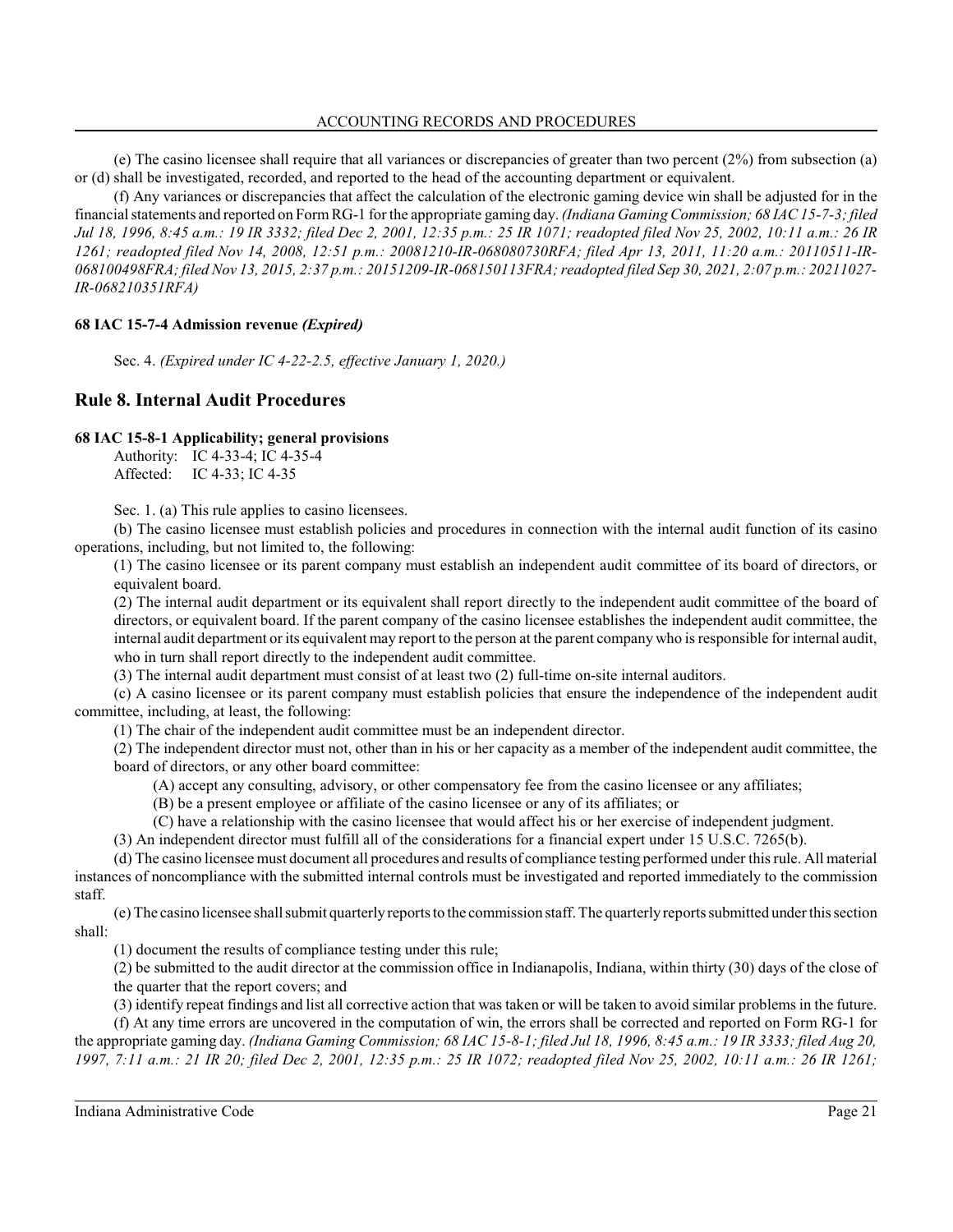*readopted filed Nov 14, 2008, 12:51 p.m.: 20081210-IR-068080730RFA; filed Aug 16, 2010, 3:37 p.m.: 20100915-IR-068100064FRA; readopted filed Nov 28, 2016, 4:15 p.m.: 20161228-IR-068160383RFA)*

# **68 IAC 15-8-2 Observation of live table games**

Authority: IC 4-33-4-1; IC 4-33-4-2; IC 4-33-4-3 Affected: IC 4-33

Sec. 2. The riverboat licensee shall establish procedures to observe, unannounced, the compliance with the system of internal controls that have been submitted in accordance with 68 IAC 11 and 68 IAC 15 for live gaming devices. The procedures shall be performed quarterly and shall include, at a minimum, the following:

(1) Observe and review the opening, closing, and shift procedures.

(2) Observe and review the live gaming device fill and credit procedures.

(3) Observe and review the live gaming device pit marker procedures.

(4) Observe and review the live gaming device drop box and tip box removal procedures.

(5) Observe and review the soft count procedures, including the count of the live gaming device drop boxes and currency

acceptor cash storage boxes, and the subsequent transfer of the funds.

(6) Observe and review the location and control over sensitive keys.

(7) Observe and review card and dice control procedures, including the card and dice removal and cancellation logs.

(8) Any other procedures deemed necessary by the executive director or the commission to ensure compliance with the Act and this title.

*(Indiana Gaming Commission; 68 IAC 15-8-2; filed Jul 18, 1996, 8:45 a.m.: 19 IR 3333; filed Dec 2, 2001, 12:35 p.m.: 25 IR 1072; readopted filed Nov 25, 2002, 10:11 a.m.: 26 IR 1261; readopted filed Nov 14, 2008, 12:51 p.m.: 20081210-IR-068080730RFA; readopted filed Nov 24, 2014, 10:49 a.m.: 20141224-IR-068140402RFA; readopted filed Nov 24, 2020, 2:41 p.m.: 20201223-IR-068200446RFA)*

# **68 IAC 15-8-3 Examination of live gaming device documents**

Authority: IC 4-33-4-1; IC 4-33-4-2; IC 4-33-4-3 Affected: IC 4-33

Sec. 3. The riverboat licensee shall establish procedures for the internal audit department or its equivalent to review, on a sample basis, the compliance with the internal control system for live gaming devices that have been submitted in accordance with 68 IAC 11 and 68 IAC 15. The procedures shall be performed quarterly and shall include, at a minimum, the following:

(1) Trace live gaming device fills and credits slip originals to duplicate copies and to orders for fills and credits to verify agreement.

(2) Reviewthe live gaming device fills and credits slips for the proper number of signatures, proper level of authorization, datetime stamps, and accurate arithmetic.

(3) Verify and account for the numerical sequence of the live gaming device fills and credits slips.

(4) Review all voided live gaming device fills and credits for appropriate handling and required number of authorized signatures. Assure that all appropriate forms are attached.

(5) Verify that credits and fills are properly recorded for the computation of win.

(6) Trace opening drop cards to the previous shift's closing inventory slip to verify agreement and test for completeness and propriety.

(7) Trace fills and credits, opening and closing table chip inventories, and marker transactions to the master gaming reports.

(8) Trace the detail from the master gaming report into the accounting entries recording the transactions and to the total cash summary.

(9) Test online fill, credit and soft count system for compliance. Test the central computer system for the proper recording of the transactions.

(10) Any other procedures deemed necessary by the executive director or the commission to ensure compliance with the Act and this title.

*(Indiana Gaming Commission; 68 IAC 15-8-3; filed Jul 18, 1996, 8:45 a.m.: 19 IR 3333; readopted filed Nov 25, 2002, 10:11 a.m.:*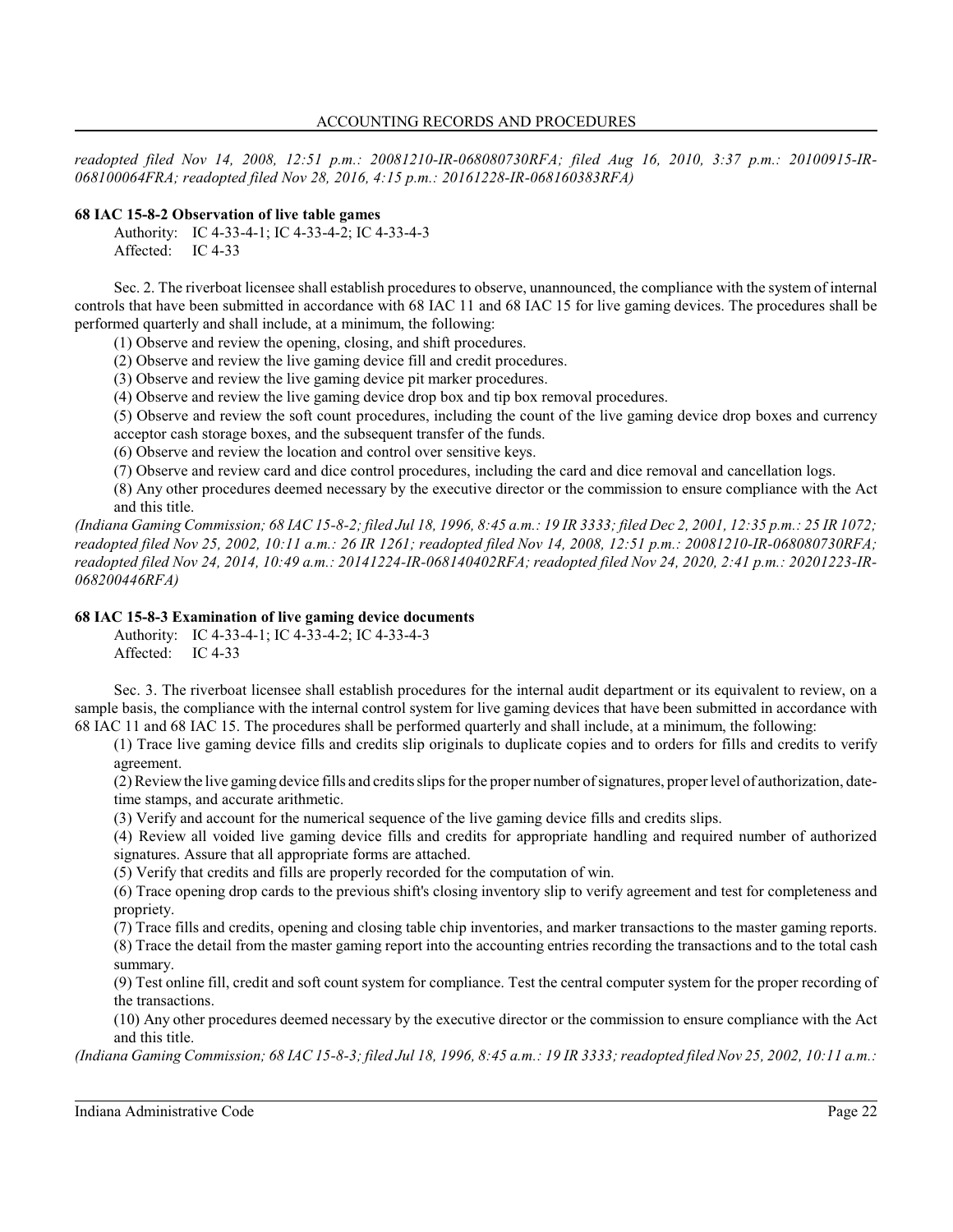### ACCOUNTING RECORDS AND PROCEDURES

*26 IR 1261; readopted filed Nov 14, 2008, 12:51 p.m.: 20081210-IR-068080730RFA; readopted filed Nov 24, 2014, 10:49 a.m.: 20141224-IR-068140402RFA; readopted filed Nov 24, 2020, 2:41 p.m.: 20201223-IR-068200446RFA)*

# **68 IAC 15-8-4 Observation and testing of electronic gaming devices**

Authority: IC 4-33-4; IC 4-35-4

Affected: IC 4-33; IC 4-35

Sec. 4. The casino licensee shall establish procedures to observe, unannounced, the compliance with the system of internal controls for the electronic gaming devices that have been submitted in accordance with 68 IAC 11 and this article. The procedures shall be performed quarterly and shall include, at a minimum, the following:

(1) Observe and review the following:

- (A) Jackpot payout procedures.
- (B) The electronic gaming device drop procedures.
- (2) Observe and review the location and control over the sensitive keys.
- (3) Compare the original electronic gaming device jackpot slips to the duplicate jackpot slips to verify accuracy.
- (4) Review the electronic gaming device jackpot slips for the proper number of authorized signatures.
- (5) Verify and account for the numerical sequence of the electronic gaming device jackpot slips.
- (6) Recalculate the electronic gaming device documentation for accuracy and recording.
- (7) Randomly select certain days to verify the accuracy of the total of jackpots and re-foot and trace to the jackpot report.
- (8) Any other procedures deemed necessary by the executive director or the commission to ensure compliance with IC 4-33, IC 4-35, and this title.

*(Indiana Gaming Commission; 68 IAC 15-8-4; filed Jul 18, 1996, 8:45 a.m.: 19 IR 3334; readopted filed Nov 25, 2002, 10:11 a.m.: 26 IR 1261; readopted filed Nov 14, 2008, 12:51 p.m.: 20081210-IR-068080730RFA; filed Dec 6, 2012, 2:32 p.m.: 20130102-IR-068110786FRA; filed Nov 13, 2015, 2:37 p.m.: 20151209-IR-068150113FRA; readopted filed Sep 30, 2021, 2:07 p.m.: 20211027- IR-068210351RFA)*

# **68 IAC 15-8-5 Observation and testing of casino cashiering and credit**

Authority: IC 4-33-4; IC 4-35-4 Affected: IC 4-33; IC 4-35

Sec. 5. (a) The casino licensee shall establish procedures for the observation and testing of the compliance with the system of internal controls for casino cashiering and credit.

- (b) The internal auditor or equivalent shall observe and review, on a quarterly basis, the following procedures, at a minimum:
- (1) The countdown procedures.
- (2) The casino cage accountability to the general ledger.
- (3) The casino cage accountability to the main bank, vault, and change banks.
- (4) Check cashing procedures and issuance of credit procedures.
- (5) Shift and day procedures.
- (6) Any other procedures deemed necessary by the executive director or the commission to ensure compliance with IC 4-33, IC 4-35, and this title.
- (c) The internal auditors or equivalent shall test, on a quarterly basis, the following procedures, at a minimum:
- (1) Reconcile summary sheets to physical instruments on a sample basis.
- (2) Review processing of payments on returned checks.
- (3) If applicable, review procedures and controls over the primary, secondary, and nonvalue chip inventory.
- (4) Ascertain compliance with credit limits and other preestablished credit issuance procedures.

(5) Any other procedures deemed necessary by the executive director or the commission to ensure compliance with IC 4-33, IC 4-35, and this title.

*(Indiana Gaming Commission; 68 IAC 15-8-5; filed Jul 18, 1996, 8:45 a.m.: 19 IR 3334; readopted filed Nov 25, 2002, 10:11 a.m.: 26 IR 1261; readopted filed Nov 14, 2008, 12:51 p.m.: 20081210-IR-068080730RFA; filed Dec 6, 2012, 2:32 p.m.: 20130102-IR-068110786FRA; filed Nov 13, 2015, 2:37 p.m.: 20151209-IR-068150113FRA; readopted filed Sep 30, 2021, 2:07 p.m.: 20211027-*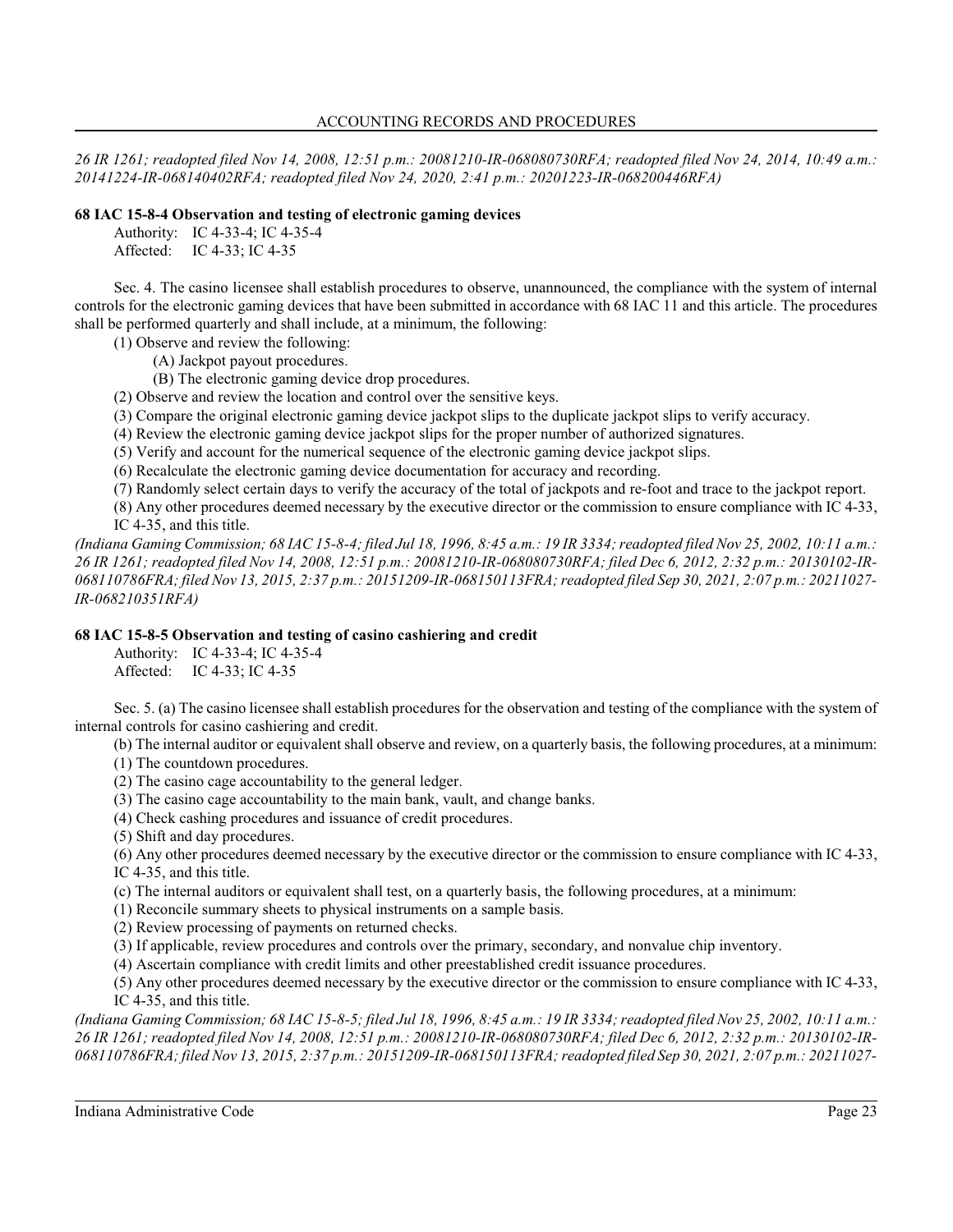*IR-068210351RFA)*

### **68 IAC 15-8-6 Currency transaction reporting**

Authority: IC 4-33-4; IC 4-35-4 Affected: IC 4-33; IC 4-35

Sec. 6. The casino licensee shall establish procedures for the internal auditor or equivalent to review, on a sample basis, the compliance with the internal control system for currency transaction reporting. The observation and review shall be performed on a quarterly basis and shall include, at a minimum, the following:

(1) The pit, currency, cage, and electronic gaming device transaction procedures.

(2) Transactions report and corresponding supporting documents.

(3) The documentation and control over source documents.

(4) Any other procedures deemed necessary by the executive director or the commission to ensure compliance with IC 4-33, IC 4-35, and this title.

*(Indiana Gaming Commission; 68 IAC 15-8-6; filed Jul 18, 1996, 8:45 a.m.: 19 IR 3334; readopted filed Nov 25, 2002, 10:11 a.m.: 26 IR 1261; readopted filed Nov 14, 2008, 12:51 p.m.: 20081210-IR-068080730RFA; filed Dec 6, 2012, 2:32 p.m.: 20130102-IR-068110786FRA; readopted filed Sep 19, 2018, 4:09 p.m.: 20181017-IR-068180283RFA)*

#### **68 IAC 15-8-7 Adjusted gross receipts and admissions**

Authority: IC 4-33-4; IC 4-35-4 Affected: IC 4-33; IC 4-35

Sec. 7. (a) The casino licensee shall establish procedures for the internal auditors or equivalent to review, on a sample basis, the computation of the daily adjusted gross receipts and admission tax remittance forms, if applicable, in accordance with 68 IAC 15-5. These procedures shall be performed on a quarterly basis.

(b) If applicable, the internal auditor or equivalent shall observe and review procedures for the reading and recording of the passenger count included in the admission tax calculation in accordance with 68 IAC 15-6. These procedures shall be performed on a quarterly basis. *(Indiana Gaming Commission; 68 IAC 15-8-7; filed Jul 18, 1996, 8:45 a.m.: 19 IR 3335; readopted filed Nov 25, 2002, 10:11 a.m.: 26 IR 1261; readopted filed Nov 14, 2008, 12:51 p.m.: 20081210-IR-068080730RFA; filed Dec 6, 2012, 2:32 p.m.: 20130102-IR-068110786FRA; readopted filed Sep 19, 2018, 4:09 p.m.: 20181017-IR-068180283RFA)*

# **Rule 9. Tips and Gratuities; Chips Redeemed by Nongaming Occupational Licensees**

#### **68 IAC 15-9-1 Applicability; general provisions**

Authority: IC 4-33-4; IC 4-35-4 Affected: IC 4-33; IC 4-35

Sec. 1. (a) This rule applies to casino licensees.

(b) The following definitions apply throughout this rule:

- (1) "Gaming occupational licensee" means an occupational licensee that is:
	- (A) actively involved in dealing a game; or
	- (B) assisting with the direct operation of a gambling game.
- (2) "Nongaming employee" means an occupational licensee or other casino employee who is not:
	- (A) actively involved in dealing a game; or
	- (B) assisting with the direct operation of a gambling game.

(3) "Tip count team" means a team comprised of at least two (2) individuals. The individuals making up the tip count team may be:

- (A) one (1) dealer and one (1) casino cage cashier;
- (B) two (2) casino cage cashiers; or
- (C) other job titles as specified in the casino licensee's internal controls.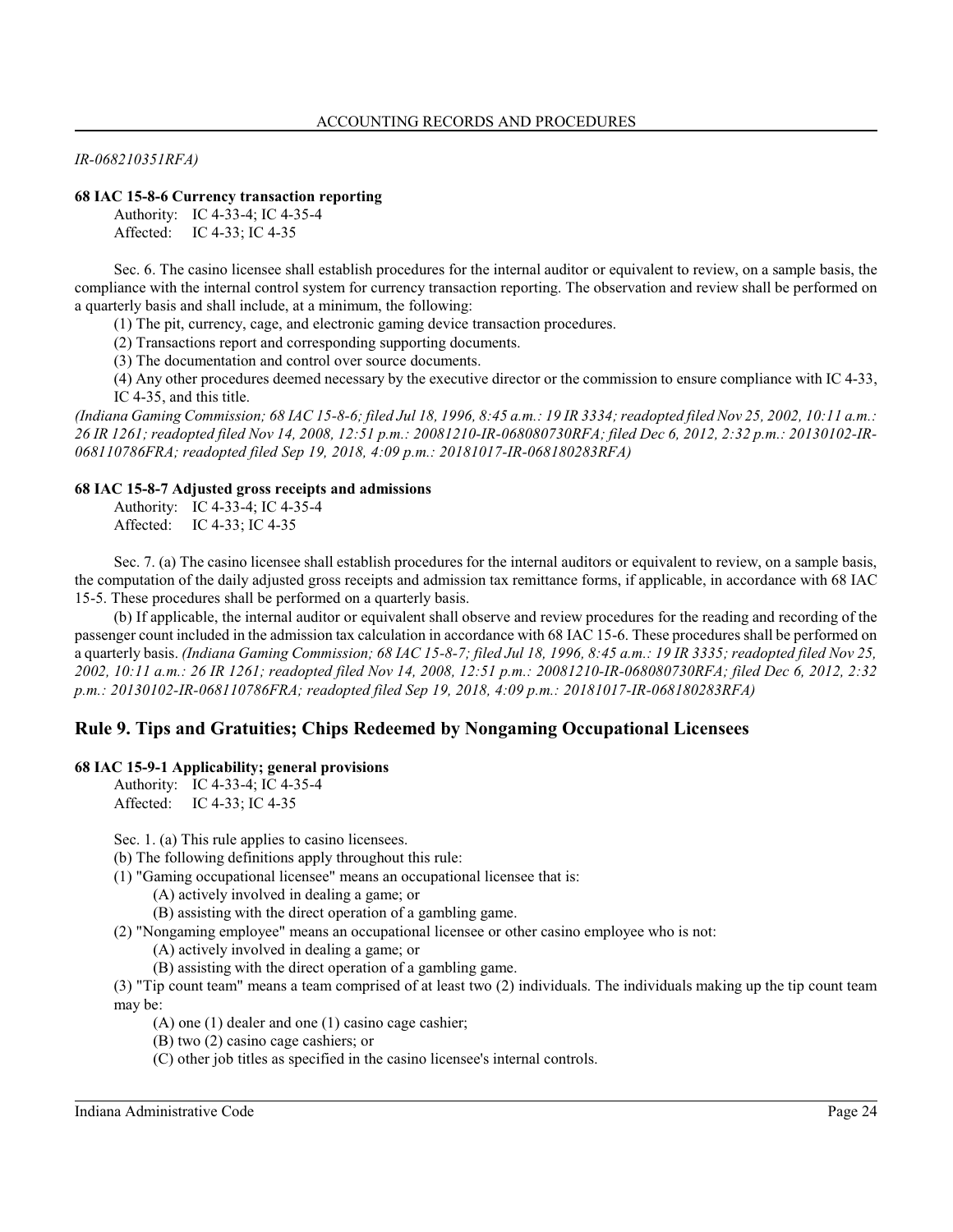ACCOUNTING RECORDS AND PROCEDURES

(c) Gaming occupational licensees may accept chips as a tip or gratuity only in accordance with this rule.

(d) The casino licensee or casino license applicant shall establish policies for the acceptance of tips and gratuities for gaming occupational licensees and nongaming employees. These policies shall include, at a minimum, the following requirements:

(1) No gaming occupational licensee shall accept currency as a tip or gratuity.

(2) No casino gambling operation key person or occupational licensee who serves in a supervisory position shall solicit or accept tips or gratuities from a patron.

(3) No casino employee shall solicit any tip or gratuity.

(4) No portion of a winning tip bet is allowed to remain in action. All tip bets won shall be shown to the surveillance camera and then immediately placed in the tip box by the dealer.

(5) Any other policies deemed necessary by the executive director of the commission to ensure compliance with IC 4-33, IC 4-35, and this title.

(e) A patron may pay for food and beverages with chips purchased or won by the patron. Chips received as payment for food and beverages shall be redeemed in accordance with section 4 of this rule. *(Indiana Gaming Commission; 68 IAC 15-9-1; filed Jul 18, 1996, 8:45 a.m.: 19 IR 3335; filed Mar 21, 1997, 10:00 a.m.: 20 IR 2098; readopted filed Nov 25, 2002, 10:11 a.m.: 26 IR 1261; filed Dec 6, 2006, 2:52 p.m.: 20070103-IR-068060191FRA; filed Apr 13, 2011, 11:20 a.m.: 20110511-IR-068100498FRA; filed Nov 13, 2015, 2:37 p.m.: 20151209-IR-068150113FRA; readopted filed Sep 30, 2021, 2:07 p.m.: 20211027-IR-068210351RFA)*

# **68 IAC 15-9-2 Key control over tip boxes**

Authority: IC 4-33-4; IC 4-35-4 Affected: IC 4-33; IC 4-35

Sec. 2. The casino licensee shall submit procedures relating to the controls over access to the key for removing tips and gratuities in accordance with 68 IAC 11-7. These procedures shall include, at a minimum, the following:

(1) A list of authorized occupational licensees who have access to the key.

(2) A key control log that shall be completed prior to a person checking out the key. The key control log shall contain, at a minimum, the following information:

- (A) The date and time the key is checked out.
- (B) The signature of the members of the tip count team who receive the key.
- (C) The reason for accessing the key.
- (D) The time the key is returned.
- (3) Location where the casino licensee shall store the key.

(4) Any other procedures deemed necessary by the executive director or the commission to ensure compliance with IC 4-33, IC 4-35, and this title.

*(Indiana Gaming Commission; 68 IAC 15-9-2; filed Jul 18, 1996, 8:45 a.m.: 19 IR 3335; readopted filed Nov 25, 2002, 10:11 a.m.: 26 IR 1261; readopted filed Nov 14, 2008, 12:51 p.m.: 20081210-IR-068080730RFA; filed Dec 6, 2012, 2:32 p.m.: 20130102-IR-068110786FRA; readopted filed Sep 19, 2018, 4:09 p.m.: 20181017-IR-068180283RFA)*

### **68 IAC 15-9-3 Removal, collection, and counting of tip boxes**

Authority: IC 4-33-4; IC 4-35-4 Affected: IC 4-33; IC 4-35

Sec. 3. (a) The casino licensee or operating agent must establish policies and procedures in connection with the removal, collection, and counting of the tip box contents for subsequent distribution to gaming occupational licensees. These policies and procedures must include, at a minimum, the following:

(1) Tip boxes must be dropped and counted at the end of each day. Surveillance must be notified before the emptying of any tip boxes.

(2) The tip count team must perform the drop and count once per day in the presence of a security officer.

- (3) The results of the tip count must be:
	- (A) documented on at least a two-part tip and gratuity form; and
	- (B) signed by the tip count team before transportation to the casino cage.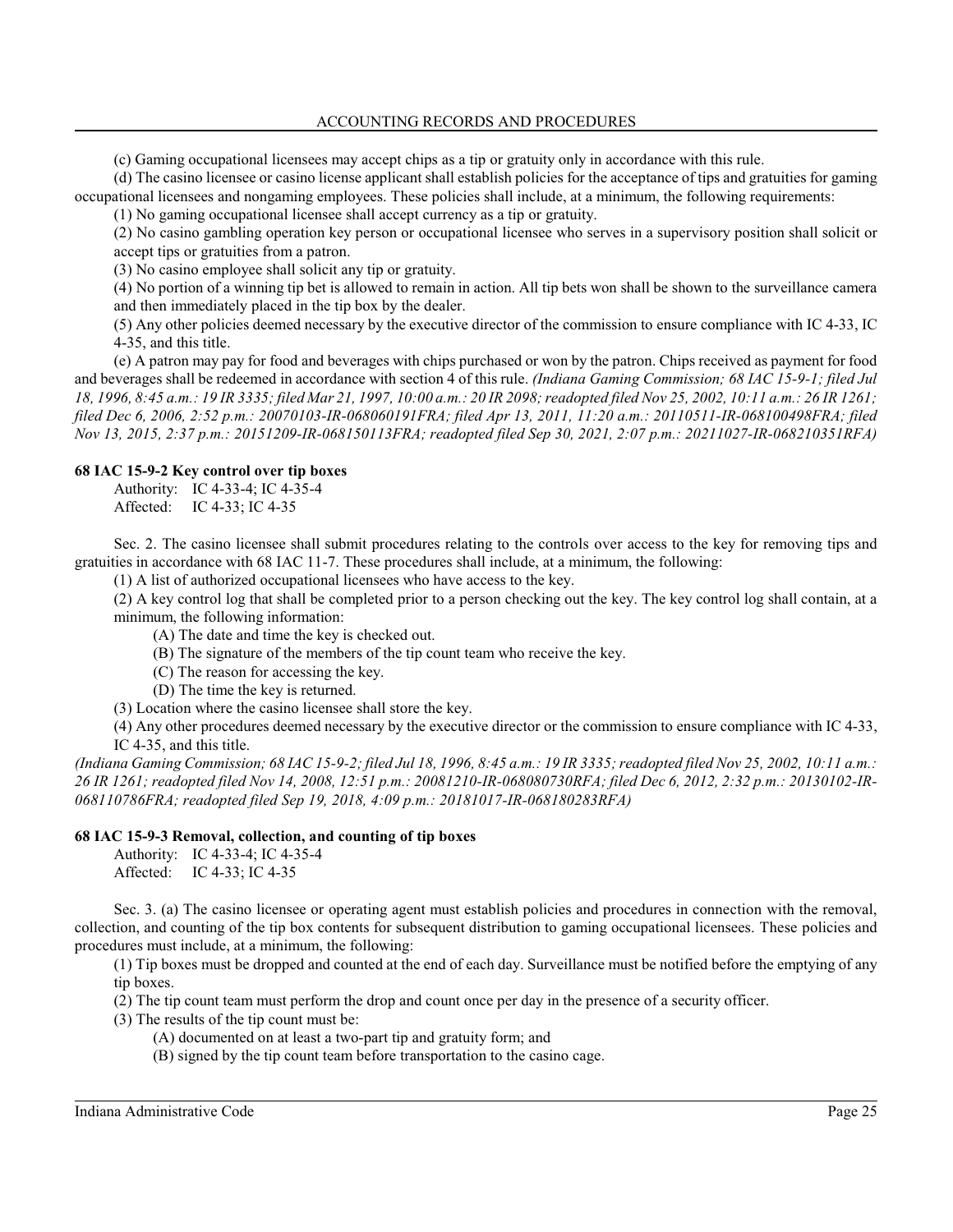(4) The tip count team must transport tips and the original and duplicate copy of the tip and gratuity form to a casino cage. The casino cashier, in the presence of the tip count team, must do the following:

(A) Verify the drop.

(B) Sign the original and duplicate of the tip and gratuity form.

(C) Maintain the duplicate for accountability.

(D) Return the original to the tip count team.

(5) The cage must forward the duplicate copy to accounting.

(6) Tips must be deposited into a bank for pro rata distribution among the employees.

(7) Distribution of tips and gratuities must be:

(A) made following the casino licensee's or operating agent's payroll accounting practices; and

(B) subject to all applicable state and federal withholding taxes.

(8) Any other policies and procedures deemed necessary by the executive director or the commission to ensure compliance with the Act and this title.

(b) The casino licensee or operating agent must establish procedures for the emptying of full tip box containers during the day. The procedures must include, at a minimum, the following:

(1) The contents are to be placed in a locked, secured container within the pit area.

(2) At least two (2) occupational licensees to perform the drop.

(3) Surveillance must be notified before the drop.

(4) Procedures for the checking out of the key for access to the tip box. These procedures must be in accordance with 68 IAC 11-7.

(5) Any other procedures deemed necessary by the executive director or the commission to ensure compliance with the Act and this title.

*(Indiana Gaming Commission; 68 IAC 15-9-3; filed Jul 18, 1996, 8:45 a.m.: 19 IR 3335; readopted filed Nov 25, 2002, 10:11 a.m.: 26 IR 1261; filed Dec 6, 2006, 2:52 p.m.: 20070103-IR-068060191FRA; filed Dec 15, 2008, 11:29 a.m.: 20090114-IR-068080430FRA; readopted filed Oct 2, 2015, 3:23 p.m.: 20151028-IR-068150249RFA; readopted filed Sep 30, 2021, 2:07 p.m.: 20211027-IR-068210351RFA)*

### **68 IAC 15-9-4 Chips redeemed by nongaming employees**

Authority: IC 4-33-4; IC 4-35-4 Affected: IC 4-33; IC 4-35

Sec. 4. (a) The casino licensee shall establish and submit policies and procedures for the redemption of chips and TITOs received by nongaming employees as tips and gratuities or as payment for food and beverages. The casino licensee shall allow the redemption of chips and TITOs by nongaming employees at any cage location in the casino or any cage location in the pavilion.

(b) A nongaming employee redemption log will be maintained at each cage location to document the redemption of all chips and TITOs by nongaming employees. This log shall include, at a minimum, the following entries:

(1) The nongaming employee name.

(2) The occupational licensee number for a nongaming employee who is an occupational licensee.

- (3) The title of the nongaming employee.
- (4) The date and time.
- (5) The dollar amount of chips redeemed.

(6) The dollar amount of TITOs redeemed.

(7) The total dollar amount of chips and TITOs redeemed.

(8) Any other information deemed necessary by the executive director or the commission to ensure compliance with IC 4-33, IC 4-35, and this title.

*(Indiana Gaming Commission; 68 IAC 15-9-4; filed Jul 18, 1996, 8:45 a.m.: 19 IR 3336; filed Mar 21, 1997, 10:00 a.m.: 20 IR 2098; filed Jul 10, 2000, 4:48 p.m.: 23 IR 3070; readopted filed Nov 25, 2002, 10:11 a.m.: 26 IR 1261; filed Sep 30, 2004, 11:05 a.m.: 28 IR 530;readopted filed Sep 21, 2010, 3:55 p.m.: 20101020-IR-068100360RFA; filed Apr 13, 2011, 11:20 a.m.: 20110511- IR-068100498FRA; filed Nov 13, 2015, 2:37 p.m.: 20151209-IR-068150113FRA; readopted filed Sep 30, 2021, 2:07 p.m.: 20211027-IR-068210351RFA)*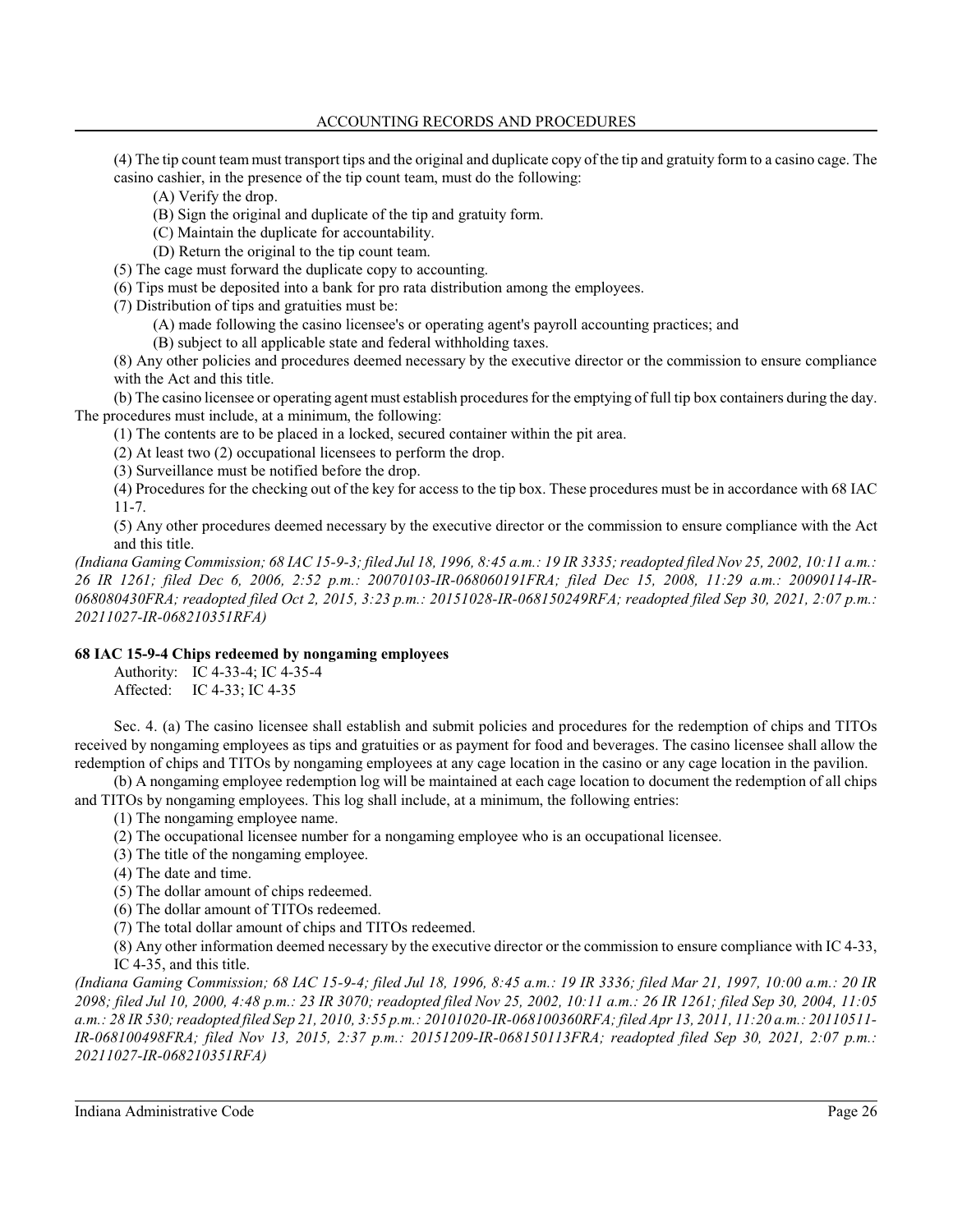# **Rule 10. Main Bank Responsibilities**

### **68 IAC 15-10-1 Applicability; general provisions**

Authority: IC 4-33-4; IC 4-35-4 Affected: IC 4-33; IC 4-35

Sec. 1. (a) This rule applies to casino licensees.

(b) A casino licensee shall submit policies and procedures that shall describe the location, functions, and controls for the casino cashiering areas. These policies and procedures shall be submitted to and approved by the executive director in accordance with 68 IAC 15-1.

(c) The casino licensee shall submit:

(1) the locations of bank areas that will operate on an imprest basis; and

(2) the imprest amount for each bank area.

The casino licensee shall submit the locations and the imprest amount to the executive director in accordance with 68 IAC 15-1. *(Indiana Gaming Commission; 68 IAC 15-10-1; filed Jul 18, 1996, 8:45 a.m.: 19 IR 3336; readopted filed Nov 25, 2002, 10:11 a.m.: 26 IR 1261; readopted filed Nov 14, 2008, 12:51 p.m.: 20081210-IR-068080730RFA; filed Apr 13, 2011, 11:20 a.m.: 20110511-IR-068100498FRA; filed Dec 6, 2012, 2:32 p.m.: 20130102-IR-068110786FRA; readopted filed Sep 19, 2018, 4:09 p.m.: 20181017-IR-068180283RFA)*

# **68 IAC 15-10-2 Transactions**

Authority: IC 4-33-4; IC 4-35-4 Affected: IC 4-33; IC 4-35

Sec. 2. (a) The casino licensee shall establish policies and procedures to ensure that all transactions that flowthrough the casino cage are accounted for. These policies and procedures shall include, but are not limited to, the following:

(1) All transactions shall be recorded on a main bank or vault accountability form or its equivalent on a per shift basis.

(2) All increases or decreases to the main bank or vault shall be supported by the appropriate documentation.

(3) At the end of a shift, the cashiers assigned to the outgoing shift shall:

(A) record on a main bank or vault accountability form, or its equivalent, the face value of each cage inventory item counted and the total of the opening and closing cage inventories; and

(B) reconcile the total closing inventory with the total opening inventory.

(4) At the conclusion of gaming activity each day, copies of the main bank or vault accountability forms and all supporting documentation shall be forwarded to the accounting department.

(5) Signature requirements shall be established for outgoing and incoming cashiers.

(6) Any other policies and procedures deemed necessary by the executive director or the commission to ensure compliance with IC 4-33, IC 4-35, and this title.

(b) The casino licensee shall establish policies and procedures for the type of transactions to be performed by each casino cashiering area. The following transactions shall be identified by each cage performing the transaction:

(1) Issuance of markers.

(2) Receipt of marker payments.

(3) Cash personal checks and traveler's checks.

(4) Processing electronic gaming device jackpots.

(5) Sell chips.

(6) Redemption of chips.

(7) Acceptance of front money or safekeeping deposits, or both.

(8) Live gaming device fills and credits.

(9) Even-money exchanges.

(10) Acceptance of hard and soft count drops.

(11) Any other transactions deemed necessary by the executive director or the commission to ensure compliance with IC 4-33, IC 4-35, and this title.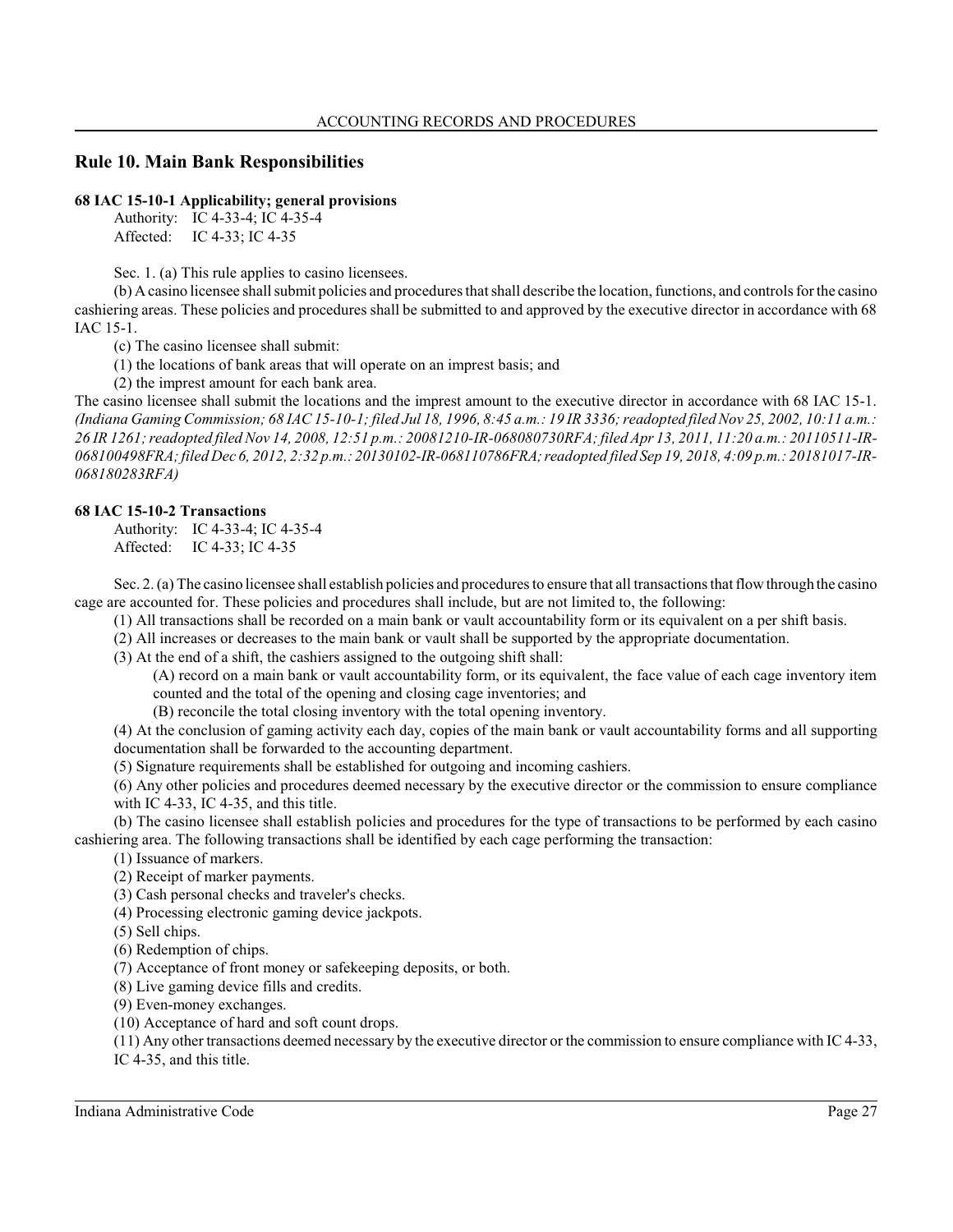*(Indiana Gaming Commission; 68 IAC 15-10-2; filed Jul 18, 1996, 8:45 a.m.: 19 IR 3336; readopted filed Nov 25, 2002, 10:11 a.m.: 26 IR 1261; readopted filed Nov 14, 2008, 12:51 p.m.: 20081210-IR-068080730RFA; filed Dec 6, 2012, 2:32 p.m.: 20130102-IR-068110786FRA; filed Nov 13, 2015, 2:37 p.m.: 20151209-IR-068150113FRA; readopted filed Sep 30, 2021, 2:07 p.m.: 20211027- IR-068210351RFA)*

# **68 IAC 15-10-3 Opening of cage**

Authority: IC 4-33-4; IC 4-35-4 Affected: IC 4-33; IC 4-35

Sec. 3. The casino licensee shall establish policies and procedures for the opening of cages. These policies and procedures shall include, but not be limited to, the following:

(1) Designation of the individual responsible for checking out the cage key.

(2) Requirement for signing the key control log in accordance with 68 IAC 11-7.

(3) Requirement for the oncoming cashier to count the station and agree to the duplicate copy of the cashier drawer check in and out form or the equivalent. If variances are found, the casino cage supervisor shall be notified and the variance investigated.

(4) Any other policies and procedures deemed necessary by the executive director or the commission to ensure compliance with IC 4-33, IC 4-35, and this title.

*(Indiana Gaming Commission; 68 IAC 15-10-3; filed Jul 18, 1996, 8:45 a.m.: 19 IR 3337; readopted filed Nov 25, 2002, 10:11 a.m.: 26 IR 1261; readopted filed Nov 14, 2008, 12:51 p.m.: 20081210-IR-068080730RFA; filed Dec 6, 2012, 2:32 p.m.: 20130102-IR-068110786FRA; readopted filed Sep 19, 2018, 4:09 p.m.: 20181017-IR-068180283RFA)*

### **68 IAC 15-10-4 Closing of cages**

Authority: IC 4-33-4; IC 4-35-4 Affected: IC 4-33; IC 4-35

Sec. 4. The casino licensee shall establish policies and procedures for the closing of cages. These policies and procedures shall include, but are not limited to, the following:

(1) Requirement that all cages, other than the main bank or vault, or both, sell the cash equivalents (checks, markers, or other negotiable instruments) to the main bank or vault for cash.

(2) The off-going cashier counts the station and records the count on a cage accountability form and signs the form.

(3) The cage accountability form, along with any overage, is transferred to the main bank or vault and any shortage is paid by

the main bank or vault to bring the cage cash to an imprest balance.

(4) Any other policies and procedures deemed necessary by the executive director or the commission to ensure compliance with IC 4-33, IC 4-35, and this title.

*(Indiana Gaming Commission; 68 IAC 15-10-4; filed Jul 18, 1996, 8:45 a.m.: 19 IR 3337; readopted filed Nov 25, 2002, 10:11 a.m.: 26 IR 1261; readopted filed Nov 14, 2008, 12:51 p.m.: 20081210-IR-068080730RFA; filed Dec 6, 2012, 2:32 p.m.: 20130102-IR-068110786FRA; readopted filed Sep 19, 2018, 4:09 p.m.: 20181017-IR-068180283RFA)*

# **68 IAC 15-10-4.1 Cage variances**

Authority: IC 4-33-4; IC 4-35-4 Affected: IC 4-33; IC 4-35

Sec. 4.1. (a) Cage inventories must be accurately reported at the conclusion of a shift on the inventory form used by the casino licensee. Overages and shortages must be recorded at the conclusion of the shift during which the variance was discovered.

(b) Cage variances of five hundred dollars (\$500) or two percent (2%), whichever is less, must be reported on a formapproved by the commission to the following within one (1) business day after the discovery of the variance:

(1) The security department.

(2) The surveillance department.

(3) An enforcement agent.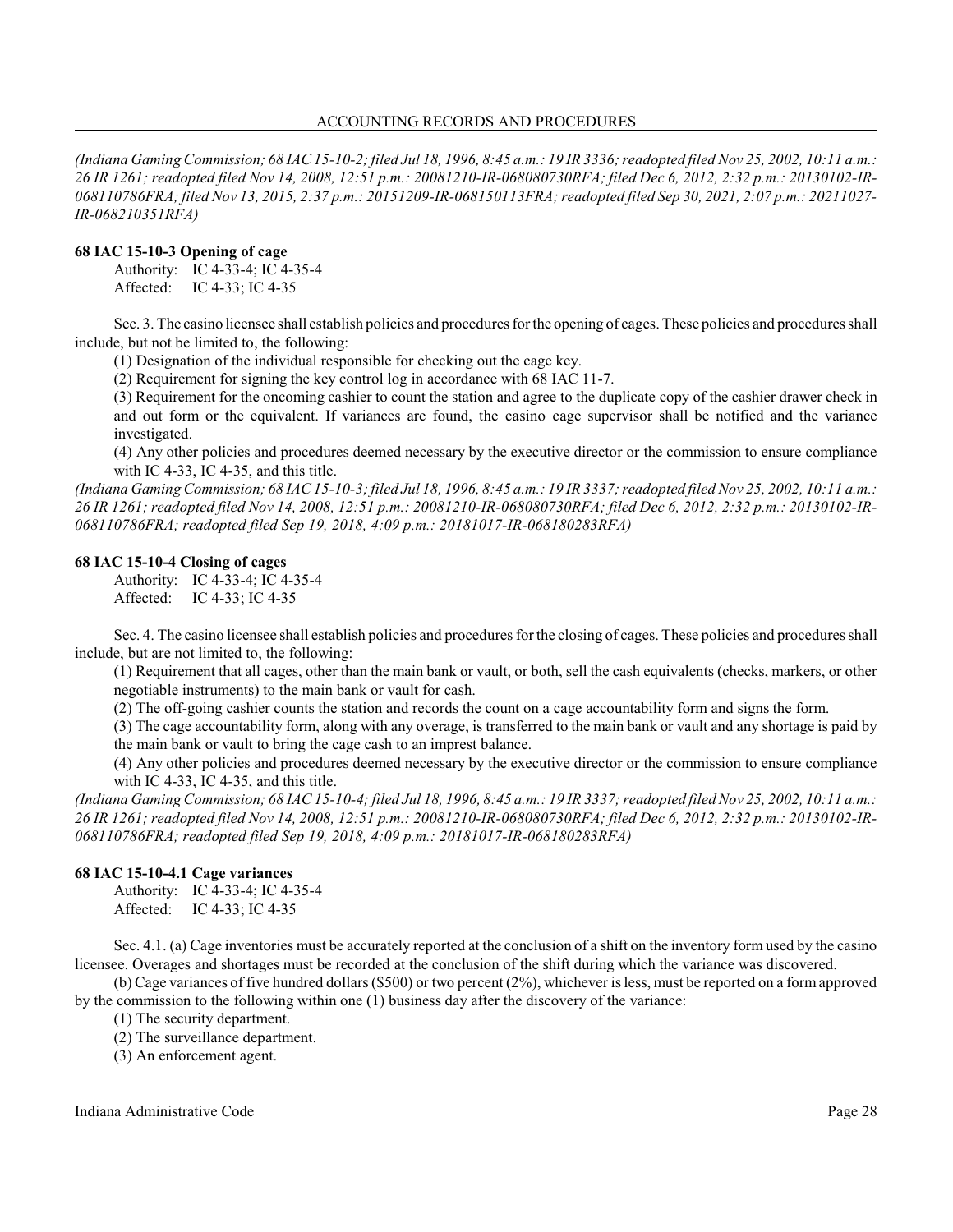### ACCOUNTING RECORDS AND PROCEDURES

(c) Variances of five thousand dollars (\$5,000) or more, or a variance that is of a nature that indicates criminal activity must be reported on a form approved by the commission to the following immediately:

(1) The security department.

(2) The surveillance department.

(3) An enforcement agent.

These variances must be reported to the commission audit staff at the beginning of the next business day.

(d) Variances of five hundred dollars (\$500) or two percent (2%), whichever is less, or a variance that is of a nature that indicates criminal activity must be investigated by the casino licensee. The variance and the results of the investigation must be reported to the head of the accounting department or the equivalent. Unresolved variances must be investigated by the accounting director or designee. The results of the investigation shall be reported on the document provided to himor her by the cage department. Surveillance tapes or records relating to the variance must be preserved and retained by the casino licensee until the commission audit director advises that the tapes or records, or both, may be recycled. The results of an investigation into these variances must be reported to an enforcement agent. If the variance that was investigated exceeded five thousand dollars (\$5,000), the results of the investigation must also be reported to the commission audit staff.

(e) The casino licensee's internal auditor must review, on a quarterly basis, cage variances to ensure that the variances are appropriately and thoroughly investigated and reported. The results of the internal auditor's review must be reflected on the quarterly internal audit report filed in accordance with 68 IAC 15-8. *(Indiana Gaming Commission; 68 IAC 15-10-4.1; filed Jun 19, 2000, 10:34 a.m.: 23 IR 2702; readopted filed Nov 25, 2002, 10:11 a.m.: 26 IR 1261; filed Sep 30, 2004, 11:05 a.m.: 28 IR 530; filed Dec 6, 2006, 2:52 p.m.: 20070103-IR-068060191FRA; readopted filed Nov 14, 2008, 12:51 p.m.: 20081210-IR-068080730RFA; filed Dec 6, 2012, 2:32 p.m.: 20130102-IR-068110786FRA; readopted filed Sep 19, 2018, 4:09 p.m.: 20181017-IR-068180283RFA)*

### **68 IAC 15-10-5 Even exchanges**

Authority: IC 4-33-4; IC 4-35-4 Affected: IC 4-33; IC 4-35

Sec. 5. The casino licensee shall establish policies and procedures for the even exchange of funds between two (2) casino cashiering areas or between a casino cashiering area and change banks, which shall include the following:

(1) A designation of the occupational licensee who may process the even exchange transaction.

(2) A description of the even exchange form and the required information and signatures. The form shall be at least a two (2) part form.

(3) A description of the distribution of each part of the form.

(4) Types of items allowed to be exchanged.

(5) Requirement that security personnel must accompany the transfer of the funds between locations.

(6) Any other policy or procedure deemed necessary by the executive director or commission to ensure compliance with IC 4-33, IC 4-35, and this title.

*(Indiana Gaming Commission; 68 IAC 15-10-5; filed Jul 18, 1996, 8:45 a.m.: 19 IR 3337; readopted filed Nov 25, 2002, 10:11 a.m.: 26 IR 1261; readopted filed Nov 14, 2008, 12:51 p.m.: 20081210-IR-068080730RFA; filed Dec 6, 2012, 2:32 p.m.: 20130102-IR-068110786FRA; filed Nov 13, 2015, 2:37 p.m.: 20151209-IR-068150113FRA; readopted filed Sep 30, 2021, 2:07 p.m.: 20211027- IR-068210351RFA)*

# **68 IAC 15-10-6 Change banks**

Authority: IC 4-33-4; IC 4-35-4 Affected: IC 4-33; IC 4-35

Sec. 6. The casino licensee shall establish policies and procedures for the control of change banks by the main bank or vault. These banks shall be on an imprest basis. *(Indiana Gaming Commission; 68 IAC 15-10-6; filed Jul 18, 1996, 8:45 a.m.: 19 IR 3338; readopted filed Nov 25, 2002, 10:11 a.m.: 26 IR 1261; readopted filed Nov 14, 2008, 12:51 p.m.: 20081210-IR-068080730RFA; filed Dec 6, 2012, 2:32 p.m.: 20130102-IR-068110786FRA; filed Nov 13, 2015, 2:37 p.m.: 20151209-IR-068150113FRA; readopted filed Sep 30, 2021, 2:07 p.m.: 20211027-IR-068210351RFA)*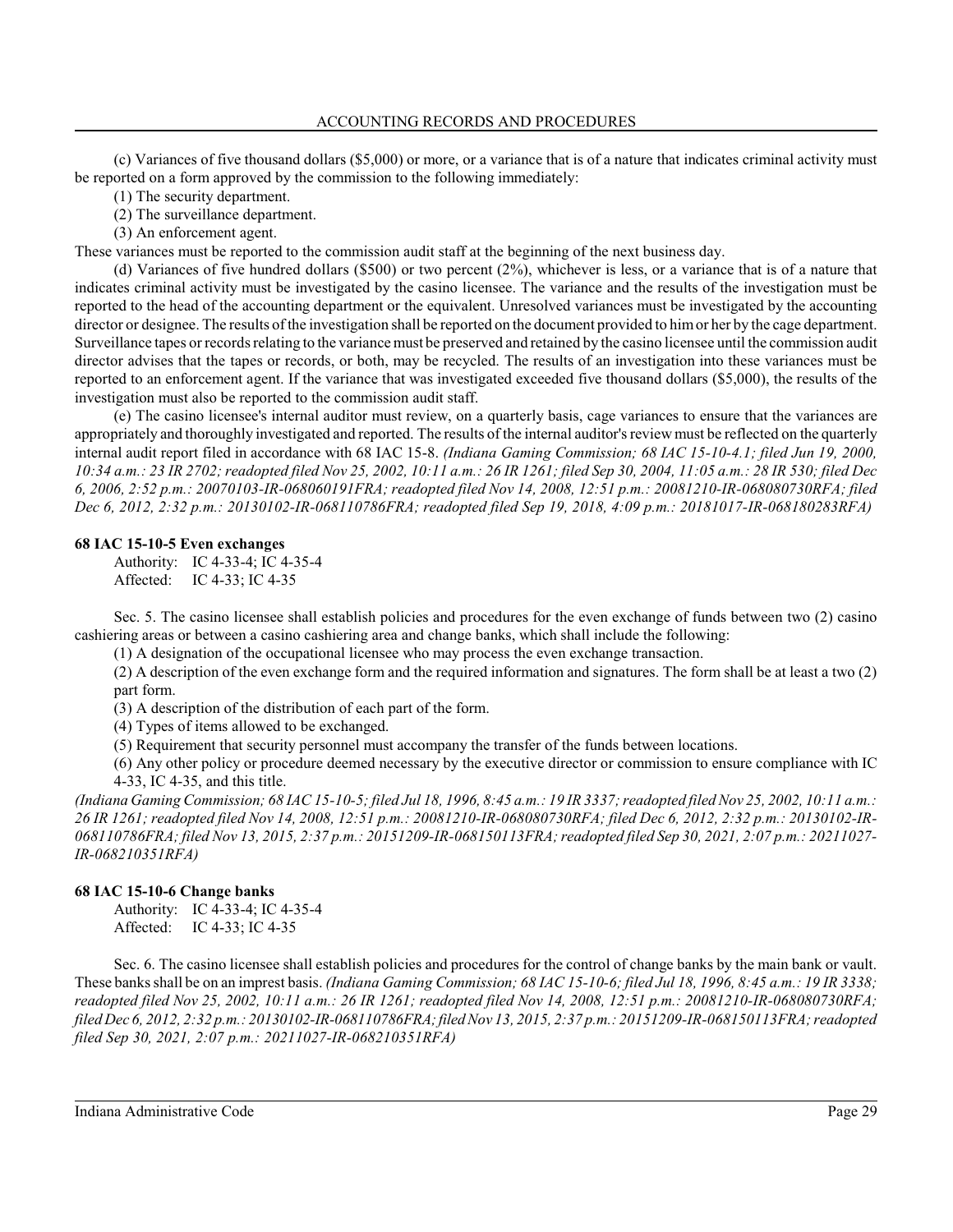### ACCOUNTING RECORDS AND PROCEDURES

### **68 IAC 15-10-7 Token dispensing machines** *(Repealed)*

Sec. 7. *(Repealed by Indiana Gaming Commission; filed Nov 13, 2015, 2:37 p.m.: 20151209-IR-068150113FRA)*

### **68 IAC 15-10-8 Overages and shortages of cages**

Authority: IC 4-33-4; IC 4-35-4 Affected: IC 4-33; IC 4-35

Sec. 8. The casino licensee shall establish policies and procedures concerning overages and shortages in closing out the cages. These policies and procedures shall include the requirementsfor documentation and investigation of overages and shortages. *(Indiana Gaming Commission; 68 IAC 15-10-8; filed Jul 18, 1996, 8:45 a.m.: 19 IR 3338; readopted filed Nov 25, 2002, 10:11 a.m.: 26 IR 1261; readopted filed Nov 14, 2008, 12:51 p.m.: 20081210-IR-068080730RFA; filed Dec 6, 2012, 2:32 p.m.: 20130102-IR-068110786FRA; readopted filed Sep 19, 2018, 4:09 p.m.: 20181017-IR-068180283RFA)*

# **68 IAC 15-10-9 Cash deposits**

Authority: IC 4-33-4; IC 4-35-4 Affected: IC 4-33; IC 4-35

Sec. 9. The casino licensee shall establish policies and procedures for the preparation and deposit of funds to the bank. *(Indiana Gaming Commission; 68 IAC 15-10-9; filed Jul 18, 1996, 8:45 a.m.: 19 IR 3338; readopted filed Nov 25, 2002, 10:11 a.m.: 26 IR 1261; readopted filed Nov 14, 2008, 12:51 p.m.: 20081210-IR-068080730RFA; filed Dec 6, 2012, 2:32 p.m.: 20130102-IR-068110786FRA; readopted filed Sep 19, 2018, 4:09 p.m.: 20181017-IR-068180283RFA)*

# **Rule 11. Electronic Gaming Device Hopper Fills and Credits** *(Expired)*

*(Expired under IC 4-22-2.5, effective January 1, 2009.)*

# **Rule 12. Live Gaming Device Fills and Credits**

# **68 IAC 15-12-1 General provisions**

Authority: IC 4-33-4-1; IC 4-33-4-2; IC 4-33-4-3 Affected: IC 4-33

Sec. 1. (a) This rule applies to riverboat licensees.

(b) Live gaming device fills shall be conducted in compliance with this rule.

(c) Live gaming device fills may be generated manually or by computer. *(Indiana Gaming Commission; 68 IAC 15-12-1; filed Jul 18, 1996, 8:55 a.m.: 19 IR 3309; readopted filed Nov 25, 2002, 10:11 a.m.: 26 IR 1261; readopted filed Nov 14, 2008, 12:51 p.m.: 20081210-IR-068080730RFA; readopted filed Nov 24, 2014, 10:49 a.m.: 20141224-IR-068140402RFA; readopted filed Nov 24, 2020, 2:41 p.m.: 20201223-IR-068200446RFA)*

# **68 IAC 15-12-2 Policies and procedures**

Authority: IC 4-33-4-1; IC 4-33-4-2; IC 4-33-4-3 Affected: IC 4-33

Sec. 2. (a) In accordance with 68 IAC 15-1-3, the riverboat licensee or riverboat license applicant shall submit policies and procedures covering live gaming device fills and credits.

(b) The policies and procedures for live gaming device fills and credits shall include, but are not limited to, the following areas:

(1) The title of the occupational licensee that may generate a live gaming device fill or credit, or both.

(2) The multiple-part form or forms that will be utilized to document a live gaming device fill or credit.

(3) The manner in which manual live gaming device fills and credits will be processed if it differs from the way that computergenerated live gaming device fills and credits will be processed.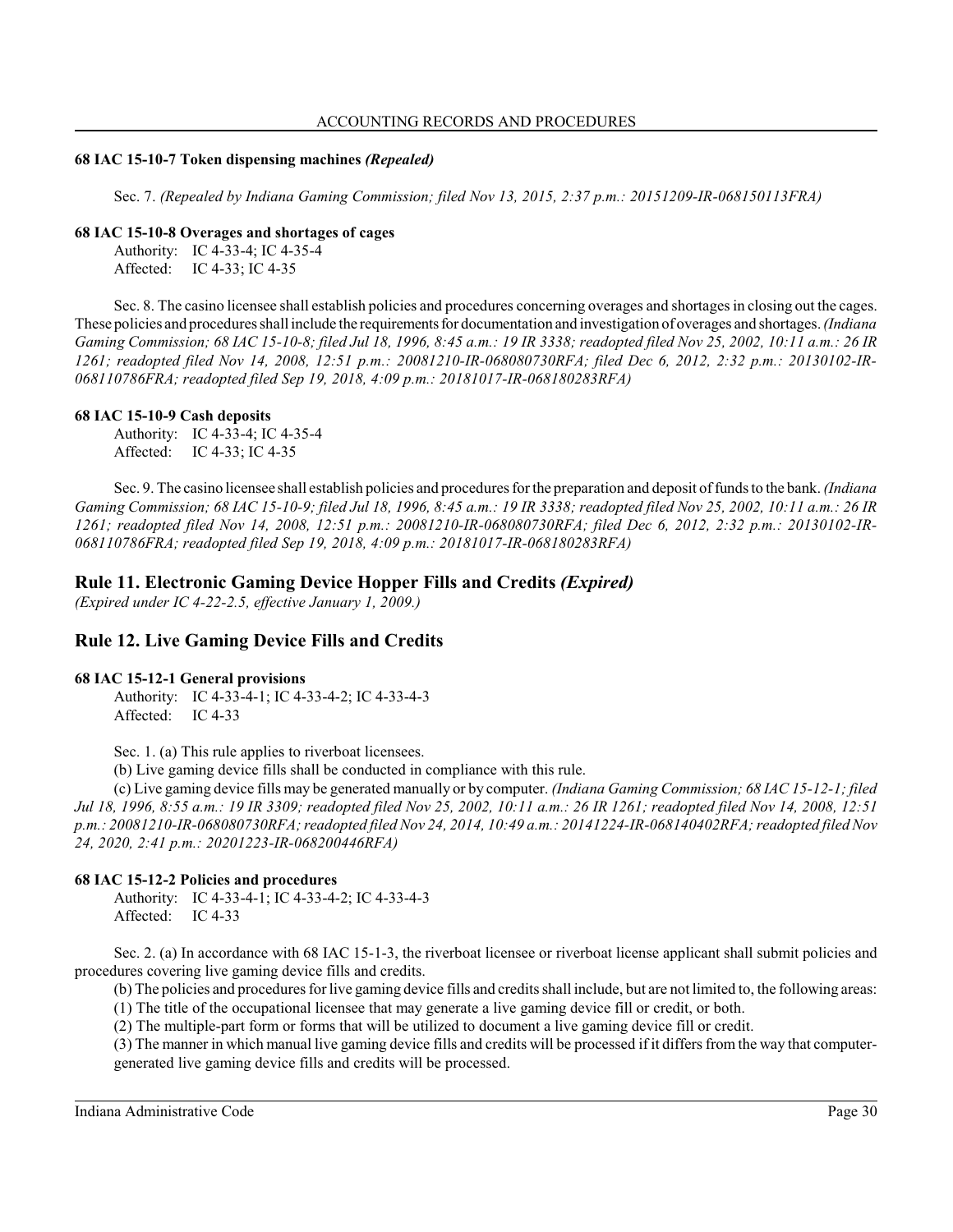(4) The manner in which the chips will be transported to or from the live gaming device for purposes of a live gaming device fill or credit.

(5) The manner in which the copies of the live gaming device fill or credit slip will be reconciled.

(6) The level of occupational licensee who may verify the chips that are received at a live gaming device.

(7) The titles of the occupational licensee who will be responsible for transporting live gaming device credit slips from the casino cage to the appropriate pit area.

(8) The manner in which the riverboat licensee will handle live gaming device fill or credit slips that do not match the denomination and amount of chips that are received in the pit area or the casino cage.

(9) The department that shall be responsible for notifying surveillance that a live gaming device fill is being processed.

(c) The riverboat licensee may utilize an input form within the pit area to initiate a live gaming device fill or credit. The input form shall, at a minimum, include the following information:

(1) The name of the riverboat licensee.

(2) The date and time the input form is generated.

(3) The shift and pit number.

(4) The live gaming device type and number that needs the fill or credit.

(5) The denomination and total of all chips that are requested for the fill or credit.

(6) The total dollar amount of all chips that are requested as a fill or credit.

(7) Whether the transaction is a fill or credit.

(8) The name and occupational license number of the individual generating the input form. If a hard copy of the input form is printed, the signature of the individual generating the input form.

(d) A three-part live gaming device fill or credit slip must be generated fromthe information contained in the input form before a live gaming device fill or credit can be completed. Live gaming device fill or credit slips that are generated by a computer must be prenumbered forms that are sequentially numbered. Live gaming device fill or credit slips that are generated manually must be prenumbered forms that sequentially numbered. The live gaming device fill or credit slip must be on a form prescribed or approved by the commission. The live gaming device fill or credit slip must contain, at a minimum, the following information:

(1) The name of the riverboat licensee.

(2) The date and time the live gaming device fill or credit slip is generated.

(3) The shift and pit number.

(4) The live gaming device type and number that needs the fill or credit.

(5) The denomination and total of all chips that are requested as a fill or credit.

(6) The total dollar amount of all chips that are being requested as a fill or credit.

(7) Whether the transaction is a fill or a credit.

(8) The name, occupational license number, and signature of the occupational licensees who are involved in completing the fill or credit.

*(Indiana Gaming Commission; 68 IAC 15-12-2; filed Jul 18, 1996, 8:55 a.m.: 19 IR 3309; readopted filed Nov 25, 2002, 10:11 a.m.: 26 IR 1261; readopted filed Nov 14, 2008, 12:51 p.m.: 20081210-IR-068080730RFA; readopted filed Nov 24, 2014, 10:49 a.m.: 20141224-IR-068140402RFA; filed Nov 13, 2015, 2:37 p.m.: 20151209-IR-068150113FRA; readopted filed Sep 30, 2021, 2:07 p.m.: 20211027-IR-068210351RFA)*

# **68 IAC 15-12-3 Live gaming device fill procedures**

Authority: IC 4-33-4 Affected: IC 4-33

Sec. 3. (a) Live gaming device fills shall proceed in the following manner:

(1) The appropriate occupational licensee shall initiate a live gaming device fill by completing an input form. The input form is either carried to the casino cage or the information is electronically transmitted to the casino cage.

(2) The appropriate occupational licensee uses the input form to prepare and print a live gaming device fill slip.

(3) Surveillance shall be notified that a live gaming device fill is being processed.

(4) Based on the information contained on the fill slip, the casino cashier shall prepare the proper denomination and amount of chips and sign the fill slip. The casino cashier shall sign the fill slip, summon a security officer, and present the chips and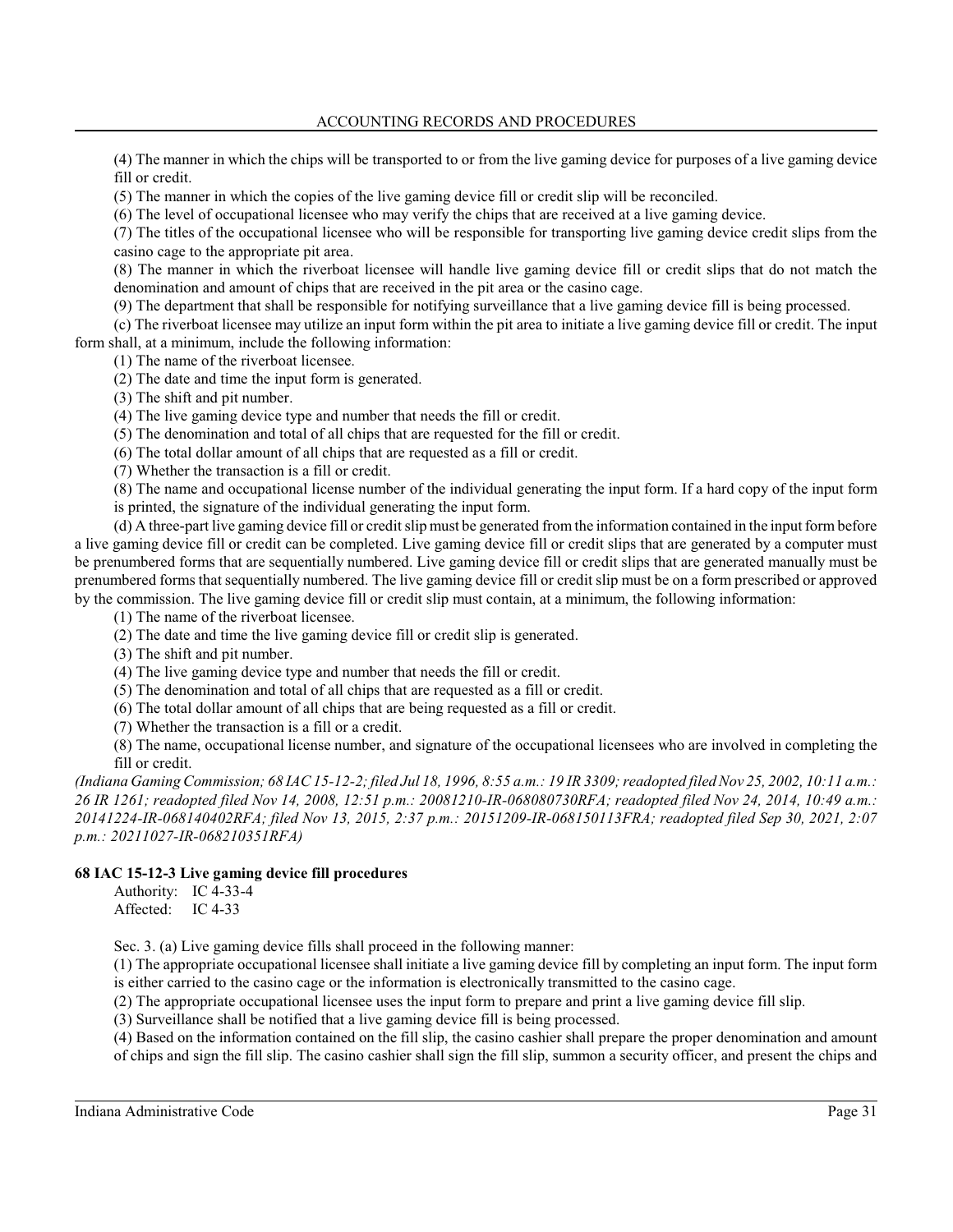the fill slip to the security officer.

(5) The security officer shall verify that the denomination and amount of chips match the amount on the fill slip. The security officer shall sign the fill slip after verifying the chips match the fill slips. The security officer who begins the live gaming device fill must complete the process of witnessing, escorting, and signing the appropriate documentation to verify that the live gaming device fill was completed. If there is a discrepancy with the live gaming device fill, the same security officer who began the live gaming device fill must accompany the fill back to the cage to resolve the discrepancy.

(6) The casino cashier shall retain one (1) copy of the fill slip in the casino cage.

(7) The security officer shall transport the chips to the appropriate pit area.

(8) The appropriate level of occupational licensee shall count the chips that are received as a live gaming device fill to ensure the denomination and amounts received match the amount and denomination reflected on the fill slip.

(9) If the amounts in subdivision (4) agree, the occupational licensee who counted the fill shall sign the fill slip. The pit supervisor or the equivalent shall also sign the fill slip. A copy of the fill slip or the original shall be inserted into the drop box of the live gaming device that received the fill. A copy of the fillslip or the original fillslip shall be returned to the casino cage. (10) If the amounts in subdivision (4) do not agree, the fill slip shall not be signed and the discrepancy shall be resolved in accordance with the policy and procedure submitted in accordance with section 2(b)(8) of this rule. Surveillance shall be notified and the security officer shall return the chips and the fill slip to the casino cage.

(b) The casino cashier or appropriate department shall use copies of the completed live gaming device fill slip to balance the cage. All completed live gaming device fill slips shall be used to complete the soft count.

(c) If a live gaming device fill slip was erroneous, it shall be voided and a new live gaming device fill slip generated. The person voiding the fill slip shall indicate the reason the slip was voided and sign the slip. A voided live gaming device fill shall be retained and deposited into a locked accounting box. *(Indiana Gaming Commission; 68 IAC 15-12-3; filed Jul 18, 1996, 8:55 a.m.: 19 IR 3310; filed Jul 10, 2000, 4:46 p.m.: 23 IR 3064; readopted filed Nov 25, 2002, 10:11 a.m.: 26 IR 1261; readopted filed Nov 14, 2008, 12:51 p.m.: 20081210-IR-068080730RFA; filed May 14, 2014, 10:57 a.m.: 20140611-IR-068120659FRA; readopted filed Nov 24, 2014, 10:49 a.m.: 20141224-IR-068140402RFA; filed Nov 13, 2015, 2:37 p.m.: 20151209-IR-068150113FRA; readopted filed Sep 30, 2021, 2:07 p.m.: 20211027-IR-068210351RFA)*

# **68 IAC 15-12-4 Live gaming device credit procedures**

Authority: IC 4-33-4-1; IC 4-33-4-2; IC 4-33-4-3 Affected: IC 4-33

Sec. 4. Live gaming device credits shall proceed in the following manner:

(1) The appropriate occupational licensee shall initiate a live gaming device credit by completing an input form. The input form is either carried to the casino cage or the information is electronically transmitted to the casino cage.

(2) The input form is utilized to prepare and print a live gaming device credit slip.

(3) Surveillance shall be notified that a live gaming device credit is being processed.

(4) The live gaming device credit slip shall be transported or transmitted to the appropriate pit area.

(5) A security officer shall be called to the pit area to observe that the appropriate denomination and amount of chips to complete the live gaming device credit are counted and removed from the live gaming device. A pit supervisor or the equivalent shall also observe the removal of the appropriate chips. After the appropriate chips are removed from the live gaming device, the credit slip shall be signed by the following individuals:

- (A) The occupational licensee who removed the chips.
- (B) The pit supervisor or the equivalent who observed the removal of the chips.
- (C) The security officer who observed the removal of the chips and who will transport the chips to the casino cage.

The security officer who begins the live gaming device credit must complete the process of witnessing, escorting, and signing the appropriate documentation to verify the live gaming device credit was completed. If there is a discrepancy with the live gaming device credit, the same security officer who began the live gaming device credit must accompany the live gaming device credit back to the live gaming device or the cage to resolve the discrepancy.

(6) A copy of the live gaming device credit slip shall be retained at the table from which the chips were removed.

(7) The security officer shall transport the chips to the casino cage.

(8) In the presence of the security officer, the casino cashier shall verify that the denominations and amounts of chips match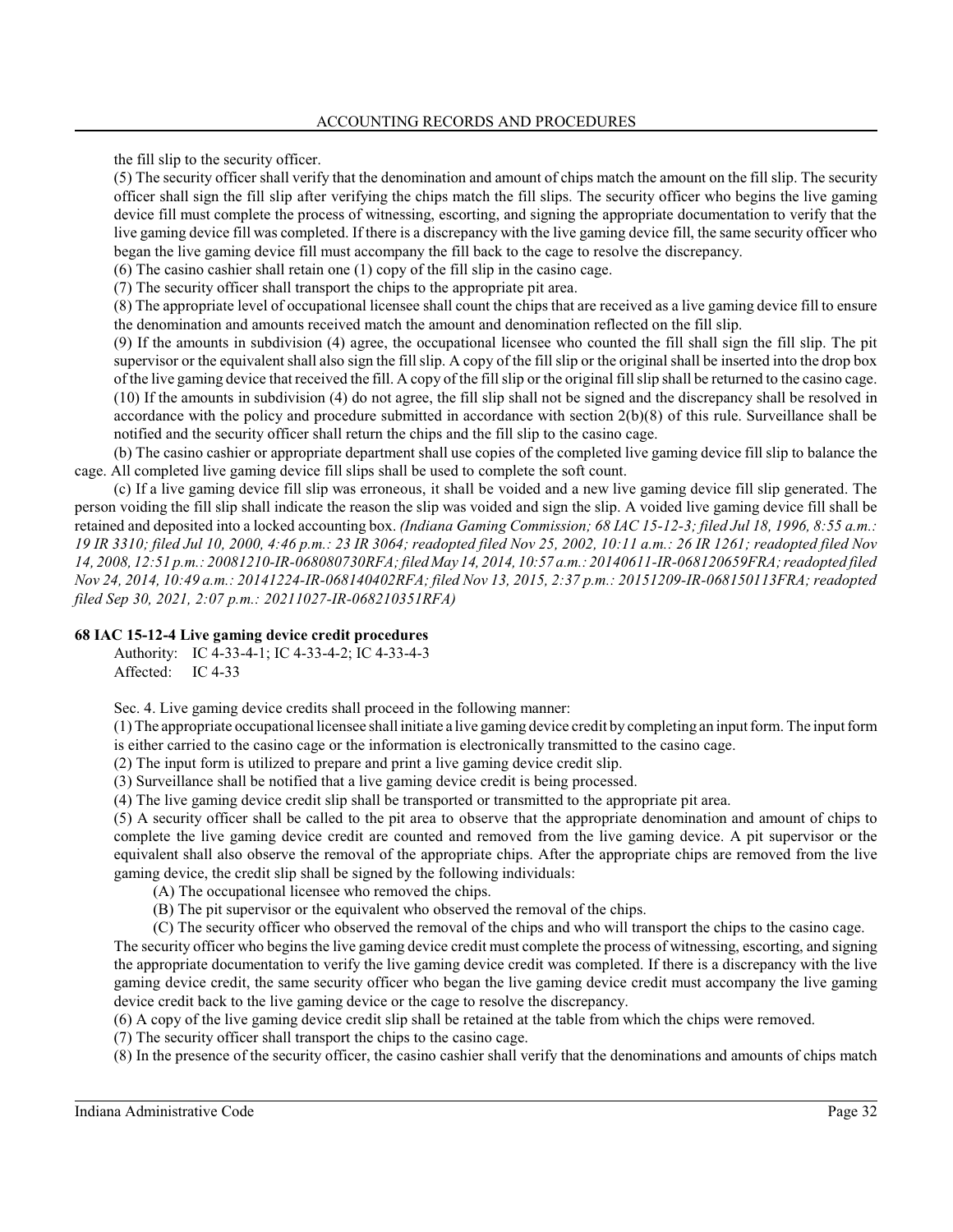the information contained on the credit slip.

(9) If the amountsin subdivision (8) agree, the casino cashier shall sign the credit slip. A copy of the credit slip or the original shall be retained by the casino cashier. A copy of the credit slip or the original credit slip is returned to the live gaming device from which the chips were removed.

(10) The original credit slip and the duplicate credit slip that was retained at the live gaming device are matched and deposited into the live gaming device drop box.

 $(11)$  If the amounts in subdivision  $(8)$  do not agree, the credit slip shall not be signed by the casino cashier and the discrepancy shall be resolved in accordance with the policy and procedure submitted in accordance with section 2(b)(8) of this rule. Surveillance shall be notified and the security officer shall return the chips to the appropriate live gaming device.

*(Indiana Gaming Commission; 68 IAC 15-12-4; filed Jul 18, 1996, 8:55 a.m.: 19 IR 3310; filed Jul 10, 2000, 4:46 p.m.: 23 IR 3065; readopted filed Nov 25, 2002, 10:11 a.m.: 26 IR 1261; readopted filed Nov 14, 2008, 12:51 p.m.: 20081210-IR-068080730RFA; readopted filed Nov 24, 2014, 10:49 a.m.: 20141224-IR-068140402RFA; filed Nov 13, 2015, 2:37 p.m.: 20151209-IR-068150113FRA; readopted filed Sep 30, 2021, 2:07 p.m.: 20211027-IR-068210351RFA)*

# **Rule 13. Manually Paid Jackpots**

# **68 IAC 15-13-1 General provisions**

Authority: IC 4-33-4; IC 4-35-4 Affected: IC 4-33; IC 4-35

Sec. 1. (a) This rule applies to all casino licensees.

(b) The following definitions apply throughout this rule:

(1) "Manually paid jackpot" means a jackpot that is paid by a slot attendant who obtains the funds and completes the necessary paperwork provided by the cage.

(2) "Pouch pay jackpot" means a manually paid jackpot of less than one thousand two hundred dollars (\$1,200) that the slot attendant immediately and directly pays from funds in the slot attendant's money pouch.

(3) "Short pay" means a manually paid jackpot that is manually paid because a malfunction is preventing the electronic gaming device from being able to pay the jackpot.

(c) Manually paid jackpots shall be conducted in compliance with this rule.

(d) Manuallypaid jackpot slips may be handwritten or generated by computer. *(Indiana Gaming Commission; 68 IAC 15-13-1; filed Jul 18, 1996, 8:55 a.m.: 19 IR 3311; readopted filed Nov 25, 2002, 10:11 a.m.: 26 IR 1261; readopted filed Nov 14, 2008, 12:51 p.m.: 20081210-IR-068080730RFA; filed Apr 13, 2011, 11:20 a.m.: 20110511-IR-068100498FRA; filed Nov 13, 2015, 2:37 p.m.: 20151209-IR-068150113FRA; readopted filed Sep 30, 2021, 2:07 p.m.: 20211027-IR-068210351RFA)*

# **68 IAC 15-13-2 Manually paid jackpot procedures**

Authority: IC 4-33-4; IC 4-35-4 Affected: IC 4-33; IC 4-35

Sec. 2. (a) In accordance with 68 IAC 15-1-3, the casino licensee or casino license applicant shall submit policies and procedures covering manually paid jackpots.

(b) The policies and procedures for manually paid jackpots shall include, but not be limited to, the following areas:

(1) The manner in which the slot attendant will verify the validity of the jackpot.

(2) The three-part form that will be used to document a manually paid jackpot.

(3) The manner in which the process for manually paid jackpots will differ if the form is handwritten rather than generated by computer.

(4) Deviation in the level of occupational licensee or job title of those individuals who can participate in the processing of a manually paid jackpot for specified dollar amounts.

(5) Instances when surveillance will photograph the patron other than in accordance with 68 IAC 15-2-3 or 68 IAC 15-2-6.

(c) A three-part jackpot paid slip must be generated before a jackpot can be manually paid. Manually paid jackpot slips must be prenumbered forms that are sequentially numbered. The manually paid jackpot slip must contain, at a minimum, the following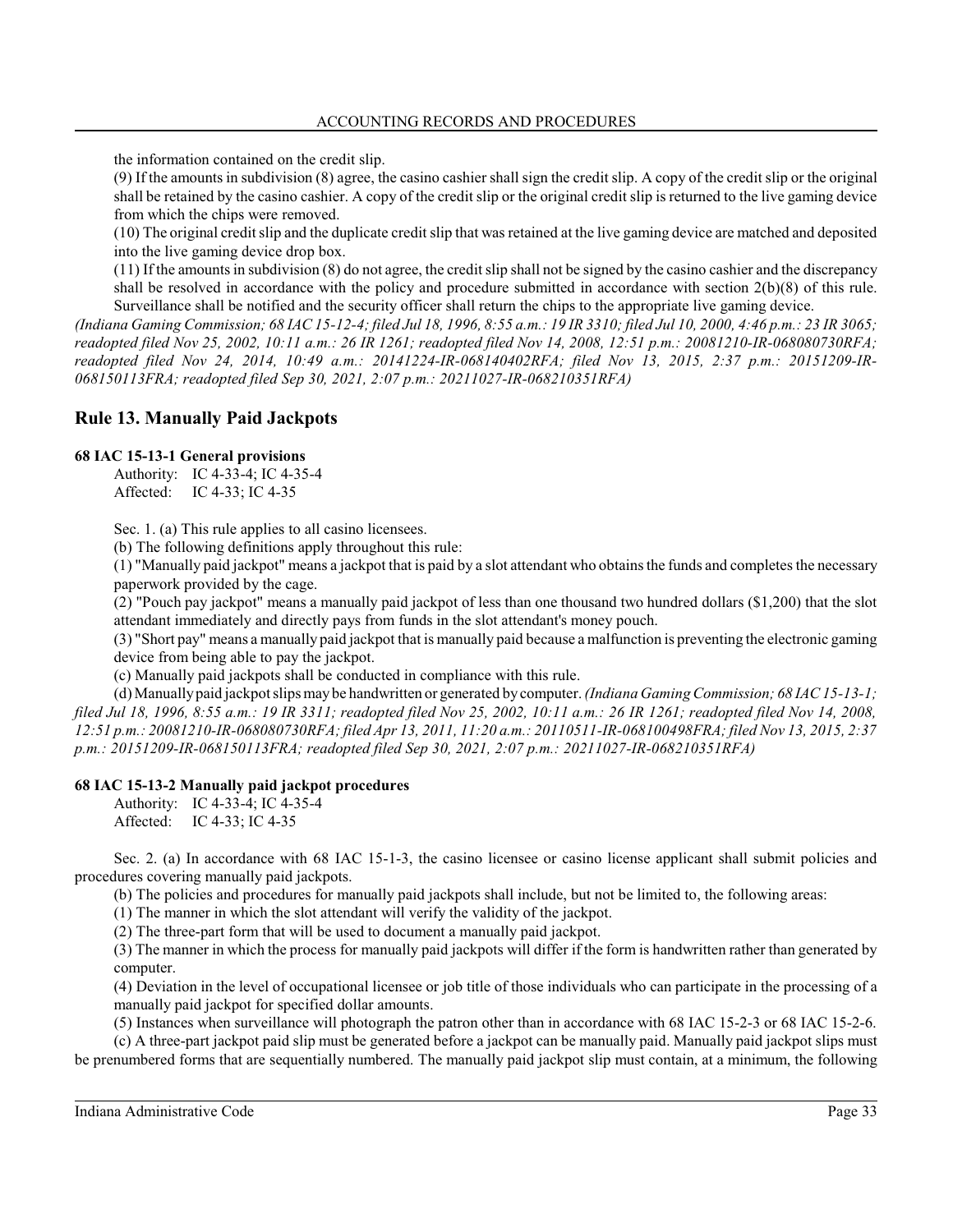### information:

(1) The name of the casino licensee.

(2) The date and time the manually paid jackpot form was generated.

(3) The electronic gaming device number and denomination.

(4) The location of the electronic gaming device.

(5) The amount of the jackpot in alphabetical and numerical form.

(6) The name, occupational license number, and signature of the slot attendant and casino cashier who complete the manually paid jackpot.

(7) An indication of whether the manually paid jackpot is to pay a jackpot that exceeds the payout capability of the electronic gaming device or a short pay.

(d) Manually paid jackpots shall proceed in the following manner:

(1) The jackpot shall be verified in accordance with the policies and procedures submitted under subsection (b)(1).

(2) Based on the information contained on the manually paid jackpot slip, the casino cashier shall present the proper amount of cash to the slot attendant.

(3) The slot attendant shall ensure that the amount of cash presented by the casino cashier matches the information contained on the manually paid jackpot slip.

(4) After the slot attendant and the casino cashier ensure the cash presented matches the information contained on the manually paid jackpot slip, both the slot attendant and the casino cashier shall sign the manually paid jackpot slip.

(5) The casino cashier shall retain the original copy of the manually paid jackpot slip and issue remaining copies to the slot attendant.

(6) A security officer or slot department employee shall escort the slot attendant from the cage to the appropriate electronic gaming device. The security officer or slot department employee who begins completing the manually paid jackpot must complete the process of witnessing, escorting, and signing the appropriate documentation to verify the manually paid jackpot was completed. If there is a discrepancy with the manually paid jackpot, the same security officer orslot department employee who began the manually paid jackpot must accompany the manually paid jackpot back to the cage to resolve the discrepancy. (7) After arriving at the appropriate electronic gaming device, the security officer or slot department employee shall do the following:

(A) Verify the jackpot.

(B) Witness the jackpot payout to the patron.

(C) Complete the appropriate sections of the manually paid jackpot slip.

(8) The slot attendant shall reset the electronic gaming device so that play on the electronic gaming device may continue. The electronic gaming device shall be relocked after it is cleared. The security officer or slot department employee shall remain present throughout this procedure.

(9) One (1) copy of the completed manually paid jackpot slip shall be deposited into a locked accounting box so that it will not be available to slot attendants or other persons who participate in manually paid jackpots.

(10) The remaining copy of the completed manually paid jackpot slip shall be returned to the casino cage.

(e) The casino cashier or appropriate department shall use copies of the completed manually paid jackpot slips to balance the cage. All completed manually paid jackpot slips shall be used to complete the hard count and shall be verified by the accounting department.

(f) If a manually paid jackpot slip is erroneous, it shall be voided and a new manually paid jackpot slip generated. The person voiding the manually paid jackpot slip shall indicate the reason the manually paid jackpot slip was voided and sign the slip. A voided manually paid jackpot slip shall be retained and deposited into the locked accounting box.

(g) If a manually paid jackpot exceeds three thousand dollars (\$3,000), the appropriate multiple transaction log must be completed in accordance with 68 IAC 15-2-3.

(h) If a manually paid jackpot exceeds ten thousand dollars (\$10,000), the appropriate currency transaction report must be completed in accordance with 68 IAC 15-2-6. *(Indiana Gaming Commission; 68 IAC 15-13-2; filed Jul 18, 1996, 8:55 a.m.: 19 IR 3311; filed Jul 10, 2000, 4:46 p.m.: 23 IR 3066; readopted filed Nov 25, 2002, 10:11 a.m.: 26 IR 1261; readopted filed Nov 14, 2008, 12:51 p.m.: 20081210-IR-068080730RFA; filed Dec 6, 2012, 2:32 p.m.: 20130102-IR-068110786FRA; readopted filed Sep 19, 2018, 4:09 p.m.: 20181017-IR-068180283RFA)*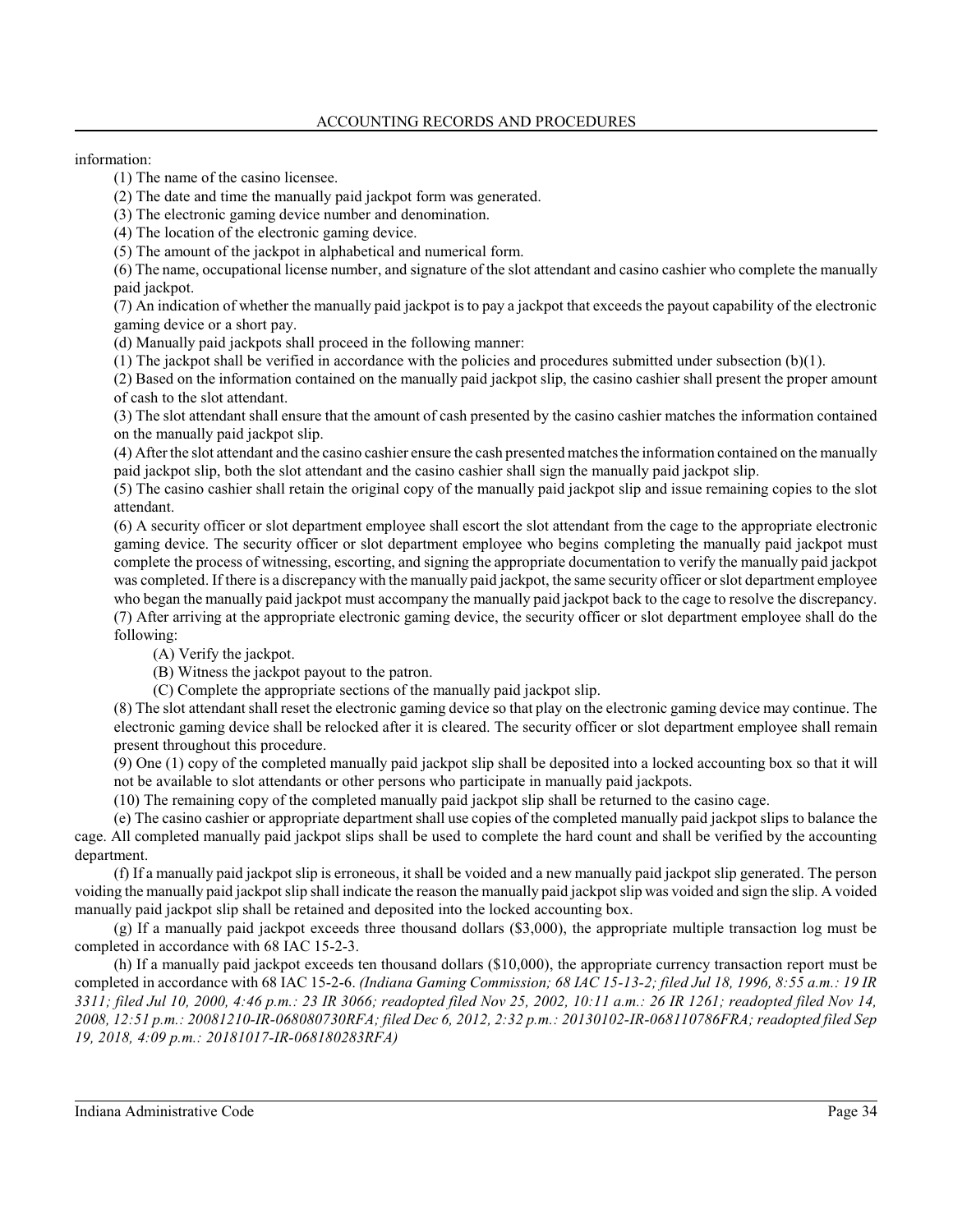### **68 IAC 15-13-2.5 Pouch pay jackpots**

Authority: IC 4-33-4; IC 4-35-4 Affected: IC 4-33; IC 4-35

Sec. 2.5. In accordance with 68 IAC 15-1-3, a casino licensee or casino license applicant mustsubmit policies and procedures covering pouch pay jackpot winnings. *(Indiana Gaming Commission; 68 IAC 15-13-2.5; filed Sep 30, 2004, 11:05 a.m.: 28 IR 531; readopted filed Sep 21, 2010, 3:55 p.m.: 20101020-IR-068100360RFA; filed Apr 13, 2011, 11:20 a.m.: 20110511-IR-068100498FRA; readopted filed Oct 24, 2017, 2:47 p.m.: 20171122-IR-068170350RFA)*

### **68 IAC 15-13-3 Internal Revenue Service filings**

Authority: IC 4-33-4; IC 4-35-4 Affected: IC 4-33; IC 4-35

Sec. 3. If a manually paid jackpot exceeds one thousand two hundred dollars (\$1,200), the casino licensee shall complete and file the forms required by the Internal Revenue Service. *(Indiana Gaming Commission; 68 IAC 15-13-3; filed Jul 18, 1996, 8:55 a.m.: 19 IR 3312; readopted filed Nov 25, 2002, 10:11 a.m.: 26 IR 1261; readopted filed Nov 14, 2008, 12:51 p.m.: 20081210-IR-068080730RFA; filed Dec 6, 2012, 2:32 p.m.: 20130102-IR-068110786FRA; readopted filed Sep 19, 2018, 4:09 p.m.: 20181017-IR-068180283RFA)*

# **Rule 14. Financial Statement Audits**

# **68 IAC 15-14-1 Applicability; general provisions**

Authority: IC 4-33-4; IC 4-35-4 Affected: IC 4-33; IC 4-35

Sec. 1. (a) Each casino licensee shall undergo an annual audit of its annual financial statements.

(b) The casino licensee shall recommend an independent certified public accountant to perform the audit. The executive director or the executive director's designee must approve of the selection of the independent certified public accountant prior to the commencement of a contract between the accountant and the casino licensee.

(c) The audit shall:

(1) be performed in accordance with generally accepted accounting principles; and

(2) contain the opinion of the independent certified public accountant as to its fair presentation in accordance with generally accepted accounting principles.

(d) The casino licensee is responsible for the cost of audits required by this section. *(Indiana Gaming Commission; 68 IAC 15-14-1; filed Dec 2, 2001, 12:35 p.m.: 25 IR 1073; readopted filed Nov 25, 2002, 10:11 a.m.: 26 IR 1261; readopted filed Nov 14, 2008, 12:51 p.m.: 20081210-IR-068080730RFA; filed Aug 16, 2010, 3:37 p.m.: 20100915-IR-068100064FRA; readopted filed Nov 28, 2016, 4:15 p.m.: 20161228-IR-068160383RFA)*

### **68 IAC 15-14-2 Qualifications**

Authority: IC 4-33-4; IC 4-35-4 Affected: IC 4-33; IC 4-35

Sec. 2. (a) An independent certified public accountant or independent certified public accounting firm selected to perform a financial statement audit must meet the following qualifications and must affirm that it meets these qualifications as part of a written agreement with the casino licensee to perform the audit:

(1) Be independent with respect to the casino licensee, its parents, and investors. Standards of independence are to be determined by pronouncements of the American Institute of Certified Public Accountants and the Securities and Exchange Commission.

(2) Be licensed to practice in Indiana.

(3) Have sufficient experience in the gaming industry or related industries.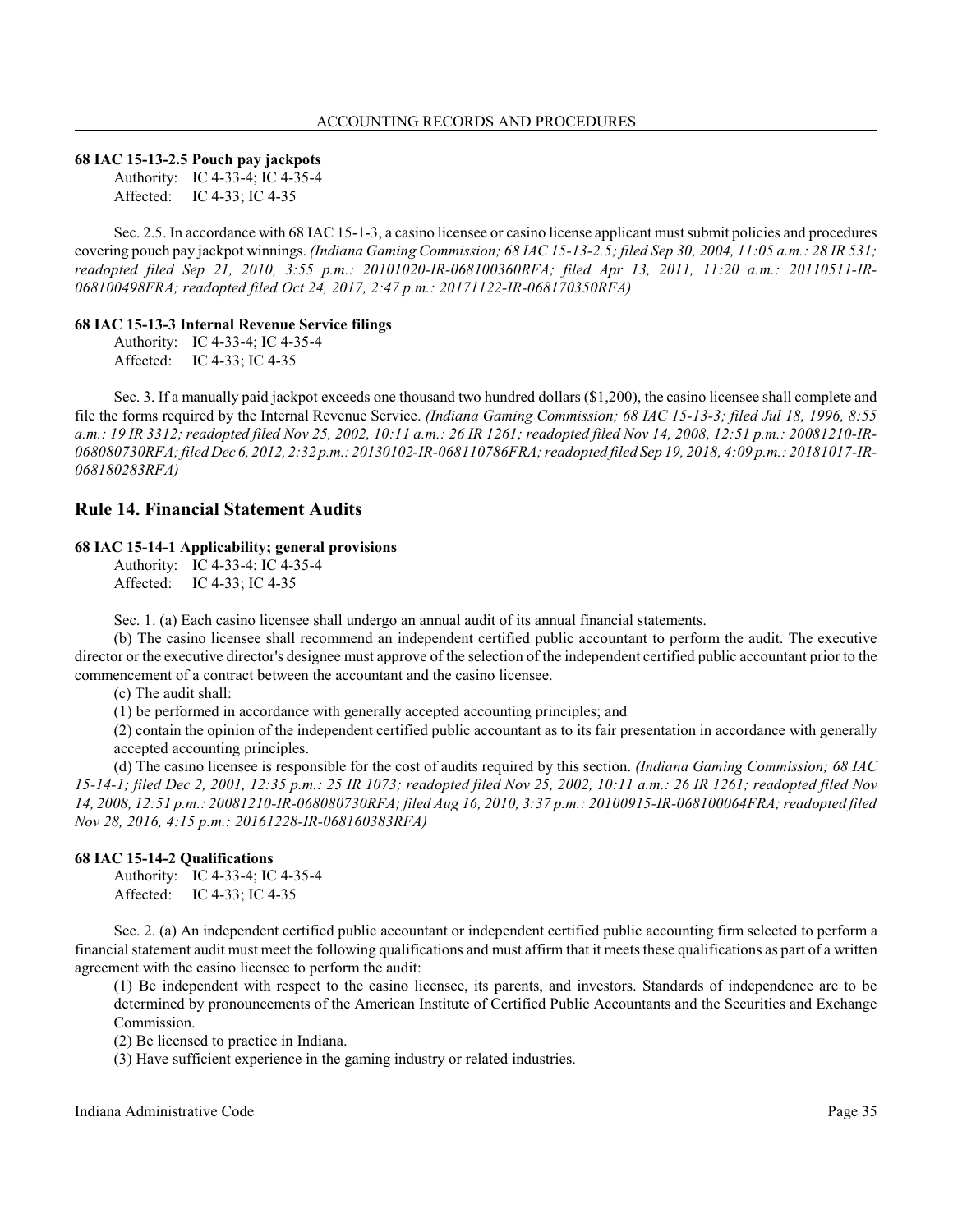(4) Have an adequate number of professional personnel to meet the requirements of the engagement in a timely and efficient manner.

(b) An independent certified public accountant or independent certified public accounting firmselected to perform a financial statement audit must not express an opinion on financial statements of a casino licensee unless it is independent from that casino licensee. Impairments to independence include, but are not limited to, the following:

(1) During the period of the professional engagement to perform an audit, or at the time the opinion was issued, the auditing person:

(A) had or was committed to acquire any direct or material indirect financial interest in the casino licensee;

(B) was a trustee of any trust or executor or administrator of any estate if the trust or estate had or was committed to acquire any direct or material indirect financial interest in the casino licensee;

(C) had any joint closely held business investment with the casino licensee or any key person or substantial owner thereof that was material in relation to the auditing person or the auditing person's firm's net worth; or

(D) had any loan to or from the casino licensee or any key person orsubstantial owner thereof, when made under normal lending procedures, terms, and requirements, except:

(i) loans that are not material to the net worth of the borrower;

(ii) home mortgages; and

(iii) other secured loans, except loans guaranteed by the auditing person's firm that are otherwise unsecured.

(2) During the period covered by the casino licensee's financial statements, during the period of the professional engagement to perform an audit, or at the time the opinion is issued, the auditing person was:

(A) connected with the casino licensee as a promoter, underwriter, voting trustee, key person, or in any capacity equivalent to that of a key person or employee; or

(B) a trustee for any pension or profit-sharing trust of the casino licensee.

(3) Functioning as if a key person of the casino licensee.

(4) Performing an audit of the independent certified public accountant or independent certified public accounting firm's own work.

(5) Advocacy for the casino licensee.

(6) Having any other role with the casino licensee or affiliates other than as the independent auditor.

*(Indiana Gaming Commission; 68 IAC 15-14-2; filed Dec 2, 2001, 12:35 p.m.: 25 IR 1073; readopted filed Nov 25, 2002, 10:11 a.m.: 26 IR 1261; readopted filed Nov 14, 2008, 12:51 p.m.: 20081210-IR-068080730RFA; filed Aug 16, 2010, 3:37 p.m.: 20100915-IR-068100064FRA; readopted filed Nov 28, 2016, 4:15 p.m.: 20161228-IR-068160383RFA)*

# **68 IAC 15-14-3 Conditions of engagements**

Authority: IC 4-33-4; IC 4-35-4 Affected: IC 4-33; IC 4-35

Sec. 3. An independent certified public accountant or independent certified public accounting firm selected to perform a financial statement audit must agree to abide by the following conditions of engagement, which must be stated in a written agreement with the casino licensee, to perform the audit:

(1) Inform the commission with respect to material errors and irregularities or illegal acts that come to its attention during the course of an audit.

(2) Inform the commission in writing of matters that come to its attention that represent significant deficiencies in the design or operation of the internal control structure.

(3) Provide each member of the professional audit staff assigned to the engagement a minimumof sixteen (16) hours of training in the gaming industry.

(4) Retain and make available to the commission all reports, working papers in both current and permanent files, audit programs, tax returns, and other information relating to engagements for a period of five (5) years after completion of the engagement.

(5) Respond timely to all reasonable requests of successor auditors.

(6) Submit peer reviewed reports to the commission.

(7) Have all engagement letters approved by the commission prior to undertaking assignments.